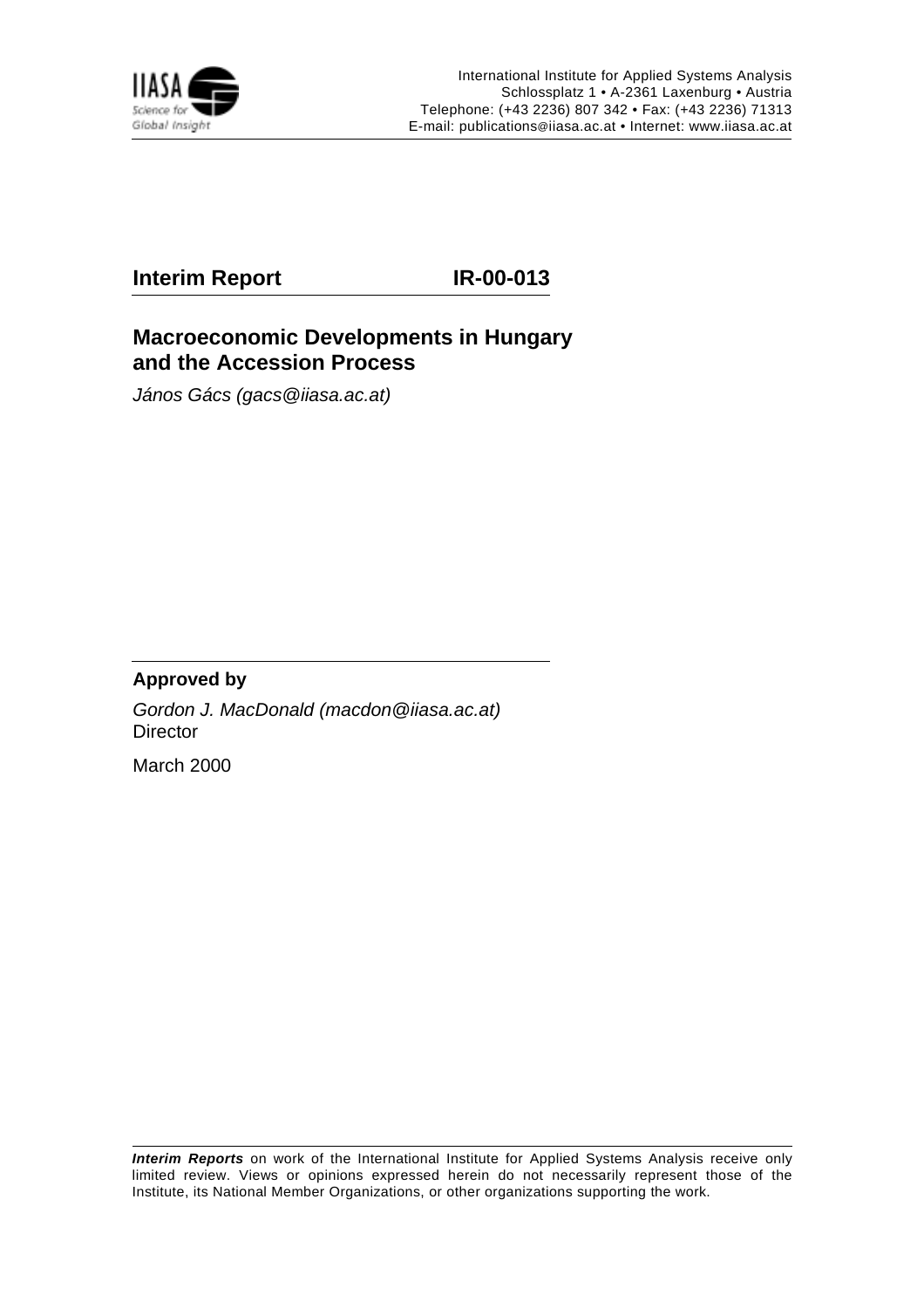# **Contents**

| 1. |     |                                                        |  |
|----|-----|--------------------------------------------------------|--|
|    |     |                                                        |  |
|    | 1.2 |                                                        |  |
|    | 1.3 |                                                        |  |
|    |     |                                                        |  |
| 2. |     |                                                        |  |
| 3. |     |                                                        |  |
|    | 3.1 |                                                        |  |
|    | 3.2 | Saving, investment and consumption - Past and expected |  |
| 4. |     |                                                        |  |
|    | 4.1 |                                                        |  |
|    | 4.2 |                                                        |  |
|    | 4.3 |                                                        |  |
|    |     |                                                        |  |
| 5. |     |                                                        |  |
|    |     |                                                        |  |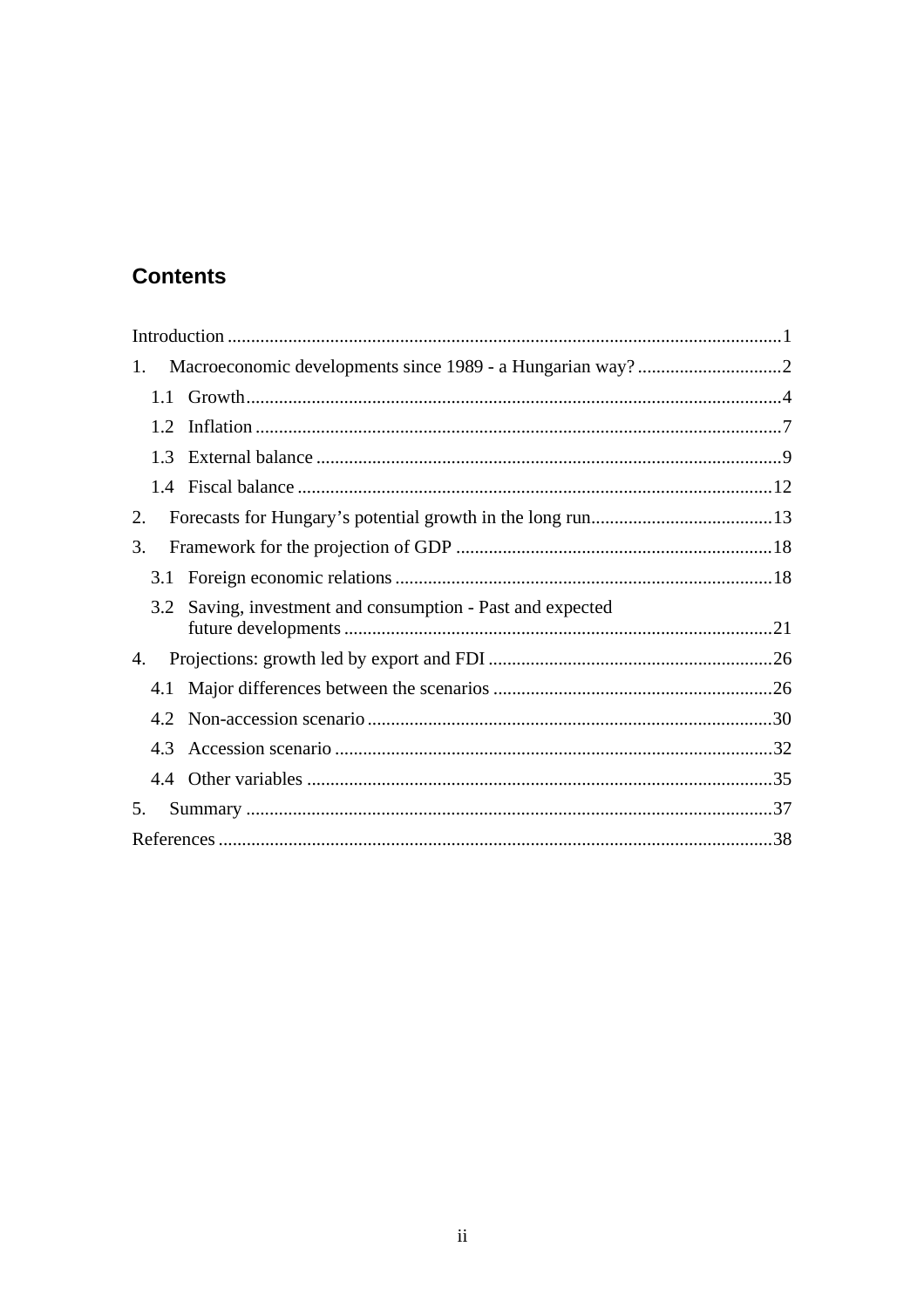## **Abstract**

This paper evaluates the specific features of Hungary's macroeconomic performance since 1989 and draws up development scenarios for the future. The two scenarios assume accession and non-accession to the European Union in 2005. It is argued that the Hungarian economy's strong reliance on exports and inward FDI, its sensitivity to current account deficits, and the household sector's low propensity to save will persist in the coming years, although with some modification. It is envisaged that the most recent fast growth of exports and FDI will decelerate in the future; a modest revival is expected only if the country joins the EU in 2005. With accession, trade activities will be livelier, with more possibility for increasing investment and the accommodation of higher imports by larger current account deficits. The expected transfers from the Union will be utilized to prepare the ground for another boom in FDI and indigenous investment in the eastern and other backward parts of the country. Only following these will there be a sensible (i.e. more than one percentage point) difference in the growth rate of GDP between the non-accession and the accession scenarios.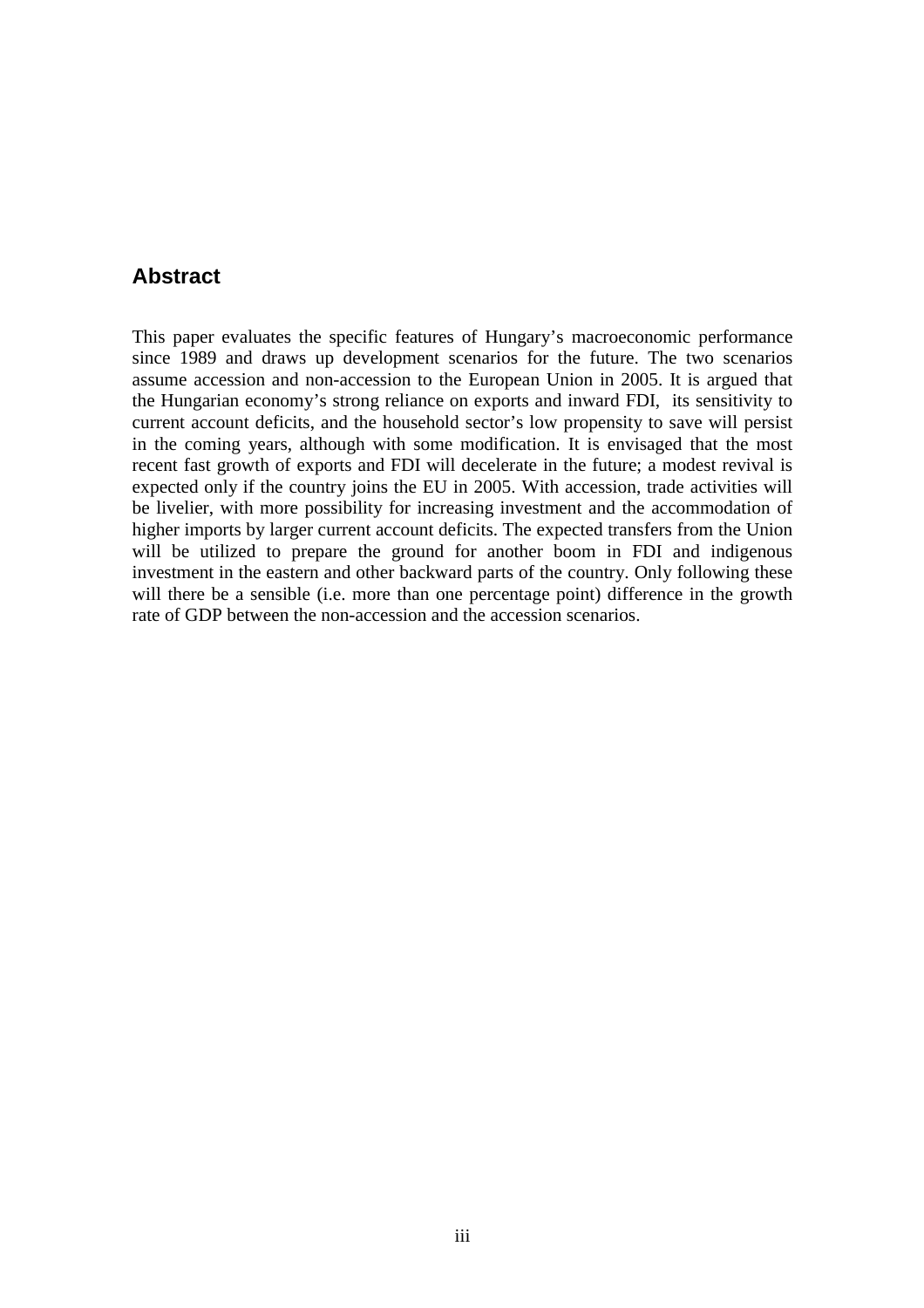# **About the Author**

János Gács is Leader of the Economic Transition and Integration Project at the International Institute for Applied Systems Analysis, Tel: (+43-2236) 807-326, Fax: (+43-2236) 71313 (gacs@iiasa.ac.at).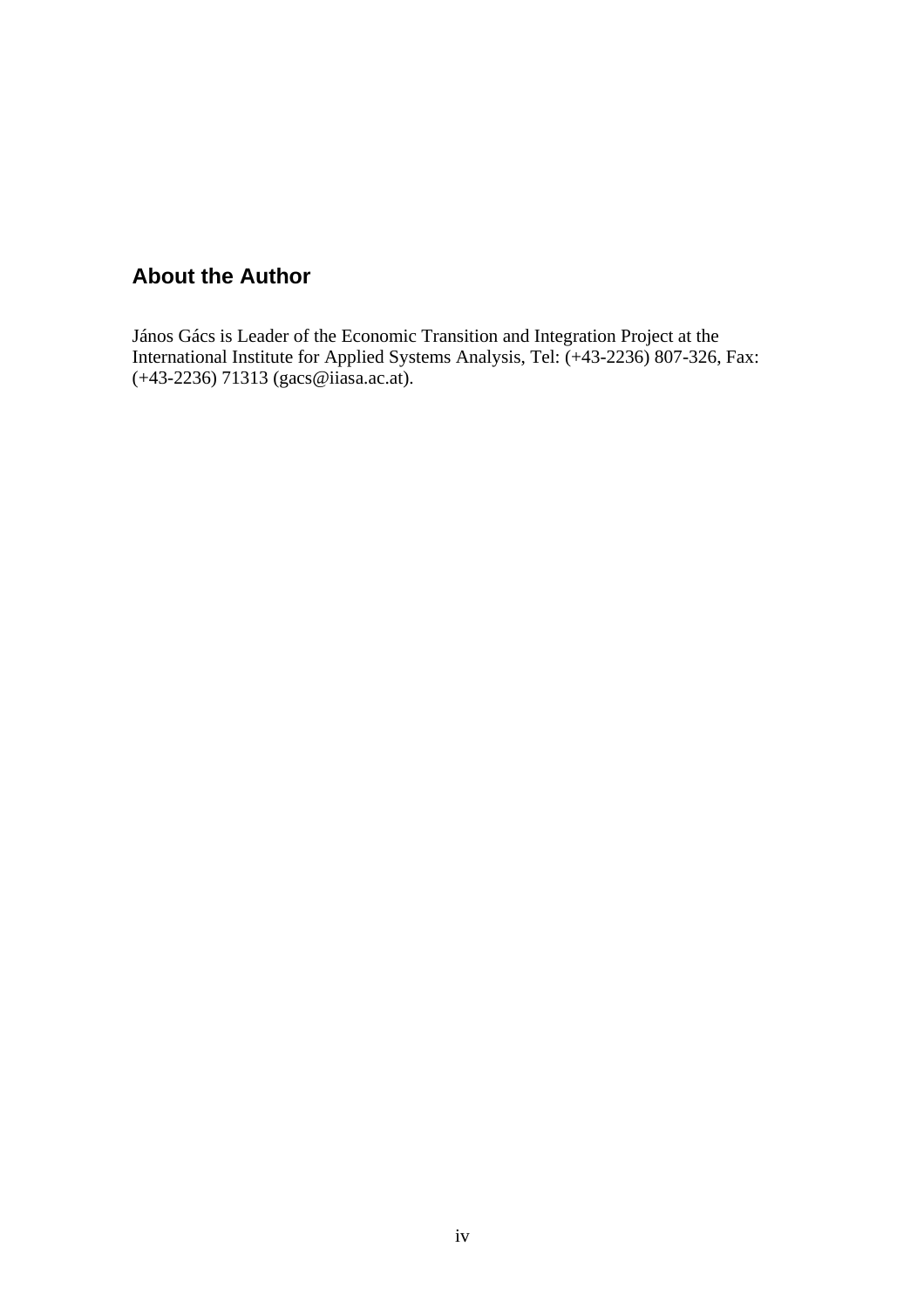## **Macroeconomic Developments in Hungary and the Accession Process**

János Gács (gacs @iiasa.ac.at)

## **Introduction**

 $\overline{a}$ 

As ten transition countries prepare for membership in the European Union (EU), it is evident that incumbent members, particularly the most affected border states, are concerned with the likely impacts of the accession process on themselves. Precisely this interest has given rise to a comprehensive international research project known as PREPARITY<sup>1</sup>, which is sponsored by the European Commission's INTERREG II C initiative. It is a collaborative research project between German, Italian, and Austrian research institutes.

Out of the 16 sub-projects of PREPARITY, the second in line was finished in late 1999 and its summary study published as Gács J. (Ed.), *Macroeconomic Developments in the Candidate Countries with Respect to the Accession Process*, December 1999, IIASA-WIFO-PREPARITY. The work was commissioned by the Austrian Institute of Economic Research (WIFO), and prepared by an international research team at the International Institute for Applied Systems Analysis (IIASA) in Laxenburg, Austria. Several country studies were elaborated to be used for the summary study and the present paper is the Hungarian country study.<sup>2</sup>

The aim of the research in the Hungarian study was to investigate likely macroeconomic developments in Hungary through 2010, based on two distinct scenarios: one that assumes accession for Hungary to the EU in 2005, and another that assumes that the country will not accede to the EU before 2010 (the status quo scenario).

In order to substantiate the prospects for economic performance in Hungary, section 1 of the paper presents the specificities and main patterns of macroeconomic development in Hungary since the start of the transition. Section 2 is devoted to the analysis of the existing calculations for Hungary's potential growth in the long run as well as to the likely development of the main factors of growth in Hungary. In order to delineate the framework of the projections section 3 deals with two crucial topics: the characteristics of foreign economic relations and savings. The next section begins with

<sup>&</sup>lt;sup>1</sup> PREPARITY stands for Structural Policy and Spatial Planning in the Regions along the Borders of

Central and East European Countries in Preparation for the Eastern Enlargement of the EU.<br><sup>2</sup> The summary study is accessible at the PREPARITY web page (http://www.preparity.wsr.ac.at/), while the country studies and a study about the cost of environmental compliance are (or will be) readable and downloadable from the publication pages of IIASA's web-site (http://www.iiasa.ac.at/) in Publications, Publications Catalogue, Projects, ETI.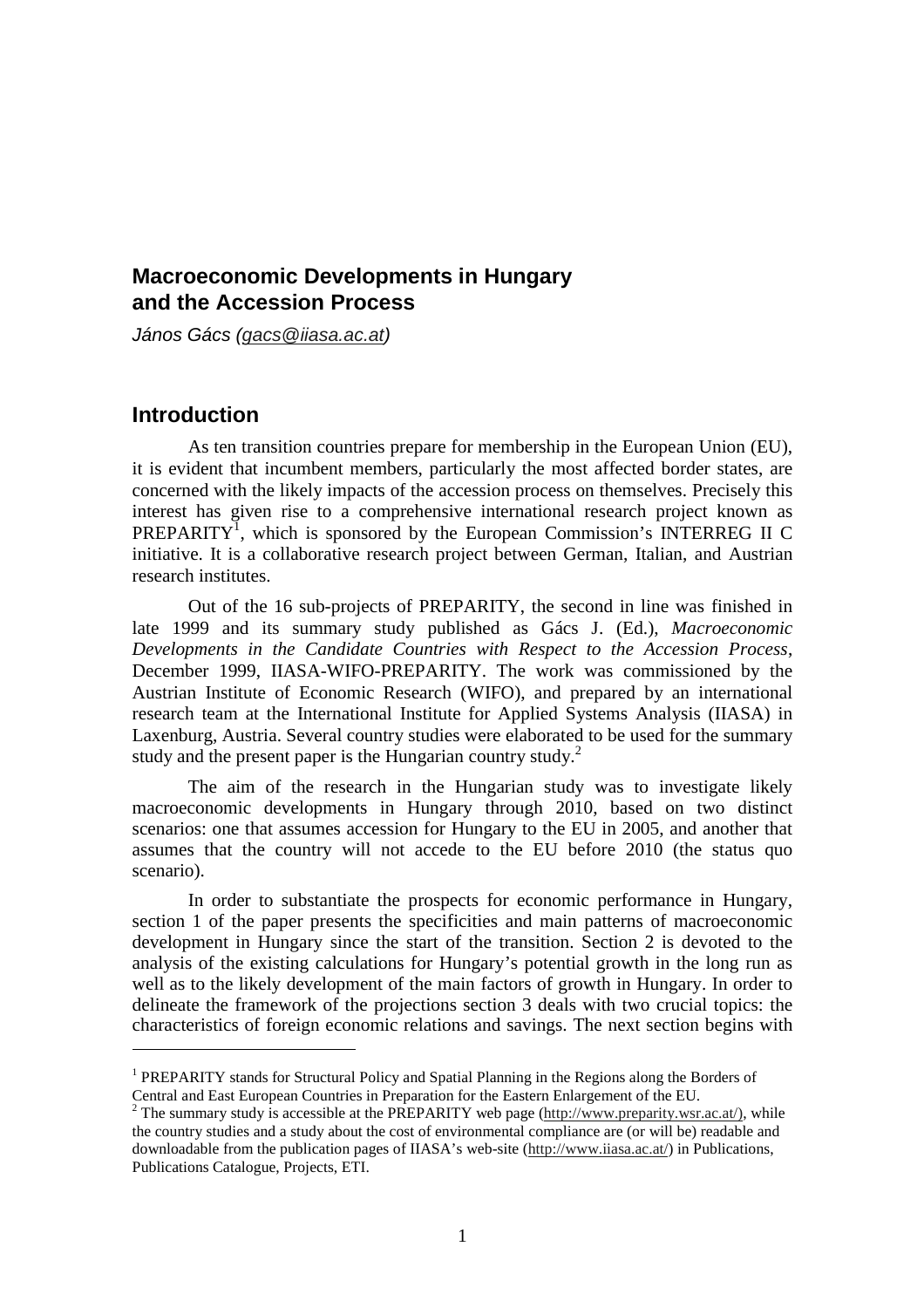the general evaluation of the likely impacts of accession on the Central and East European Countries (CEECs) as new EU members and goes on presenting the scenario projections for Hungary. Finally, section 5 summarizes the results of the study.

Unless otherwise indicated, data used in this paper were taken from IMF (1997), KOPINT-DATORG, HCSO, NBH and WIIW.

## **1. Macroeconomic developments since 1989 - a Hungarian way?**

From the start of the political and economic transition (1989-1990) the tasks of macroeconomic management in Hungary were partly similar to those in the other CEECs, and partly different. The early start of the Hungarian reforms is common knowledge, but it is less known that the reformed Hungarian economy could not show a good record in its macroeconomic management in the 1970s and 1980s. The growth performance was one of the worst in the CMEA, and that was combined with growing macroeconomic imbalances.

While, starting from 1968, the methods of macroeconomic control, and especially the framework of the operation of microeconomic units were different in Hungary from the traditional centrally planned system, they were at least as different from those applied in the market economies. The Hungarian goulash of macroeconomic control was a mixture of political command, licensing, ethical and political suasion, and the application of economic parameters in both transparent and non-transparent ways. In addition, the priorities of macroeconomic control were heavily influenced by the policy of the communist party and by Hungary's commitment to its communist allies.

Transition meant a break with the specific kind of Hungarian system, a break certainly less radical than in the case of more traditional centrally planned economies, such as, for instance, Bulgaria or Czechoslovakia. Nevertheless, it was a break. The country had to initiate similar institutional reforms as the other countries in the region, and introduce new tools to tackle its macroeconomic problems. These reform steps included liberalization (of prices, foreign trade, entry and exit to the market), the establishment of a two-tier banking system and other institutions that were prerequisites to an effective monetary policy, a tax reform and abolition of the bulk of government subsidies accompanied by restructuring both sides of the government's budget. Privatization of state-owned enterprises, apart from helping establish incentives of the market system, also freed business from party politics. The advantage of Hungary in many of these changes was an early start: price liberalization, for instance, got boosts already in 1968 and 1981; although trade liberalization started in 1989, liberalization of foreign trading, i.e. departure from the monopoly of foreign trading companies, evolved already from the middle of the 1980s.

The *specificities of Hungarian post-communist macroeconomic management and performance* to be described below can be partly traced back to the past.

The first specificity was that, due to its advance in reforms, the country escaped the initial inflationary shock (see Halpern and Wyplosz, 1998<sup>3</sup>). Repressed inflation had

 $\overline{a}$ 

<sup>&</sup>lt;sup>3</sup> Many statements in this section originate from or correspond to findings in Halpern and Wyplosz's overview.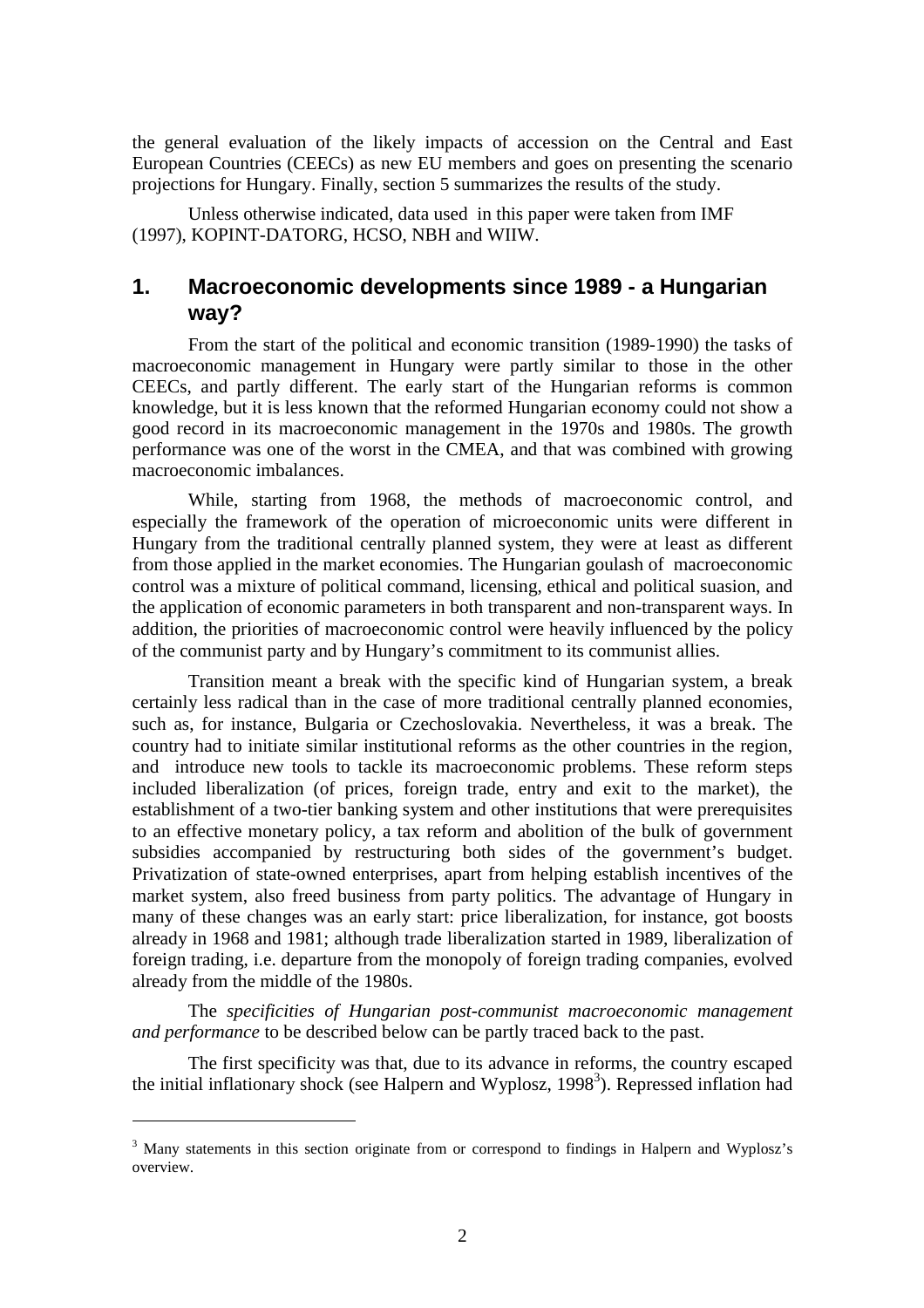been relatively mild, as the Hungarian "goulash-communism" aimed at securing a satisfactory supply of goods and, simultaneously, tolerated moderate inflation. This meant that the buildup of a monetary overhang was moderate. Since the liberalization of foreign trade was not associated with a substantial devaluation of the forint (another specificity of Hungary's development), the country managed to avoid another initial push to inflation. Moreover, unlike in other transition economies, price liberalization in Hungary was a gradual process (see Swaan, 1998). As a consequence of these damping effects on price development, a stabilization package *per se* was not needed.<sup>4</sup>

A second specificity of the Hungarian macroeconomic development was the strong limitations of options available for macroeconomic management, due to the large initial external indebtedness of the country (see Tables 1.1 and 1.2). This starting position was combined with the decision of all the successive Hungarian governments in the 1980s and the 1990s to service the external debt rather than default on it and initiate negotiations over forgiveness and rescheduling with the creditors, as did several other countries in the region (such as Poland, Bulgaria, and Russia).

|                         | 1985   | 1986   | 1987   | 1988   | 1989   | 1990   |
|-------------------------|--------|--------|--------|--------|--------|--------|
| <b>Bulgaria</b>         |        |        |        |        |        |        |
| <b>Gross Debt</b>       | 3,852  | 5,866  | 8,266  | 8,944  | 10,137 | 10,890 |
| Gross Debt/GNP, percent | 22.0   | 29.1   | 29.4   | 84.7   | 114.2  | 239.7  |
| Czechoslovakia          |        |        |        |        |        |        |
| Gross Debt              | 4,608  | 5,568  | 6,658  | 7,281  | 7,915  | 8,363  |
| Gross Debt/GNP, percent | 11.7   | 12.1   | 12.8   | 14.2   | 15.7   | 18.4   |
| <b>Hungary</b>          |        |        |        |        |        |        |
| Gross Debt              | 13,955 | 16,907 | 19,585 | 19,609 | 20,397 | 21,277 |
| Gross Debt/GNP, percent | 70.6   | 74.3   | 78.1   | 71.4   | 73.4   | 67.2   |
| Poland                  |        |        |        |        |        |        |
| Gross Debt              | 33,336 | 36,670 | 42,603 | 42,103 | 43,077 | 49,162 |
| Gross Debt/GNP, percent | 48.7   | 51.5   | 69.8   | 63.9   | 54.5   | 88.4   |
| Romania                 |        |        |        |        |        |        |
| Gross Debt              | 7,008  | 6,983  | 6,580  | 2,960  | 1,087  | 1,173  |
| Gross Debt/GNP, percent |        | ٠.     | 17.4   | 7.3    | 2.6    | 3.1    |

| Table 1.1 | The development of external debt levels in selected Central and East |
|-----------|----------------------------------------------------------------------|
|           | European countries, 1985-1990 (USD million)                          |

Source: World Debt Tables 1996, The World Bank, Washington D.C.

 $\overline{a}$ 

<sup>&</sup>lt;sup>4</sup> This explains why analysts find it difficult to date the start of Hungary's stabilization policy (see for instance Bruno (1992), and Fischer *et al* (1997).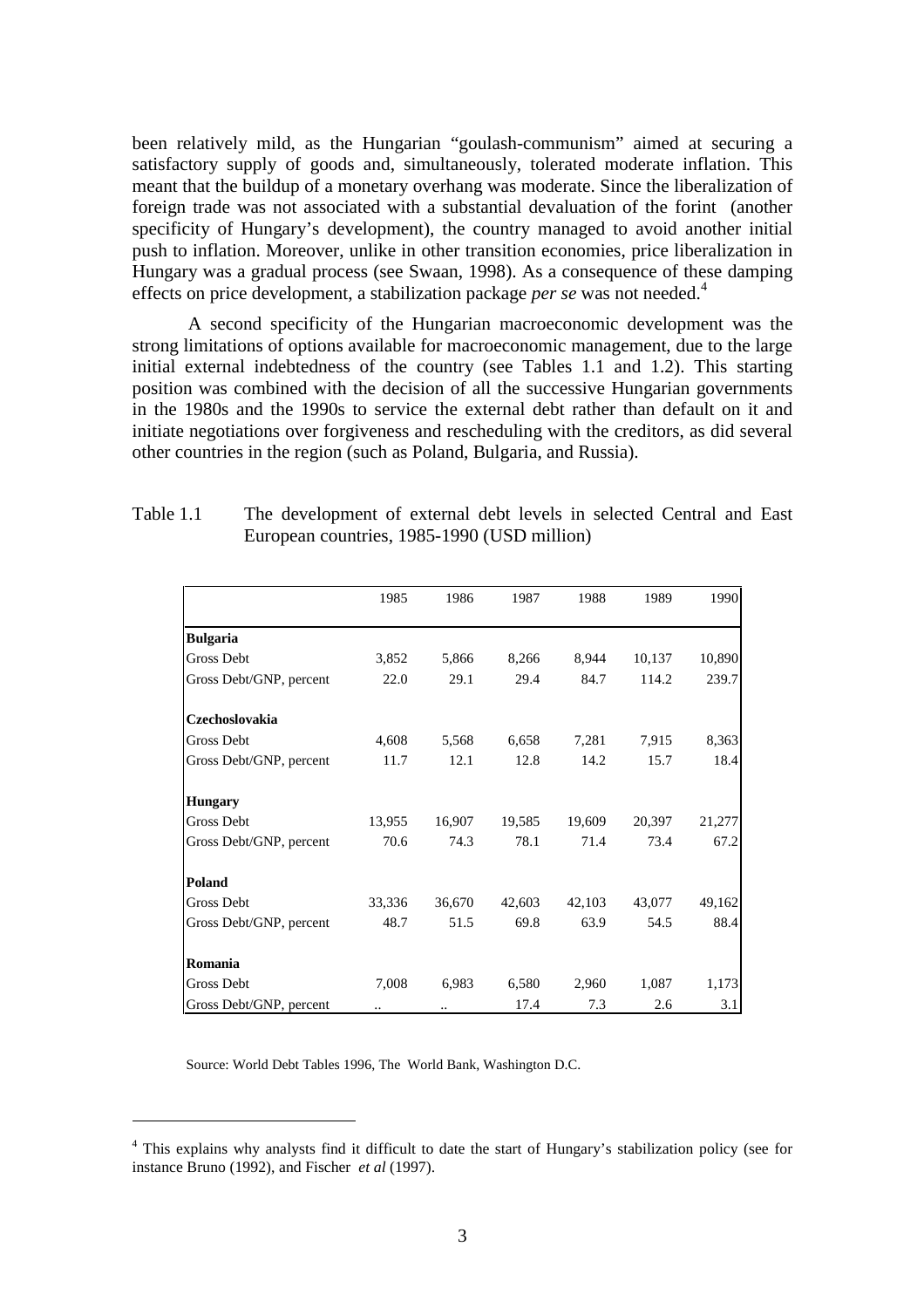| 1990 | 1991             | 1992             | 1993          | 1994             | 1995             | 1996          | 1997          | 1998        |
|------|------------------|------------------|---------------|------------------|------------------|---------------|---------------|-------------|
|      |                  |                  |               |                  |                  |               |               |             |
|      |                  |                  |               |                  |                  |               |               | $-4.6*$     |
|      |                  |                  |               |                  |                  |               |               | $1.8*$      |
|      |                  |                  |               | $-5.5$           | $-2.1$           | 0.6           | $-0.4$        |             |
|      | 75.2             | 79.2             | 90.0          | 87.6             | 87.7             | 75.4          | 62.9          | 60.0l       |
| 1.0  | 0.6              | $-0.6$           | $-8.4$        | $-8.7$           | $-5.6$           | $-5.6$        | $-3.8$        | $-4.5$      |
| 0.4  | 0.8              | 0.9              | $-9.0$        | $-9.4$           | $-5.5$           | $-3.7$        | $-2.1$        | $-4.8$      |
| 0.9  | 4.4              | 3.9              | 6.1           | 2.8              | 10.2             | 4.1           | 2.7           | 5.0         |
| 64.3 | 67.8             | 57.6             | 63.7          | 68.4             | 70.9             | 61.0          | 51.9          | 56.3        |
| 48.2 | 43.6             | 35.4             | 38.7          | 45.4             | 36.6             | 31.4          | 24.4          | 26.0        |
|      | $-2.9$<br>$-1.0$ | $-2.4$<br>$-0.1$ | $-7.0$<br>0.3 | $-6.7$<br>$-2.4$ | $-9.6$<br>$-1.6$ | $-7.4$<br>1.7 | $-4.6$<br>4.5 | -4.8<br>3.1 |

Table 1.2 Hungary - Balances, debts, and FDI as percent of GDP

Source: Halpern and Wyplosz (1998) and own calculations.

<sup>a</sup> With accrual registration of interest payments

\* Without the special measures carried out to solve Postabank Rt's difficulties including financial settlement of MFB Rt.(Hungarian Development Bank, Inc.), and provisions to compensate local governments for their shares in gas utilities privatized (altogether HUF 200 billion additional expenditure).

A third specificity was the continuation of the tradition of economic policymakers' preference towards muddling through reflected in naïve ideas about a smooth transformation *à la Hongroise* and resulted in delays in taking pressing radical measures (about this tradition see Kornai, 1996). This apparent attitude has made analysts routinely put Hungary into the bracket of the gradualists. However, the mechanical classification of Hungary as gradualist had to be changed at least twice in recent years: first in 1992, when the simultaneous introduction of strict regulations on bankruptcy, banking and corporate accounting caused a "legislative shock" (see Bonin and Schaffer, 1995), and in March 1995 when the austerity package named after the then minister of finance Lajos Bokros (the so called "Bokros package") led to radical changes in almost all the fields of macroeconomic policy. These shocks, while hampering a fast recovery and disinflation, triggered radical structural changes at the micro-level, which turned out to be fruitful for Hungary's development in the long run.

The last specificity is that Hungarian policy makers committed outright macroeconomic mistakes as well (see below).

In the following we survey the major spheres of macroeconomic development emphasizing Hungarian specialties.

## **1.1 Growth**

In the early years of transition, Hungary's dismal growth performance astonished many external observers and the Hungarians themselves. The disappointment of Hungarians was even more understandable if we take into account that since the start of the open absorption of the effects of the first oil crisis, i.e. 1979, Hungary had to forget the fast growth characteristic of the early phase of central planing: between 1978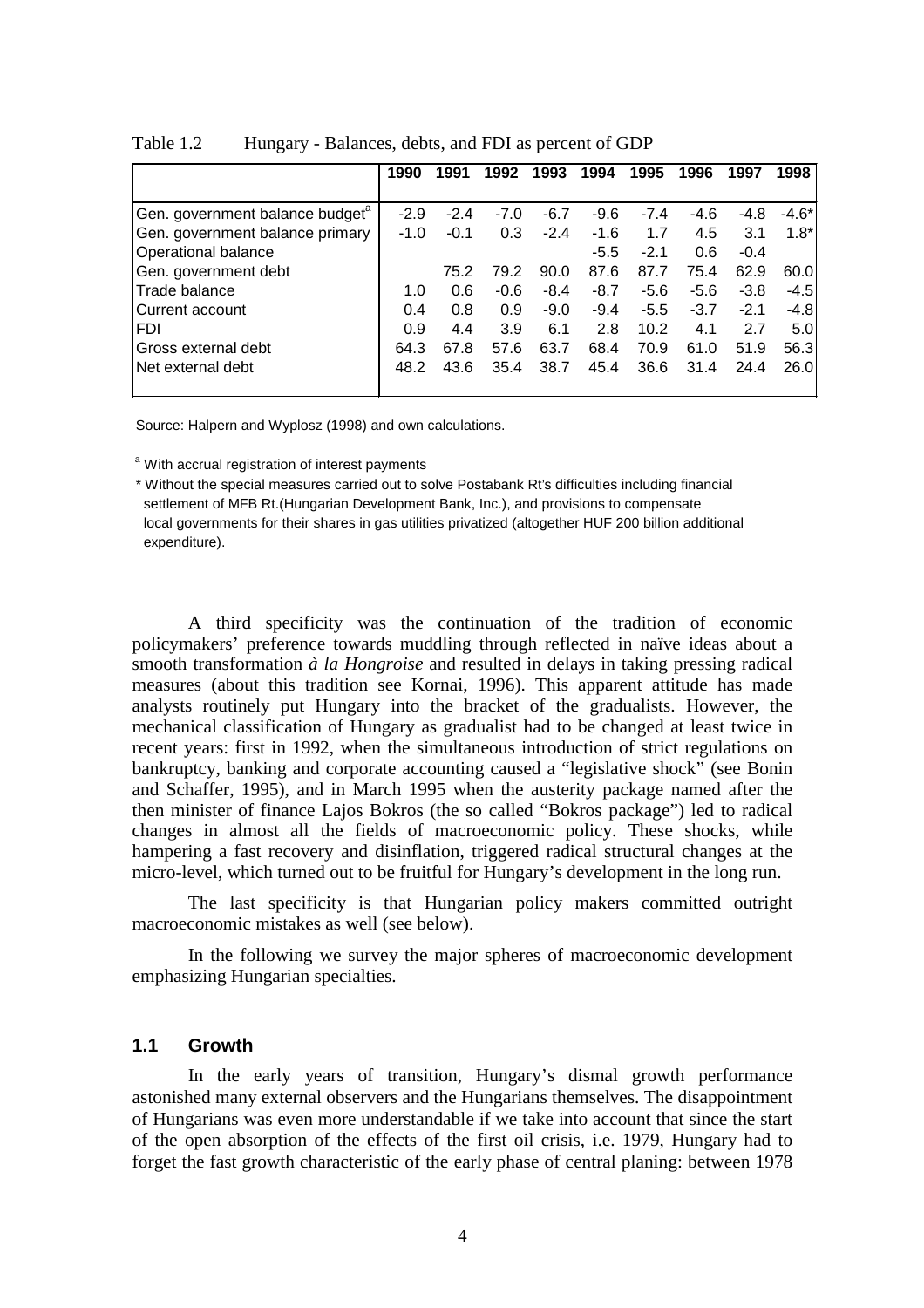and 1989 the yearly growth rate surpassed 3 percent only once, and the average growth was a paltry 1.8 percent (see Figure 1.1). This growth performance was the worst in CMEA except Poland.



Figure 1.1 Hungary: Growth of real GDP, 1961-1998 (percent)

One of the reasons of the slow growth in the 1980s was that the Hungarian system, with its already relatively open economy, wanted to combine adjustments to the West and the East, but this did not turn out to be a winning combination. On the one hand, enterprises had to adjust to import prices that increasingly reflected world market prices and apply categories of the market system, and on the other, they had to play also according to the rules of the game in the CMEA. Market signals and political messages did not manage to give long term orientation for the enterprises. Politics wanted to cut with the low growth path, but artificial drives led to cyclical tensions in the trade balance, to a special investment cycle and increasing external indebtedness (see Bauer, 1981 and Lackó, 1980).

Although Hungary started its de-coupling from the CMEA somewhat earlier than the other CEECs (see Gács, 1994a), the demise of CMEA in 1991 and the collapse of the USSR in 1992 were felt there as shocks. As Gács (1994b) showed, out of the 18.9 percent drop of GDP in 1988-1992, 7.9 percent could be attributed to the direct and indirect impacts of the loss of export markets due to the disappearance of the CMEA and the USSR. Initially, reorientation of exports to Western markets was relatively fast, but much of these were distress exports that by 1992-1994 turned out not to be sustainable.

In recent years, analysts have identified various reasons for the deep output decline in CEECs in the 1990s (see for instance Rosati, 1994 and Holzmann *et al*.,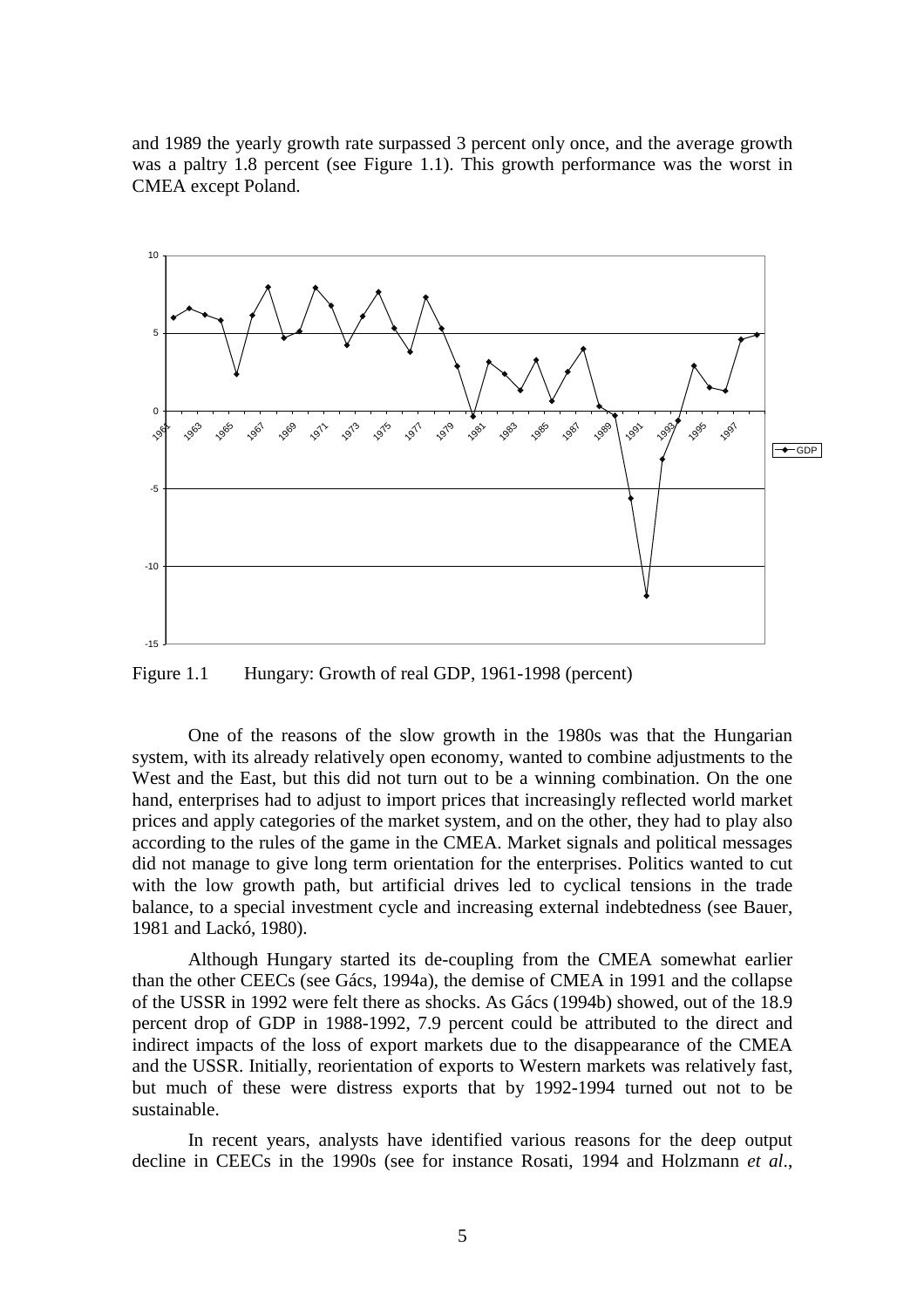1995). Demand factors are usually mentioned as a primary reason, including the collapse of demand from former CMEA countries, especially from countries of the former Soviet Union (FSU), as well as the impact of the stabilization efforts following price liberalization. As indicated above, for Hungary, the former was important, while the latter had only a limited effect. The other frequently emphasized reason is the disruption of old distribution networks and supplier-user connections, as well as the slow development of new such connections. While this factor leading to output decline was more significant in traditional centrally planned economies, especially the FSU, Hungarian producers also suffered from it. One has to refer here to the situation when traditional domestic suppliers were crowded out by foreign ones, particularly with relation to newly acquired foreign owned multinational retail chains that stuck to their own foreign suppliers (see Lányi and Csermely, 1994).

A third reason for the output decline is "institutional": while in the course of restructuring the production of goods and services not needed anymore dropped instantaneously, the development of newly demanded indigenous supply needed time, especially if it had to compete with the imports that penetrated rapidly the domestic market. While Hungary was a forerunner in the region in building institutions of the market economy and that advantage really helped the supply response to develop, the above mentioned discrepancies in adjustment could not be avoided. In fact, some advances in institution building initially may have even aggravated the output decline: the legislative shock of 1992 (see above) was without doubt such a step driving nonviable (and sometimes even viable) companies out of the market rapidly and drastically.

After discussing the reasons for output decline it is worth looking at the economic indicators other than GDP that reflected the cumulatively 20 percent decline in total output.

The drop of output was substantial in industry: by 1992 real gross industrial production was 32 percent lower than in 1989 and only by 1998 has it recovered to its pre-transition level. Gross agricultural output fell cumulatively by 35 percent by 1993, but its recovery to the 1989 level is not expected in the near future. Housing construction suffered a 60 percent decline by 1994 and in 1998 it still stood at that level. Only in some, relatively limited, parts of the economy (namely "other services") showed up the positive side of the restructuring process, i.e. expansion, already from the beginning of the 1990s. Following the years of the deepest output decline, however, several sectors of manufacturing (particularly engineering) started to grow very rapidly.

Starting from zero, unemployment reached 13.3 percent in 1993 and has stayed around 10 percent in 1997-1999. The share of long-term unemployed had reached 45-50 percent by the second part of the 1990s. Similarly dramatic was the exit of about 17 percent of the previously employed from the labor force.

Among the macroeconomic indicators the smallest decline was recorded in aggregate trade figures (although these covered huge geographical and sectoral restructuring). Exports, for instance, stood at US\$ 9.6 billion in 1989, the bottom was reached in 1993 with US\$ 8.9 billion, while the ensuing recovery of exports led to a level of US\$ 23 billion by 1998.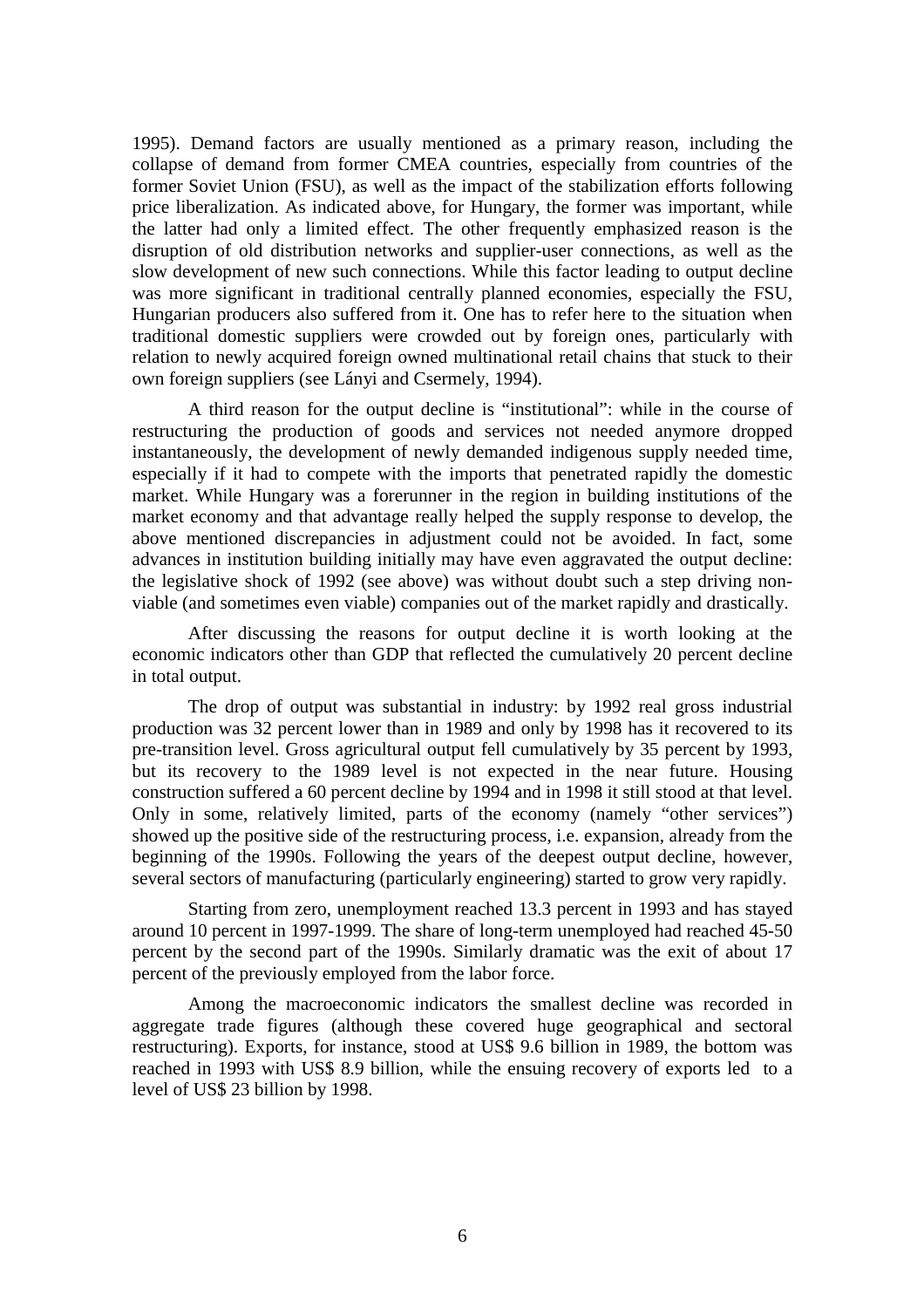### **1.2 Inflation**

 $\overline{a}$ 

Another source of disappointment with the Hungarian economic development in the 1990s was the slow and incoherent progress of the disinflation process. Single-digit inflation was achieved in the Czech Republic and Slovakia in 1995, in Slovenia in 1996, in Latvia and Lithuania in 1997; Bulgaria, Estonia and Poland reached it in 1999, while Hungary will attain it only in 2000.

The fact that in Hungary inflation has become customary before the start of systemic changes (in 1980-1984 and 1985-1989 consumer price inflation was at a yearly average 7 percent and 11 percent, respectively) could have had two, seemingly mutually exclusive, consequences. First, one could assume that the rearrangement of relative prices started earlier, so disinflation following the start of systemic reforms could have been an easier task. Second, the inflationary expectations and, consequently, inertia in wage and price setting developed early and became rooted in the behavior of the agents with the implication of a much longer and protracted disinflation process. As it turned out the two options were not mutually exclusive: rearrangement of relative prices started earlier, but especially in producer prices. Accordingly, in the field of regulated consumer prices much was left to the price liberalization starting in 1989-1990. While organized lobbies suffered losses when old institutions were disbanded in 1989-1990, the first democratically elected government itself wanted to continue the smooth transformation accustomed to during the goulash communism. Even without the pressure of lobbies it resisted initiating a radical disinflation process which could have threatened the standard of living of the population. While all transition countries suffered a shocking decline in real wages in one or in more years soon after transition started (27 percent decline in real wages in Poland in 1990, 26 percent, 28 percent and 16 percent in the Czech Republic, Slovakia, and Slovenia respectively in 1991, 19 percent and 37 percent in Romania and Lithuania, respectively in 1993, 22 percent in Bulgaria in 1994), the largest drop in real wages suffered by Hungarian wage earners in the early years was 7 percent in 1991.

Research is inconclusive with regard to the causes of Hungarian inflation (see Hamecz *et al.*, 1998 and Sahay, 1998). Nevertheless it seems that the stance of monetary policy was a major determinant of the developments. Monetary policy, however, was not formed independently of the government in the first years of the transition: direct financing of the budget was possible until the end of 1996, although to an increasingly limited extent. In addition, due to their inexperience, monetary policy makers could not easily solve the simultaneous tasks of going ahead with the disinflation policy, maintaining a real interest rate that encourages savings, and support a competitive real exchange rate.

While fighting several battles the policy makers committed also *outright mistakes<sup>5</sup>* .

As it is clear by now, the relaxation of the policy stance in 1993-1994 was a mistake influenced by some early success in macroeconomic performance. By 1992, the current account showed some improvement and forecasts (wrongly) indicated a further expansion in the demand for Hungarian exports in western markets. At the same time, there was little understanding that through the bankruptcy of thousands of enterprises (a

 $<sup>5</sup>$  See especially Kovács (1998) and Halpern and Wyplosz (1998) about these issues.</sup>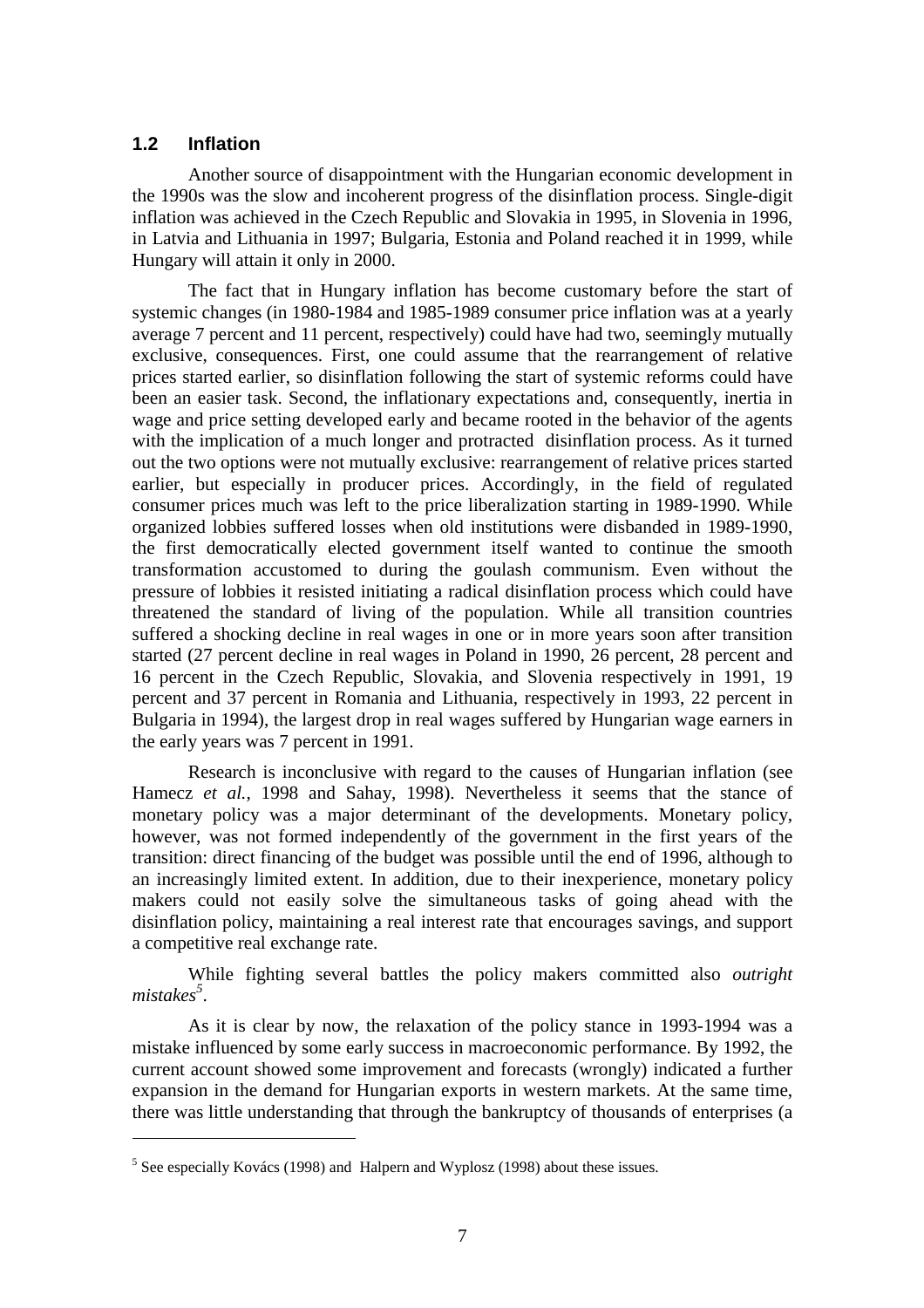consequence of the legislative shock of 1992) the firms making up the lion's share of the export capacity would be decimated. In 1993 it was decided that the decline of GDP should end. It was planned that the current account surplus, a reflection of total domestic investments falling short of total savings, should be reduced by encouraging capital investments, while the level of savings should be maintained. Monetary policy was eased through a lowering of interest rates. When exports started to fall (as a consequence of recession in Germany, the war in Yugoslavia, the decline in export capacities and the continuing real appreciation of the forint) and the current account surplus turned into a huge deficit, the government failed to correct its policies. It still expected that investments would grow to meet the increasing domestic demand triggered by the easier monetary policy stance. Liquidity was further increased by a temporary budget surplus and by the central bank's move to decrease the rate of mandatory reserves. Real yields on government securities under one year maturity and household's deposit rates turned negative and household savings started to fall.

Since domestic demand and imports grew fast, while exports declined, the current account and budgetary deficits became again a major problem, while the expected recovery of output did not occur. The policy mistakes and the adverse external development fuelled expectations for devaluation and inflation. Since lower interest rates directly improved the service of domestic debt, the resulting improvement in the governments' general borrowing requirement was misinterpreted as a positive development.

In March 1995 the newly appointed minister of finance and the governor of the central bank had to introduce a comprehensive package of austerity measures (the "Bokros package") to stop the expansion of the twin deficits (current account and general government) which became particularly dangerous from the point of view of the sustainability of servicing the external debt following the Mexican crisis.

While the austerity package established a policy direction which, especially through the newly introduced pre-announced crawling peg regime, limited the inflationary expectations, its major instrument to restrict and re-direct real expenditures to the preferred directions (from the population to that part of the enterprise sector that produced for exports and substituted imports) was inflation: this was the major reason for Hungary's relapse to higher inflation from 1995 (see Figure 1.2).

After the consolidation in 1995-1996 Hungarian policy-makers learned from their mistakes made in 1993-1994 and started a cautious disinflation process guided by the gradual decrease of the rate of the crawling peg. By 1998 the share of regulated prices made up 16.5 percent in the consumer price basket and the prices of these products and services already went through those corrections that were needed to adjust their profitability to the products and services in the unregulated sphere. This means that there is no accumulated tension in this field that could boost inflation in the future. In 1998-1999, the newly elected government made strong efforts to curb inflation inertia by eliminating explicit or implicit indexation in wages and other compensations.

In recent years Hungarian monetary policy managed to defend the macroeconomic balance in the face of increasing financial inflows in 1995-1997, basically by the instrument of sterilized intervention (see Oblath, 1999a). It also successfully protected the forint in the hectic weeks of September-October 1998 following the Russian financial crisis. While almost everybody realizes that, given Hungary's openness, as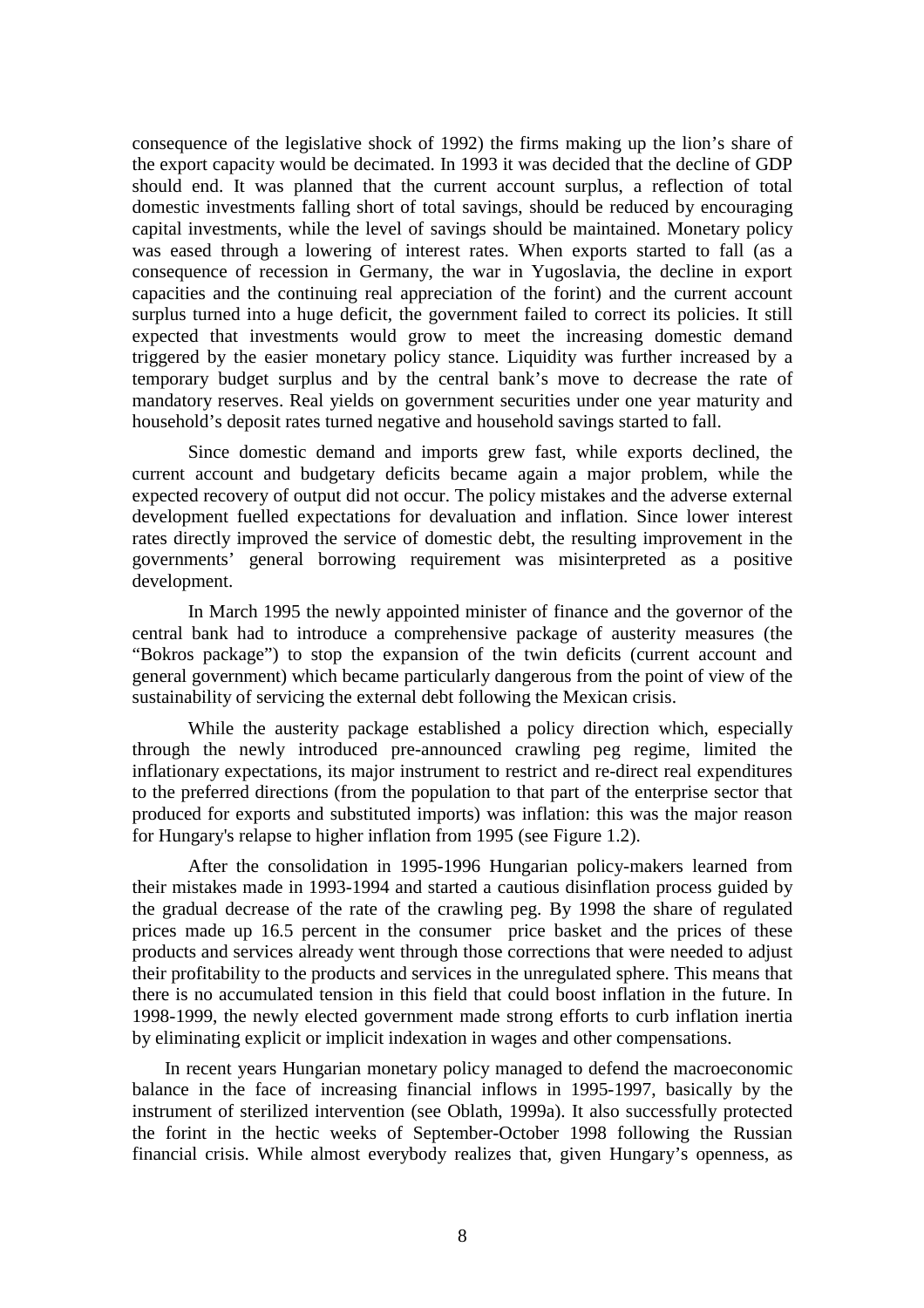well as the fairly liberal system of capital flows, including portfolio investments, the current band around the central rate of the forint  $(+/- 2.25$  percent) is too narrow, until now the National Bank of Hungary has not been able to find the right moment to move to a broader band without threatening the credibility of the exchange rate and the rate of the announced crawl.



Figure 1.2 Hungary: Annual consumer price inflation, percent

### **1.3 External balance**

One of the greatest successes of Hungarian development in the transition period is in its external economic relations. Following the reorientation of trade toward the West, Hungarian exports in 1994-1998 developed by a historically unprecedented 15 percent annually, while imports rose by 12 percent annually. There was, however, not only spectacular growth in the value and volume of trade (see Figure 1.3), but there were also substantial qualitative improvements: while earlier exports were dominated by agricultural and food products, certain unprocessed products, as well as light industry products (apparel, and footwear), by 1999 machinery exports gained a leading role. In 1998-1999, Hungary's major export products are combustible engines and parts thereof, passenger cars and parts thereof, office machines, electric parts and electric cables, video appliances, radio and television equipment, light bulbs and apparel.

Chief responsibility for these favorable developments can be credited to the activities of multinational companies which have made direct investments in Hungary. Due to Hungary's privatization stance, which has been characterized by a preference for strategic (mostly foreign) investors and the country's other appeals, a gradually increasing share of Hungary's enterprises has been partly or fully owned by foreign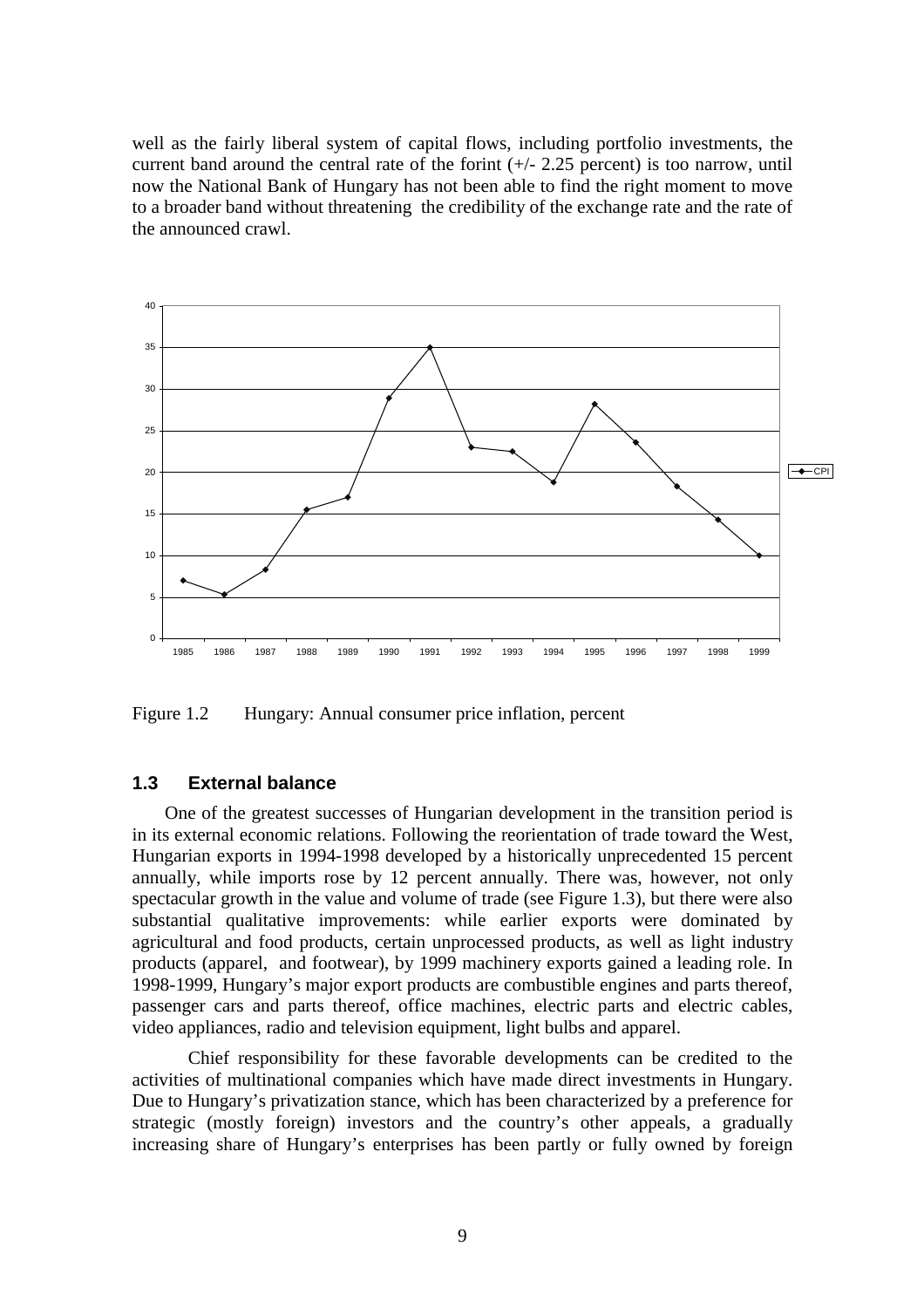investors. In 1997, the share of value-added produced in companies with foreign interest (in the value-added of all companies) stood at 49 percent, the share of company investment at 60 percent, and that of exports at 75 percent (Foreign Direct Investment, 1998). The importance of foreign investors has had favorable consequences for corporate governance, microeconomic restructuring, and increasing the companies' domestic and international competitiveness. In terms of the dominance of foreignowned companies, Hungary had overtaken such prominent hosts of multinational companies as Canada, Austria, and Ireland (Hunya, 1998).



Figure 1.3 Hungary: Development of trade of commodities, million USD

In the past three decades, Hungary's economic history has been characterized by recurrent (sometimes particularly serious) deterioration in the trade and current account balances and ensuing stop-go economic policies. Before the 1990s, the unsatiable hunger for investments as an attribute of the communist system (see Kornai, 1992) and the specific investment cycles in centrally planned economies could explain this pattern of development. Following the systemic changes, if such external tensions show up regularly, then new factors have to play a role. In the case of the alarming deterioration of these external balances in 1993-1994 (see above) both external conditions (recession in Western Europe) and internal factors (the maintenance of the pegged exchange rate, the slow development of the institutional and human base of exporting capacities<sup>6</sup>, the untimely easing of the monetary stance) played a role.

Here one has to mention an additional policy mistake of the early 1990s: the bad choice of the exchange rate regime. At the beginning of transition, Hungary waived the

 $\overline{a}$ 

<sup>&</sup>lt;sup>6</sup> See Cooper and Gács (1997).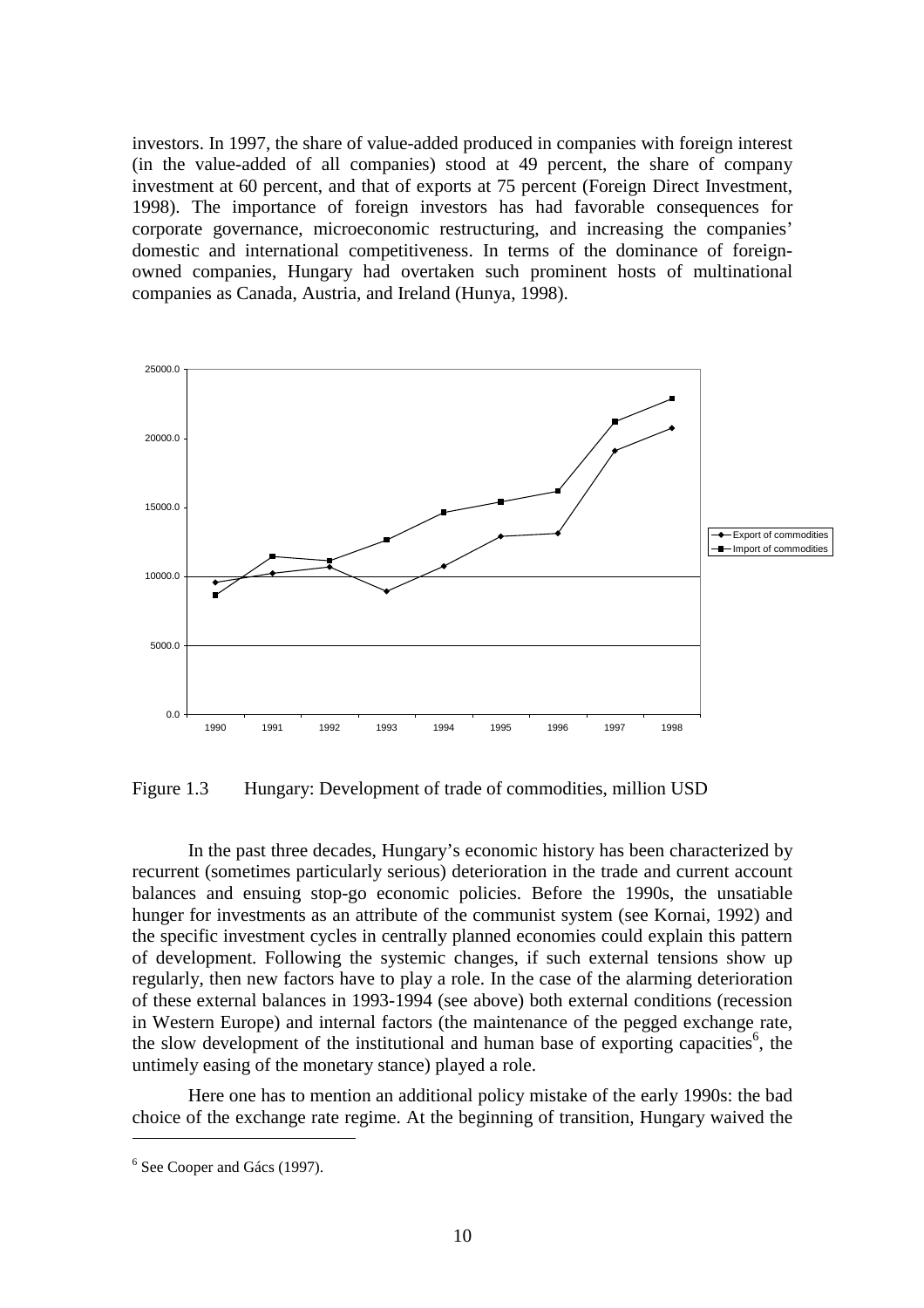possibility of an initial devaluation, therefore the exporting enterprises had little cushion to protect them from the external shocks (loss of their major external markets, the implications of huge terms of trade losses) and adverse internal effects (lack of financing, the shock of the bankruptcy law) of the early phase of transition. A pegged exchange rate regime was applied with occasional adjustments that did not respond to major deteriorations in the real exchange rate. Between 1989 and 1993 the real effective exchange rate calculated on unit labor costs in manufacturing showed an 28 percent appreciation. The result was a massive loss of international competitiveness, increasing current account deficits, and occasionally strong devaluationary speculations. As in other fronts, here also various measures of the Bokros package brought a lasting, favorable change.

Based on some neoclassical assumptions, it is broadly understood that the prospective development of transition economies implies the attraction of foreign savings, which will inevitably lead to deficits in the current account. Nevertheless, it is not easy to determine the level of current account deficit which is sustainable, particularly in Hungary with its history of current account crises and sizable external debt. A cautious approach is reflected in the fact that in recent years all plans and forecasts in Hungary foresee a current account deficit as sustainable if it is matched by the inflow of foreign direct investments (FDI), i.e. the most obvious non-debt creating investments (or FDI plus other non-debt creating investments). Accordingly, further debt creation is not desirable. Table 1. 3 shows the working of this rule of thumb in Hungary, i.e. the coverage of current account deficits by FDI and non-debt creating portfolio investments in the past years. Since 1990, except for three years, FDI complemented by other non-debt generating investments, always covered the current account deficit, and maintained or reduced the country's net external debt. With regard to the unfavorable developments in 1998 analysts emphasize two concerns for the future: (a) foreign direct investments related to privatization of state owned enterprises is bound to be negligible in the future, and (b) profit repatriation is bound to become more sizable as earlier.

As for (a) it is worth noting that while the share of privatization revenues in FDI amounted to 2/3 in 1995 and 1/3 in 1996, it dropped to 16 percent in 1997 and to less than 1 percent in 1998. As for (b) one has to realize that while the net outflow of revenues from FDI amounted to about US\$ 100 million in 1995 and US\$ 200 million in 1996, it moved close to US\$ 500 million in 1997 and US\$ 1 billion in 1998. Even this latest amount is far from appalling, though, if we take into account that by the end of 1998 the sum of FDI and other non-debt creating investments in Hungary was US\$ 20.5 billion.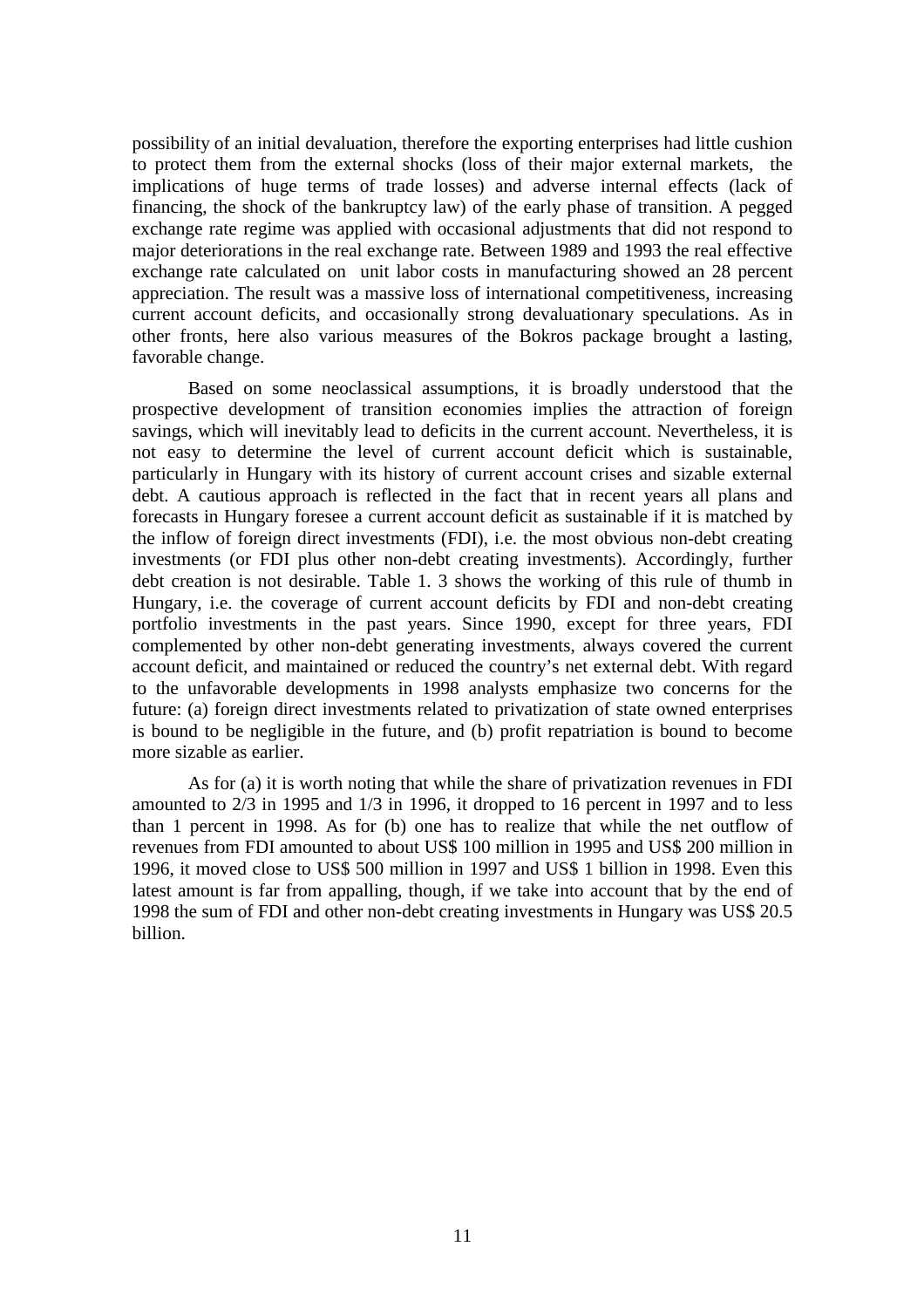|                                                                                           | 1988  | 1989    | 1990  | 1991  | 1992  | 1993    | 1994    | 1995  | 1996  | 1997  | 1998    |
|-------------------------------------------------------------------------------------------|-------|---------|-------|-------|-------|---------|---------|-------|-------|-------|---------|
| Current account (A)                                                                       | -807  | $-1437$ | 127   | 267   | 324   | -3455   | $-3911$ | -2480 | -1678 | -981  | $-2298$ |
| Net FDI (B)                                                                               | 14    | 187     | 311   | 1459  | 1471  | 2328    | 1097    | 4410  | 1987  | 1653  | 1453    |
| Net non-debt generating<br>porfolio investments (C)                                       |       |         |       |       |       |         |         |       | 343   | 971   | 508     |
| Total non-debt generating<br>investments D=B+C                                            | 14    | 187     | 311   | 1459  | 1471  | 2328    | 1097    | 4410  | 2330  | 2624  | 1961    |
| Difference (A-D)                                                                          | -793  | $-1250$ | 438   | 1726  | 1795  | $-1127$ | $-2814$ | 1930  | 652   | 1643  | $-337$  |
| <b>Memorandum item:</b><br>Net external debt with<br>credits from the owner<br>(year end) | 13846 | 14025   | 14779 | 13487 | 12256 | 14239   | 18384   | 16134 | 14229 | 11157 | 12344   |

Table 1.3 Hungary: Current account and its financing from non-debt generating investments (USD million)

Source: National Bank of Hungary Annual and Monthly Reports (various years) and own calculations

## **1.4 Fiscal balance**

No transition country may claim having achieved a satisfactory structure of its budget and a sustainable fiscal situation by 1998. Nevertheless, some countries go ahead in solving the enormous task of restructuring their inherited budget with a more or less satisfactory fiscal balance and limited amount of accumulation of domestic debt. Hungary does not belong to these. As Table 1.2 shows the country inherited a large general government debt from the 1980s. Its hidden dangerous implications have become clear soon: a large part of the debt had been held with zero or non-market interest rate, and this was to be gradually replaced by debt with market rates. Also a large part of the debt was in foreign currency, vulnerable to exchange rate variations. According to Halpern and Wyplosz (1998) out of the 6.7 percentage increase in the debt/GDP ratio in 1993-1995, 4 percentage points were explained by the depreciation of the forint in this period.

Following a cautious management of the primary balance in 1989-1992 the deficit soared in 1992, due to higher interest rates and continuous devaluations. This situation was aggravated by the policy mistakes of ill-timed relaxation in 1993-1994. The turn in 1995, following the introduction of the Bokros package was spectacular, although very painful in terms of real wage loss for state employees and cuts in traditional budgetary categories. In addition to structural changes, improving the balance and containing the size of the debt, the new policy stance also achieved to reduce the ratio of redistribution through the budget: primary expenditures, excluding interest payments, declined from 52 percent of GDP in 1994 to 36 percent by 1997.

The literature of fiscal deficits has shown that nominal indicators of fiscal balance/GDP are misleading if they are applied to economies (or different states of the same economy) with substantially divergent inflationary rates. In economies with higher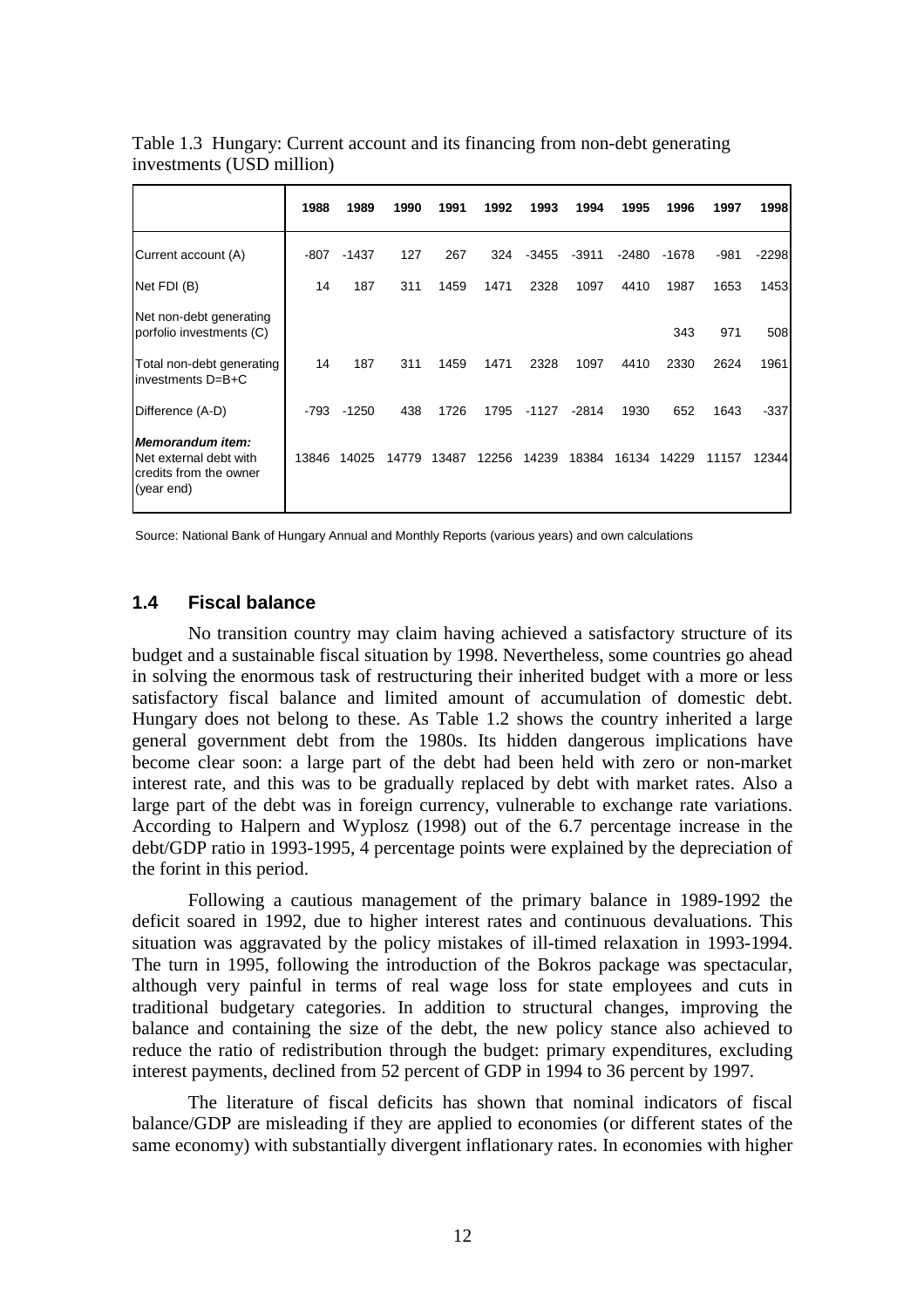inflation and with non-negligible debt one has to filter out the inflationary component of the balance (i.e. that part of the interest payment on the debt which is compensation for the amortization of the deficit due to the inflation). The so-called operational balance (see Table 1.2 ) already deducts this inflationary component from the budget balance and gives a more realistic picture about the stance of the fiscal policy (see Oblath, 1999b).

Another specific, potentially misleading factor in the interpretation of the budgetary deficit is the presence of fiscal expenditures that Hungary used for the sterilization of massive financial inflows, particularly in 1996-1997. Oblath (1999b) emphasizes that while these expenditures put a burden on the budget, they do not represent additional demand, rather they intend to prevent too much liquidity in the market. The nominal cumulative costs of sterilization was about 1.6 percent and 1.5 percent of the GDP in 1996 and 1997, respectively, however, the effective costs (including savings of exchange rate losses on external debt repaid earlier) were only about one tenth of these (see Oblath, 1999a, 1999b).

Acceptable budget balances may hide delays in radical rearrangements in the tasks and liabilities of the public sector. Such tasks may be the radical restructuring of loss- making state owned enterprises, of banks suffering under the burden of nonperforming loans, or the reform of public pension and health systems. Compared to other transition countries Hungary addressed the first three of these tasks quite early, and that was duly reflected in its unfavorable budgetary balance since 1993. The burden that has emerged most recently has to do with the reform of the pension system. This reform implied a gradual shift from the pay-as-you-go system to the three pillar system dominated by the second pillar (i.e. the mandatory fully funded pillar). Oblath (1999b) calculates that the direct effect of the reform was a deterioration of the budget balance by 0.35 percent and 0.7-0.8 percent of GDP in 1998 and 1999, respectively.

## **2. Forecasts for Hungary's potential growth in the long run**

In recent years, in the literature of transition economies numerous growth forecasts were prepared about the long-term development of transition countries, including Hungary. The most famous ones were made by Fischer et al. (1997 and 1998) with the application of cross section based growth functions of Barro (1991) and Levine and Renelt (1992). EBRD (1997) also made calculations applying the growth equations by Levine and Renelt (1992), Knack (1996) and a growth accounting framework with the assumption of balanced growth. Table 2.1 summarizes the results of these calculations for Hungary's long-term development of per capita GDP. One can see that there is a substantial variation in the growth rates between 3.00 percent and 5.28 percent. The former implies that Hungary would need 65 years to reach the level of per capita income of the average of the poorest countries of the EU (Greece, Ireland and Portugal), assuming that the latter would grow by a yearly 2 percent, while the latter implies a 20 year catch-up period.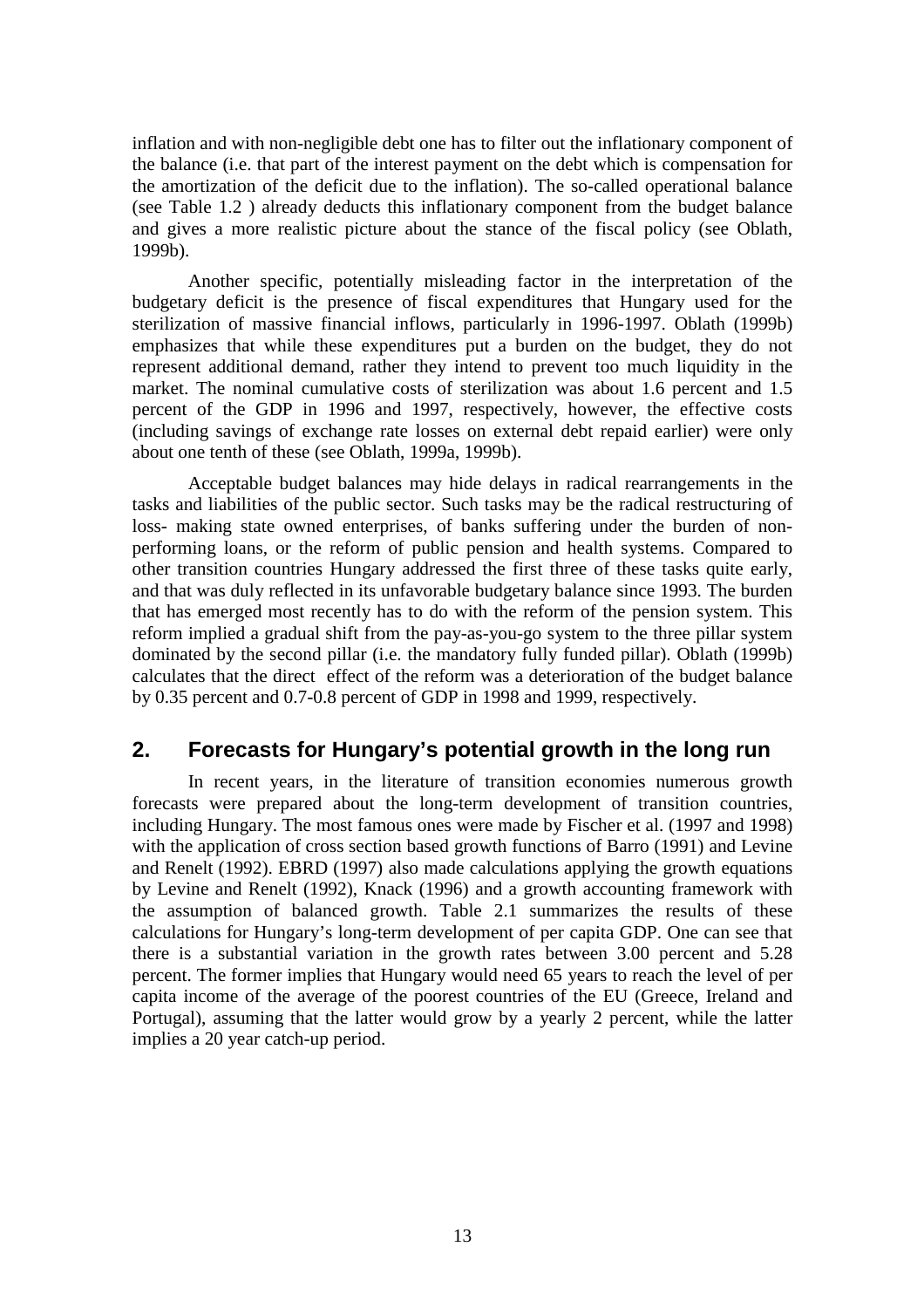### Table 2.1 Various forecasts for Hungary's growth of per capita GDP in the long run

|                                                                                                                                                                                 | <b>IPercent</b>                       | No. of years<br>to catch up* | Details of underlying equation                                                                                                                                                                                                                                    |
|---------------------------------------------------------------------------------------------------------------------------------------------------------------------------------|---------------------------------------|------------------------------|-------------------------------------------------------------------------------------------------------------------------------------------------------------------------------------------------------------------------------------------------------------------|
| Fischer et al. (1998)<br>Barro<br>Levine - Renelt<br>EBRD (1997) - Levine Renelt version<br>EBRD (1997) - Knack<br>EBRD (1997) - growth accounting<br>with balanced growth path | 5.28<br>5.02<br>5.10<br>4.30<br>3.001 | 20<br>22<br>21<br>28<br>65   | dY=0.0302-0.0075*Y1960+0.025*PRIM+0.0305*SEC-0.119*GOV<br>JdY=-0.083-0.35Y1960-0.38POP+3.17SEC+17.5INV<br>Explanatory variables for Hungary from the middle of 1990s, except for Y1960<br>dY=-6.602-1.208logY1960+1.273SEC+2.296PRIM+12.086INV+8.122LFG+0.058ICRG |

#### **Variables:**

dY= annual growth of per capita GDP

Y1960 = the level of GDP in 1960 on PPP basis

PRIM = gross primary school enrollment rate

SEC = gross secondary school enrollment rate

GOV= share of government consumptio expenditure in GDP

POP = growth rate of population

INV = share of investment expenditutes in GDP

LFG= labor force growth rate

ICRG = index of security of property rights and contract enforcement

\* From initial per capita income at PPP to the average income of the three lowest income EU members (Greece, Ireland and Portugal) assuming that hey will grow by and average 2% anually.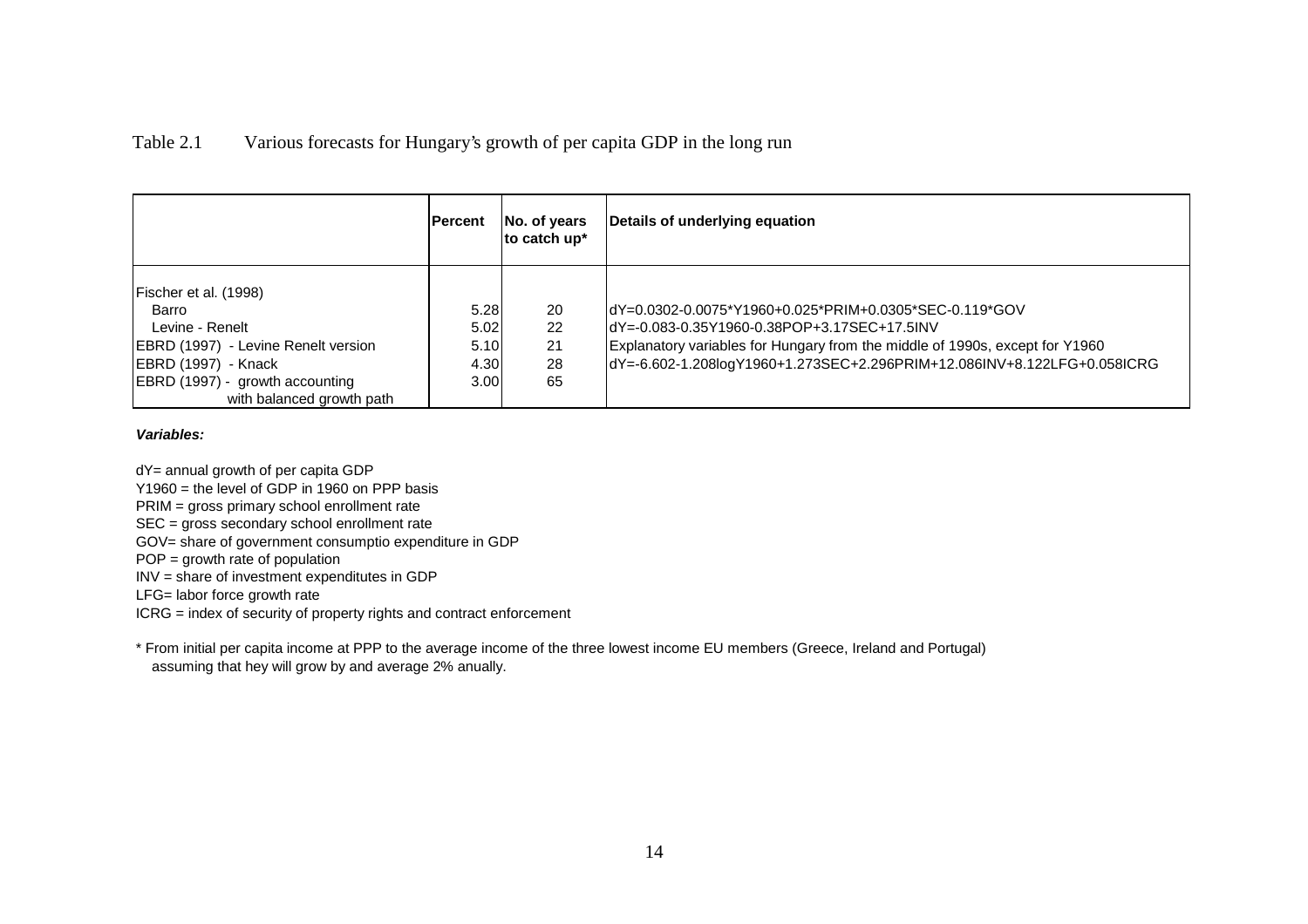The mentioned growth equations were originally calculated on data of a large number of – mostly developing – countries for the years 1960-1985, and now they are applied to predict the expected long-term development (starting 1997-1998) of the transition economies. This exercise implies many problems, as emphasized, among others, by Campos (1999). First, some of these equations, such as the Barro and Levine-Renelt functions, were not correctly cited and applied by Fischer et al. and EBRD (1997). Second, the choice of the value of current or projected variables (whether state or policy variables) in the equations for the transition economies inevitably adds arbitrary elements to the calculations. For various options for the choice of these variables in the case of the Levine-Renelt equation and the ensuing large variation of the forecasts of growth rates for the 10 candidate countries see Table 2.2. Third, one has to acknowledge that in several East European countries the special period of transition is not yet over at the start of the forecast period, so the application of generic growth patterns for the forecast is not really justified. And lastly, there is a high chance that the growth pattern of transition economies in the next decades, possibly characterized by increasing globalization, expansion of integrations, spread of information technology in the world economy, will not follow the very patterns that were found in another group of countries 20-50 years before.

Given the multiplicity of uncertainties associated with the use of growth equations no new calculations were made for the purpose of our projections in this paper. We accept the opinion of Temple (1999) that in fact few of the findings of the cross section growth literature would offer much insight for the former communist economies.

In the following we rather give a short overview about the expected development of the most common factors of growth in Hungary.

Hungary, as all candidate countries, except Poland and Slovakia, has experienced a shrinking *population* in recent years. The average annual decline was 0.29 percent in 1990-1998. Since the overwhelming reason behind this decline was the decline in fertility, it is not probable that the tendency of decline will change soon.<sup>7</sup>

Despite this tendency in population growth the Ministry of Finance (1999) calculates a moderate - 1-2 percent annual - growth of *employment* until 2002, due to a gradual increase of the statutory retirement age and the return of some of the inactives that left the labor market in the first part of the 1990s (a substantial decrease of the unemployed is not forecasted). As for the whole period of 1998-2010, nevertheless, one can not realistically calculate more than 0.5-1 percent annual increase in the employment.

The increase of *investments into physical capital* is crucial both in the phases of recovery and continuous growth, especially if one takes into account the loss of capital in the phase of output decline. Borensztein and Montiel (1991) emphasize that much of the amount of physical capital established during the time of central planning was overinvestment or misallocated investments that could not be converted to other productive activities in the new system. According to their assessment, in Hungary's case 75 percent(!) of the registered physical fixed capital was superfluous due to changes in

 $\overline{a}$ 

 $<sup>7</sup>$  Although the current Hungarian government is committed to introduce and maintain measures to</sup> support, and thus encourage the establishment of, large families.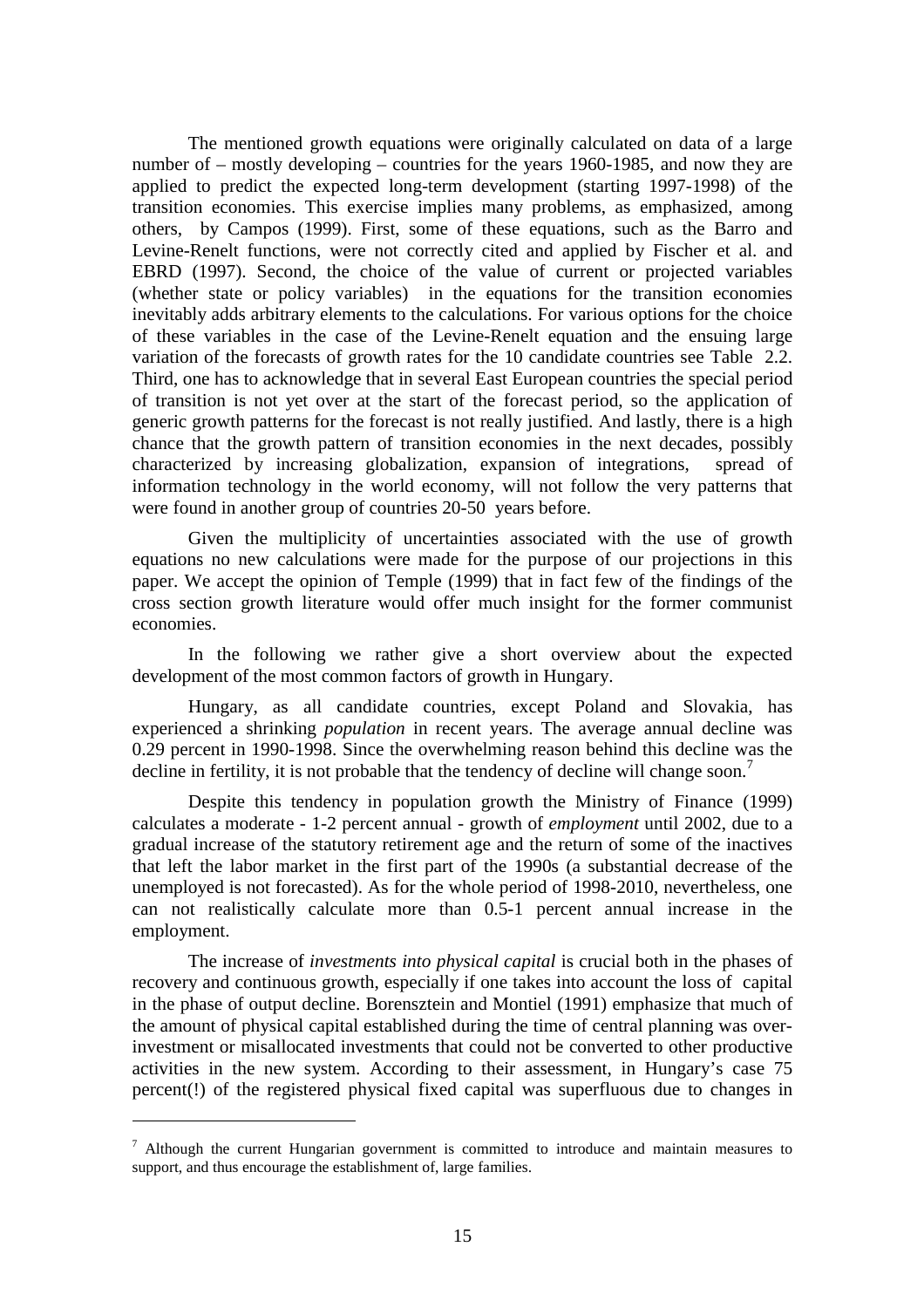relative prices and the emergence of international competition. Even if the share of unusable capital did not represent such a dominant share, we have to accept that a substantial part of the capital inherited from the period of central planning simply had to be written off and, consequently, much of the new investments could be considered as replacement.

### Table 2.2 Projected growth rates of per capita GDP by variations of a growth equation

| <b>GROWTH RATES</b> |                |                |          |             |             |                                                       |                         |  |  |  |
|---------------------|----------------|----------------|----------|-------------|-------------|-------------------------------------------------------|-------------------------|--|--|--|
|                     | 1              | $\overline{2}$ | 3        | 4           | 5           | 6                                                     | 7                       |  |  |  |
| Variable values     | $INV = 30$     | $INV = 25$     | $INV=20$ | INV=1994-97 | POP=1994-97 | SEC=1994-1996                                         | Y1960=1960 level,       |  |  |  |
|                     | Fischer et al. |                |          | (WDI, 1998) | (WDI, 1998) | (UNESCO, 1998)                                        | 1996-97 ratio           |  |  |  |
|                     |                |                |          |             |             |                                                       | (EBRD, 1997, WDI, 1998) |  |  |  |
|                     |                |                |          |             |             |                                                       |                         |  |  |  |
| <b>Bulgaria</b>     | 5.01           | 4.13           | 3.26     | 2.37        | 2.50        | 2.59                                                  | 4.01                    |  |  |  |
| Czech Rep.          | 4.40           | 3.53           | 2.65     | 4.37        | 4.38        | 4.31                                                  | 6.23                    |  |  |  |
| Estonia             | 4.93           | 4.06           | 3.18     | 4.51        | 4.99        | 4.71                                                  | 6.78                    |  |  |  |
| Hungary             | 5.02           | 4.14           | 3.27     | 3.70        | 3.61        | 3.80                                                  | 5.34                    |  |  |  |
| Latvia              | 5.79           | 4.91           | 4.04     | 4.56        | 4.79        | 4.38                                                  | 5.79                    |  |  |  |
| Lithuania           | 6.22           | 5.34           | 4.47     | 4.83        | 4.91        | 4.53                                                  | 5.22                    |  |  |  |
| Poland              | 4.75           | 3.87           | 3.00     | 2.68        | 2.84        | 2.87                                                  | 4.52                    |  |  |  |
| Romania             | 5.64           | 4.77           | 3.89     | 5.00        | 5.22        | 5.00                                                  | 5.84                    |  |  |  |
| Slovakia            | 5.00           | 4.12           | 3.25     | 5.08        | 5.12        | 4.86                                                  | 6.50                    |  |  |  |
| Slovenia            | 4.58           | 3.71           | 2.83     | 2.92        | 3.11        | 3.33                                                  | 4.50                    |  |  |  |
| Average             | 5.13           | 4.26           | 3.38     | 4.00        | 4.15        | 4.04                                                  | 5.47                    |  |  |  |
|                     |                |                |          |             |             | DIFFERENCE IN THE VALUES OF THE INDEPENDENT VARIABLES |                         |  |  |  |
|                     |                |                |          | <b>INV</b>  | POP         | <b>SEC</b>                                            | Y1960                   |  |  |  |
|                     |                |                |          | Diff        | Diff        | Diff                                                  | Diff                    |  |  |  |
|                     |                |                |          |             |             |                                                       | $\frac{0}{0}$           |  |  |  |
| <b>Bulgaria</b>     |                |                |          | $-15.11$    | $-0.35$     | 0.03                                                  | $-79.16$                |  |  |  |
| Czech Rep.          |                |                |          | $-0.17$     | $-0.02$     | $-0.02$                                               | $-67.02$                |  |  |  |
| Estonia             |                |                |          | $-2.43$     | $-0.75$     | $-0.09$                                               | $-82.24$                |  |  |  |
| Hungary             |                |                |          | $-7.55$     | 0.24        | 0.06                                                  | $-70.82$                |  |  |  |
| Latvia              |                |                |          | $-6.95$     | $-0.60$     | $-0.13$                                               | $-80.42$                |  |  |  |
| Lithuania           |                |                |          | $-7.92$     | $-0.20$     | $-0.12$                                               | $-65.06$                |  |  |  |
| Poland              |                |                |          | $-11.75$    | 0.00        | 0.01                                                  | $-74.40$                |  |  |  |
| Romania             |                |                |          | $-3.70$     | $-0.59$     | $-0.07$                                               | $-67.55$                |  |  |  |
| Slovakia            |                |                |          | 0.47        | $-0.09$     | $-0.08$                                               | $-70.25$                |  |  |  |
| Slovenia            |                |                |          | $-9.55$     | $-0.50$     | 0.07                                                  | $-52.94$                |  |  |  |

Equation of Levine-Renelt (1992) applied by Fischer et al. (1998) y= - 0.083 - 0.35 Y1960 - 0.38 POP + 3.17 SEC + 17.5 INV

Source: Fischer et al. (1998), World Development Indicators (1998), Unesco Statistical Yearbook (1998), own calculations.

As for the size of investments there are many factors that play a role (some of which are considered below in Sections 3.1 and 3.2). Two crucial factors are mentioned here.

One of the major sources of investments is self-financing. In Hungary, in the course of output contraction and the liquidation and reorganization of thousands of enterprises, the business sector, and particularly large enterprises operated at losses. Since 1995, however, profits before taxes in the business sector have been positive and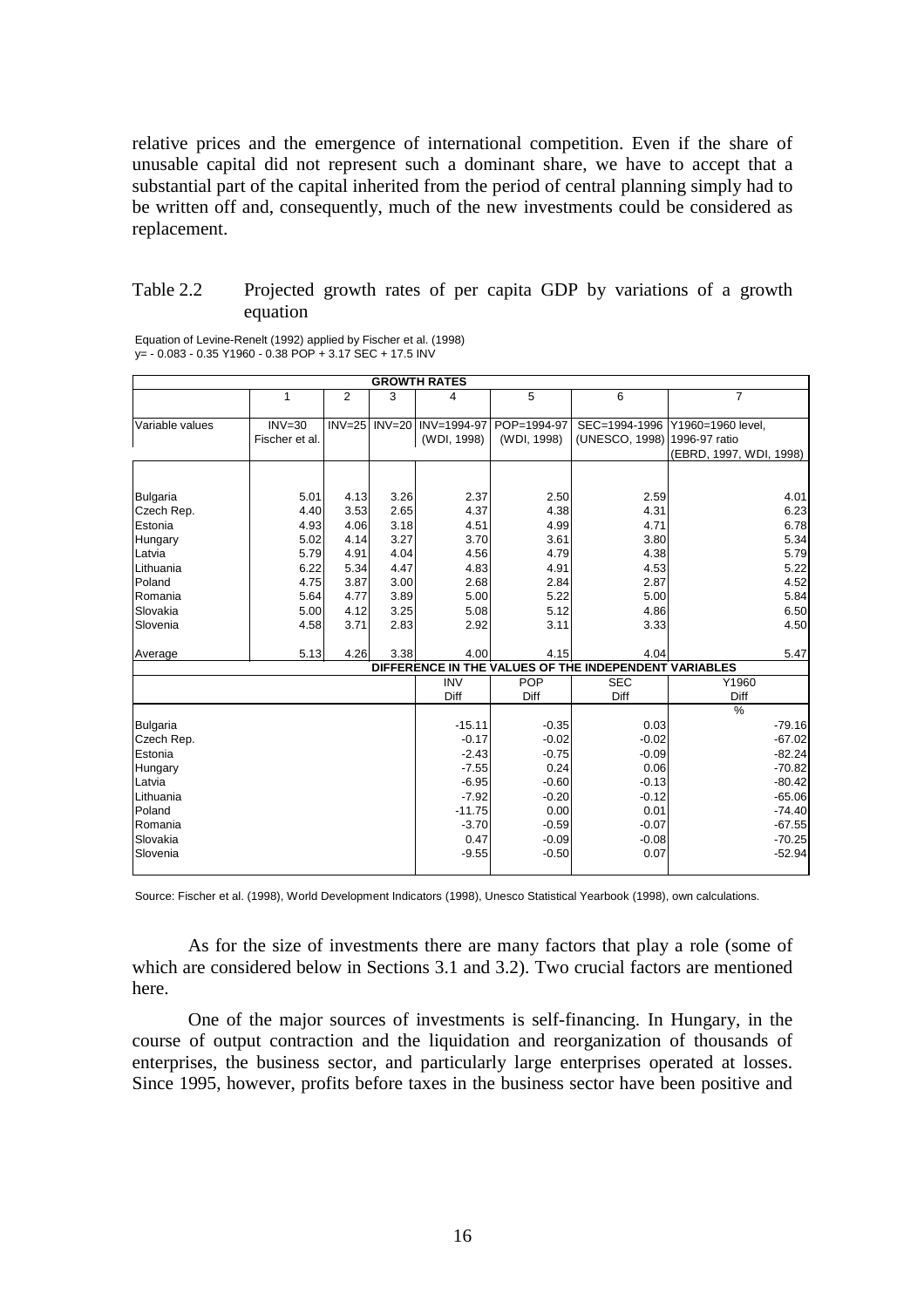gradually growing<sup>8</sup>. This means that the by the end of the 1990s the business sector has got sources for self-financing its investments.

As for other sources of financing one has to mention the emergence of a capital market, including the Budapest Stock Exchange, which in recent years has become one of the most vigorous stock exchanges in the region. Its capitalization was 30 percent of the GDP, and its turnover 34 percent of GDP during 1998. However, given the limited and stagnating number of companies introduced to the stock exchange, much the activity of the capital market is taking place outside the stock exchange. In this respect one has to mention the sustained interest of foreign investors towards the country as testified by the considerable size of cumulative stock of FDI. Given the relatively large growth rates of aggregate output in 1997-1999 - a base for acceleration effects - one can substantiate a good growth potential from the side of investments.

The high level of *human capital* is a stereotype used for CEECs and is usually represented by primary and secondary school enrollment ratios. The usefulness of these proxies is questionable here, though, because they do not indicate a characteristic feature crucial in transition, i.e., that how adaptive the undoubtedly high stock of human capital is to the need of the market economy. Moreover, some countries, such as Hungary, are lagging behind in terms of enrollment to tertiary education (from the relevant cohort of the population). This ratio in Hungary was 17 percent in the early 1990s as opposed to 28 percent in Slovenia and 38 percent in Poland. Strong governmental and private efforts have, however, been made recently to improve the situation, and by 1999 the ratio was already 24 percent, and by 2010 a 50 percent rate is planned to be achieved.

Of the numerous factors that may contribute to the development of total factor productivity, here we only refer to the size of *research and development base*. R&D efforts and efficiency are not easy to identify in transition economies. What is clear is that in Hungary, as in all other East European countries, total expenditures on research and development substantially declined in the 1990s (the Hungarian data are 1.6 percent of GDP in 1990, and 0.8 percent in 1998). Based on indicators of research output (such as the number of scientific journal articles, and the number of patent applications in the USA) Hungary has inherited and still has a leading position in the East Central European region (Inzelt, 1998). Maintaining this performance, however, is only possible by continuing strong R&D efforts, now in the framework of a market economy. Anecdotal evidence indicates increasing R&D efforts by the multinational companies in Hungary. While advancement of original, applied research in the country needs time, based on the recent reorientation and restructuring of Hungary's foreign trade and the pattern of corporate ownership, it seems plausible even in the absence of strong empirical evidence, that the spillover of knowledge stock from abroad through international trade and the operation of multinational companies in the country has started early and goes on continuously.

 $\overline{a}$ 

 $8$  In large enterprises, profits as a percentage of turnover increased from 2.5% to 6% from 1995 to 1997, in medium size enterprises from 2.5% to 4.1%, while in the group of small enterprises from 1.3% to 2.8%, respectively (NBH, 1999).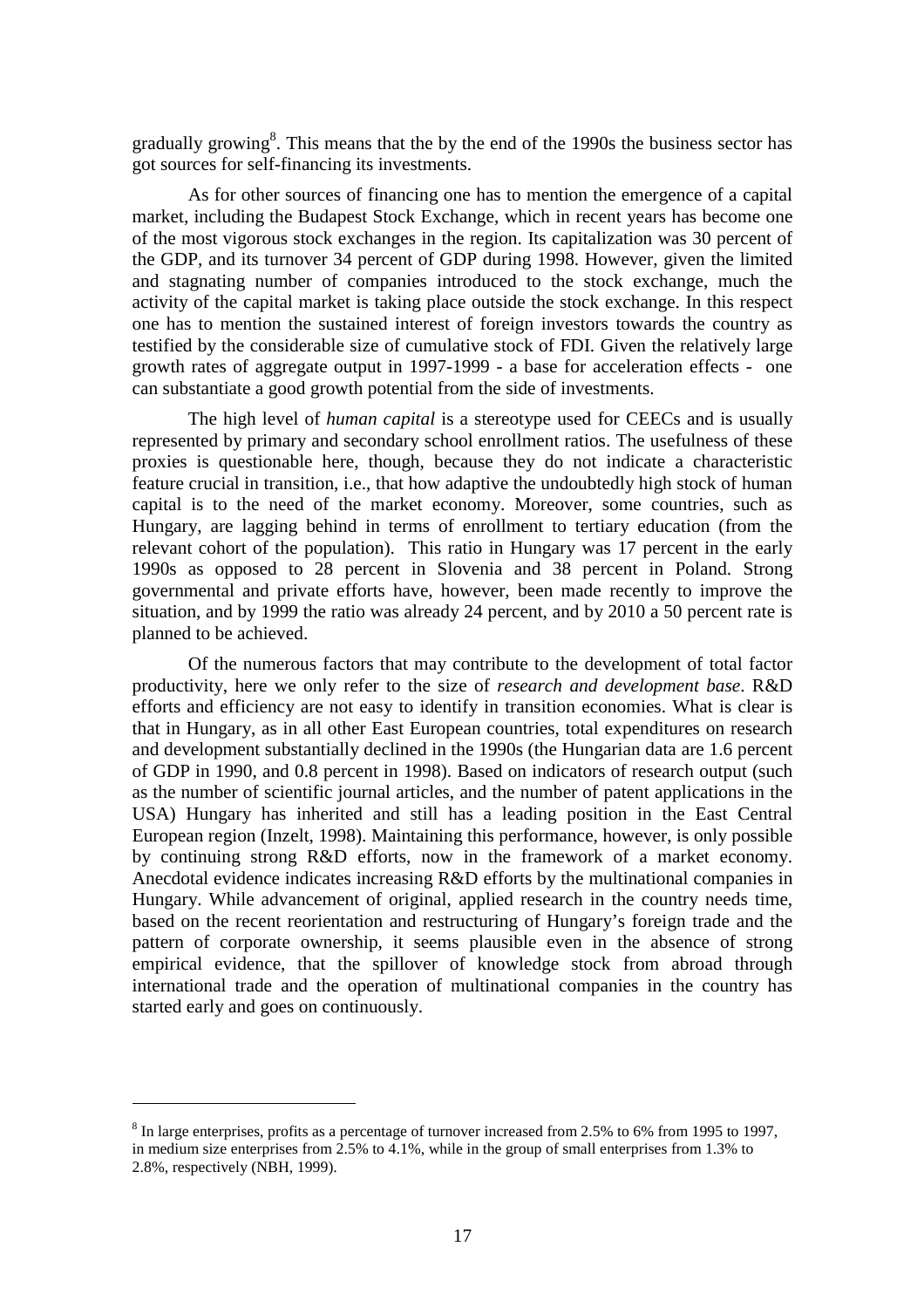## **3. Framework for the projection of GDP**

The forecast of aggregate growth takes as a point of departure two base conditions: (1) the primary importance of foreign economic relations for the growth path (and the development of the components of GDP); and (2) the limited propensity to save in Hungary and the resulting necessity of attracting foreign savings.

### **3.1 Foreign economic relations**

Hungary's growth in 1990-1999 was, as its small country status suggests, critically influenced by its trade performance. Recovery from the transformational recession in 1992-1994 was driven by the growth of exports (already reoriented toward Western Europe). Moreover, the slowdown of growth in 1995-1996 was overcome by austerity measures, many of which supported exports and encouraged import substitution. Here one should mention the substantial real devaluation of the forint in 1995 accompanied by a switch to a pre-announced crawling peg system, and the introduction of temporary import surcharges. Attempts in the 1990s to support output growth by stimulating domestic demand have always had a tendency to increase the current account deficit.

A simple regression of the rate of volume growth of GDP (*rGDP*) on that of exports (*rEXP*)<sup>9</sup> for 1990-1999 shows the following close relationship (t statistics of the coefficients are in parenthesis):

$$
rGDP = -1.99 + 0.340 * rEXP
$$
\n
$$
(-1.906) \qquad (4.346)
$$
\n
$$
(1)
$$

adjusted  $R^2 = 0.6653$ 

 $\overline{a}$ 

Hungary's export performance was heavily influenced by demand conditions in the EU, and particularly Germany, and by the recovery of supply, particularly with the help of inward FDI. Figure 3.1 shows the responsiveness of Hungarian exports to various indicators of the demand for those exports in Western Europe. The negative constant term in equation (1) emphasizes Hungary's strong reliance in foreign trade: it suggests that without substantially expanding exports GDP growth could not be realized in 1990-1999 (i.e. with a possible expansion of domestic demand alone, brakes should have been applied to prevent a deterioration of the current account).

In the 1990s, Hungary was a leading target country for FDI among the CEECs: in 1991-1998 the economy received an average 4.9 percent of GDP annually in FDI. This investment was increasingly oriented toward exports. Without such investment, the country could not have achieved an export expansion of 26 percent in 1997, followed by one of 16 percent in 1998, to mention only performance in the last two years for which final data are available.

<sup>&</sup>lt;sup>9</sup> Here and throughout the whole analysis exports and imports mean the categories in the GDP classification, i.e., trade of goods and non-factor services.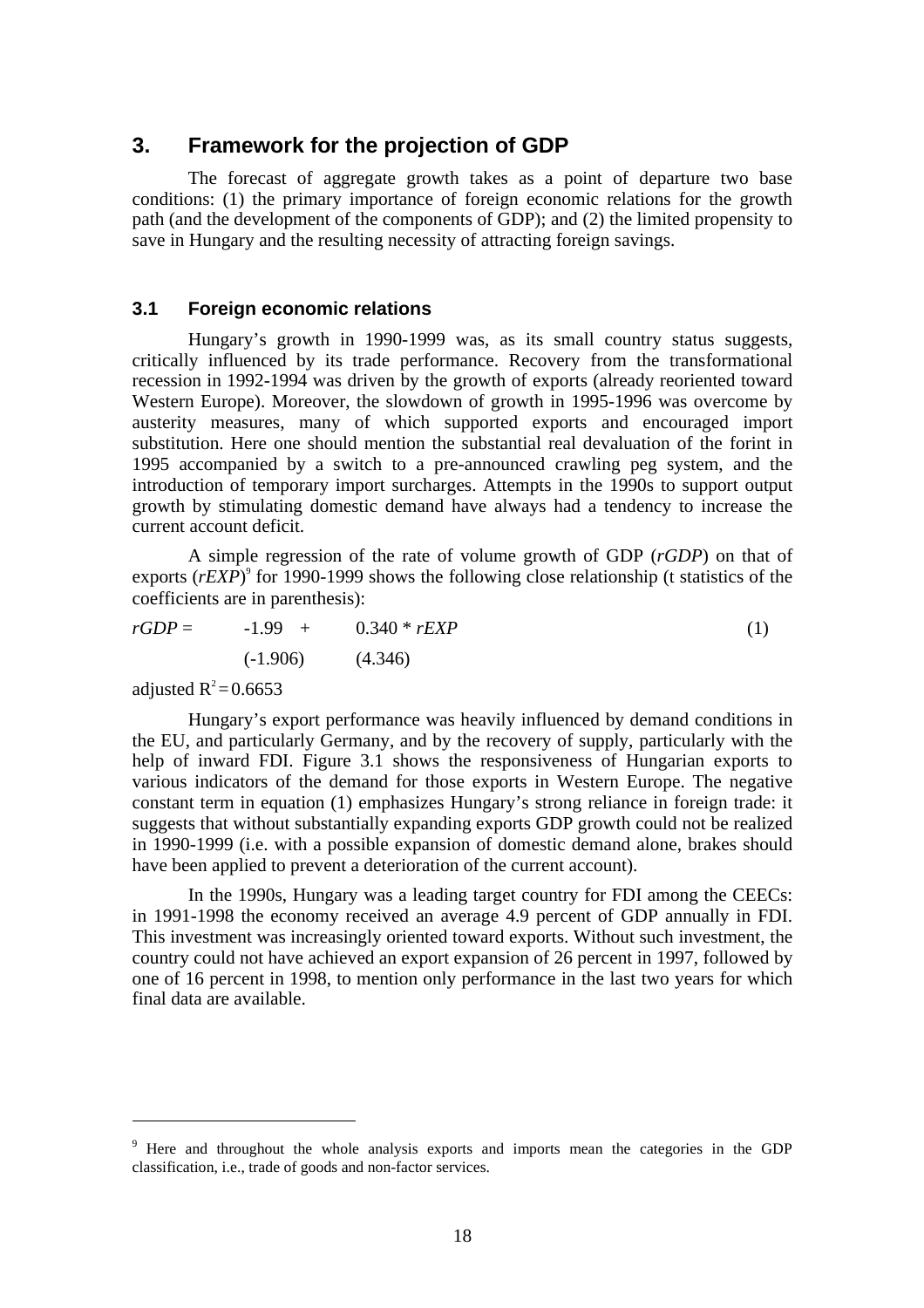

Figure 3.1. Annual real growth of Hungarian exports and various kinds of demand for these exports (percent)

The following regression explains the growth of exports in terms of the development of import demand in the EU 15 (*rEUIMP*) and the last three years' cumulative FDI as a percentage of GDP (*CFDI*).

| $rEXP =$ | $-26.374$  |  | 2.452* $rEUIMP +$ | (2)<br>1.452* <i>CFDI</i> |  |  |
|----------|------------|--|-------------------|---------------------------|--|--|
|          | $(-3.610)$ |  | (4.383)           | 2.968)                    |  |  |

adjusted  $R^2 = 0.8059$ 

A simple regression explaining exports solely in terms of EU imports is as follows:

$$
rEXP = 1.847 * rEUIMP
$$
\n
$$
(3.876)
$$

adjusted  $R^2$  = 0.4063

These calculations can easily be criticized both for the short sample on which they are based and the heterogeneity of the period that they cover. It is immediately clear that the estimated parameters can provide us with only general guidance for the long run. For instance, if we take equation (1) and expect the Hungarian economy to grow by a modest yearly 4 percent in the coming period, the required export growth would be 17.5 percent a year, a pretty ambitious target for a sustained period.

Or based on equation (2), if Hungary would like to increase its exports by 8 percent annually and faced 5 percent growth of imports of the EU, the required three-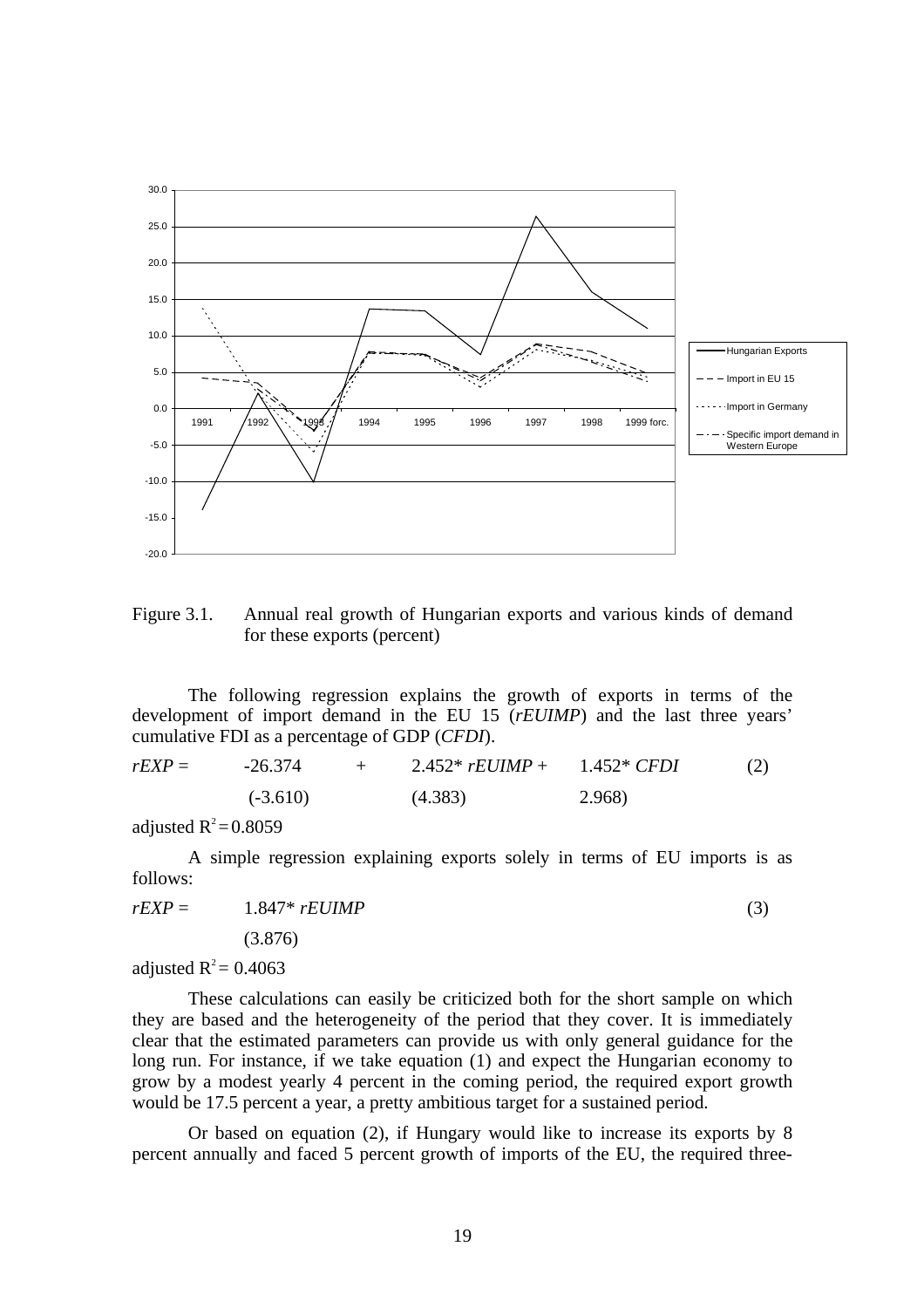year cumulative FDI would amount to 15.3 percent, which would require a yearly FDI equivalent to 5.1 percent of GDP, again an ambitious target for the long run.

The implication of this exercise is that in recent years Hungary has achieved a modest rate of investment, to which FDI contributed an unusually high share. The result was spectacular growth of exports and relatively modest growth of GDP. One reason for this peculiar development was the assembly type of operations of the foreign-owned companies which drove exports (and imports), and the low domestic value-added content of these export products. It is clear that this tendency cannot go on forever. The efficiency of investment (including FDI) in terms of GDP must increase.

Many indications, in fact, show that the process of increasing efficiency of investments has already started. Table 3.1 presents the development of two year average ICORs (incremental capital income ratios) for two (narrower and broader) categories of investments in the 1990s. While the ratios for 1997-1998 are probably too favorable to be sustained in the long run, we may expect that by the end of the forecast period this efficiency index will approach the EU 15 average which (in the case of gross fixed capital formation) varied between 6 and 14, but mostly centered around 6-7, during 1986-1996.

|                                              | 1994-1995 | 1995-1996 | 1996-1997 | 1997-1998 |
|----------------------------------------------|-----------|-----------|-----------|-----------|
| $ICOR - gross$<br>investment                 | 11.7      | 18.3      | 13.4      | 5.9       |
| $ICOR - gross$<br>fixed capital<br>formation | 10.1      | 14.9      | 10.7      | 4.5       |

Table 3.1 Hungary: Two year average ICOR indices

Source: Own calculations

One specific aspect of foreign-owned business in Hungary should be mentioned here, because it will be taken into account in the forecasts. FDI, the operation of multinational companies, and the development of their export activities in Hungary have caused a certain segmentation of the economy in several respects. Most of the thriving foreign businesses are located in western Hungary and the agglomeration around Budapest. Regions in eastern Hungary, most of which were hit hard by the transformational recession, have received only minimal FDI. Most of the foreign-owned manufacturing firms that target export markets are located in customs-free areas (there are currently about 130 such zones). Finally, attempts at integrating non-multinational, domestic suppliers into the subcontracting network of multinationals operating in Hungary have largely been unsuccessful in recent years. Domestic businesses have not been able to build up the forward linkages that would allow them to benefit from the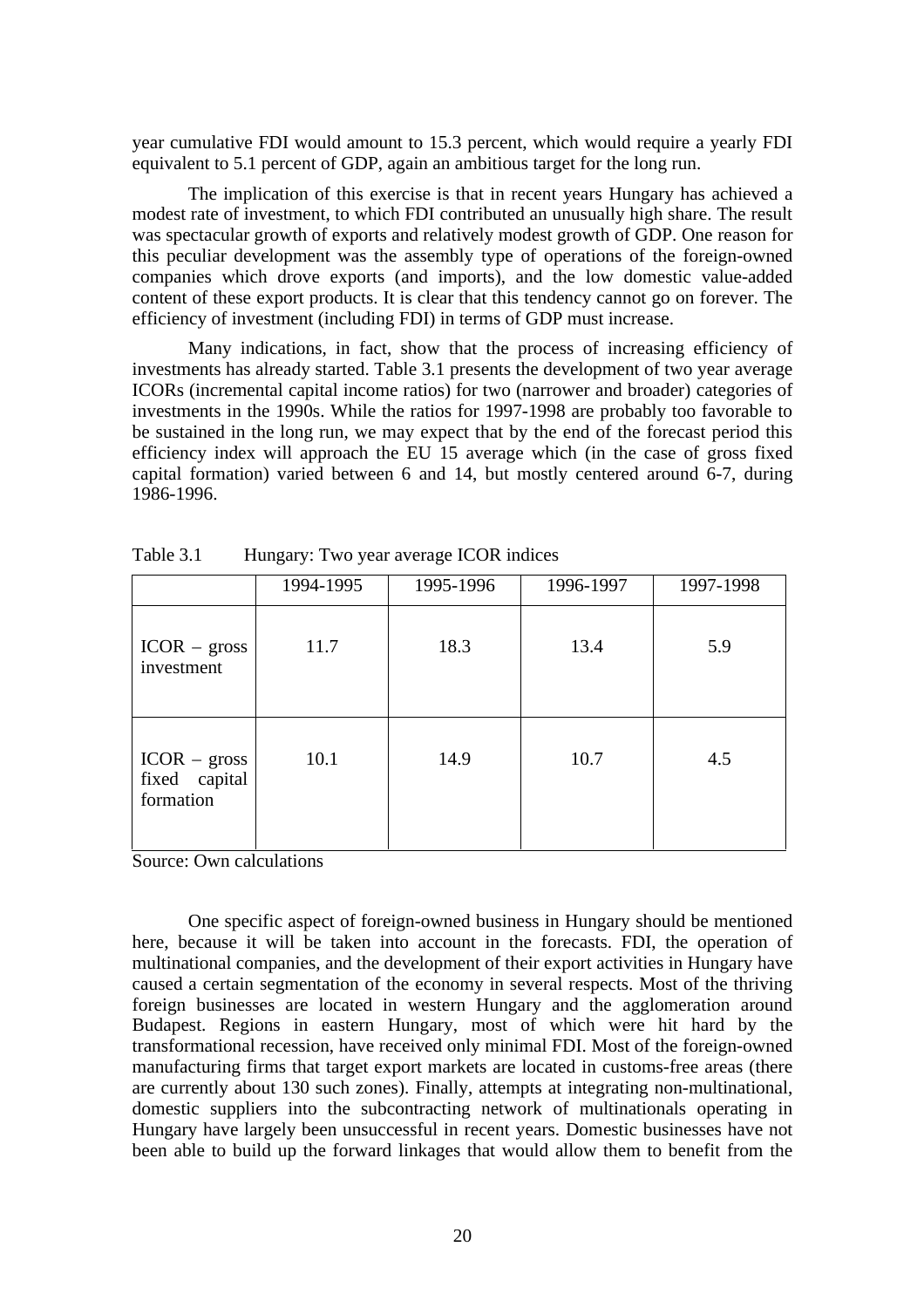economic, technological, and managerial supremacy of the foreign-owned manufacturing firms in the country.

Since Hungary's external debt is still substantial, even taking into account its reduction since 1995 (see Table 1.2), the maintenance of a modest current account deficit is crucial to the management of the Hungarian growth process. Recent currency crises around the world have proved that large external debt and current account deficits make even solid economies vulnerable to sudden shifts in financial flows. This makes it inevitable that the current level of indebtedness (which is still above average for investment-grade, middle-income countries) is at least maintained, and possibly gradually reduced.<sup>10</sup>

In sum, when forecasting developments of the Hungarian economy for the next decade, three foreign economic considerations are crucial: the extent to which Hungary is able to expand further its exporting capacities; the degree to which FDI can contribute to these capacities; and finally, the extent to which FDI and other non-debt generating inflows can help finance Hungary's current account deficit, a source of financing likely to remain in the range of 2.5-5 percent of GDP.

### **3.2 Saving, investment and consumption - Past and expected future developments**

Figure 3.2 shows the development of the most important constituents of GDP as provided by the Penn World Tables version 5.6 (PENN)<sup> $\Omega$ </sup> and the National Account of Hungary (NAH). $^{12}$ 

As the figure indicates, until about 1983 gross investments used to take a high share of GDP (25-40 percent in NAH, and 25-35 percent in PENN), and after a gradual decrease a substantial drop occurred in 1991-1992. Both household and government consumption, however, maintained fairly stable shares until the last two years of the time series. Figure 3.3 shows data for an extended period and in a more detailed distribution according to the NAH. Here we see a continuous decline in the share of fixed capital investments which, in the last ten years, have approached 20 percent of GDP. This was accompanied by a shoot-up in the share of household consumption starting 1991. Given the extensive decline in GDP in the 1990s, this increase in the share of household consumption was not felt as improvement by the population. Evidence for this is given in Figure 3.4 which shows the development of three indicators of real income in recent years, each with a 15-20 percent decline in 1989- 1997.

 $\overline{a}$ 

 $10$  The importance and indicators of sustainability of external and internal indebtedness in CEECs from the point of view of fulfilling the requirements of a coming EU accession is extensively discussed in Breuss *et al*. (1998), particularly in chapter 11. Sustainability calculations for Hungary were performed by

Oblath (1998).<br><sup>11</sup> See Heston and Summers (1991) and the web site http://datacentre2.chass.utoronto.ca/pwt/index.html.

 $12$  Differences between the two statistics may appear because PENN is based on international prices (from the year 1985), while NAH on constant Hungarian prices (fixed for certain years selected generally every five year). Another source of the difference may be the slight divergence of the content of each of the three aggregate categories in the two publications.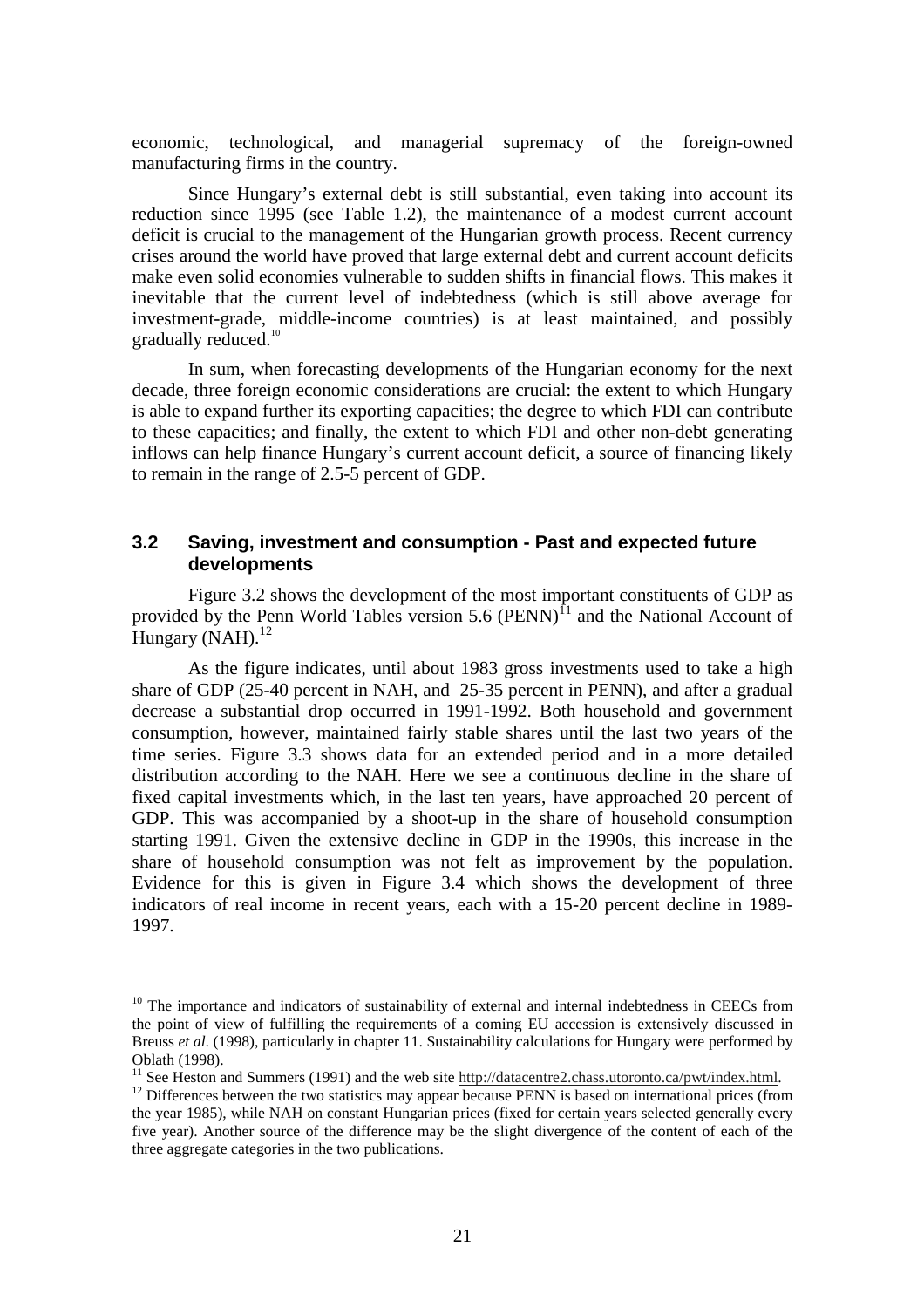

Figure 3.2 Hungary: Household consumption, government consumption and gross investments as percent of GDP, Penn World Tables (PENN) and National Accounts of Hungary (NAH)



Figure 3.3 Hungary: Detailed distribution of GDP by final use (in constant prices)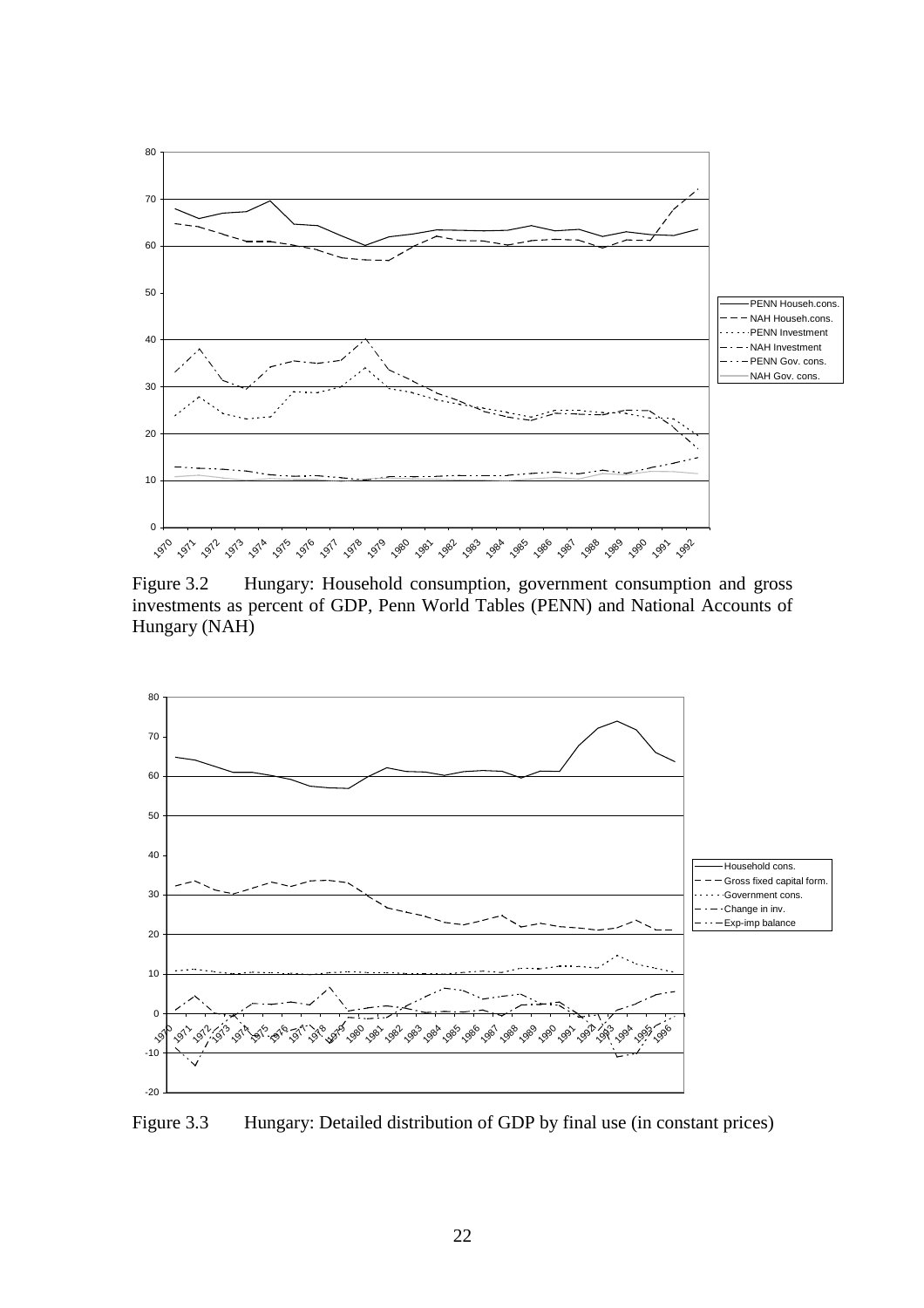

Figure 3.4 Hungary: Indicators of income and consumption.

In order to see clearly the developments of investments and consumption following the start of transition let us have a look at Figures 3.5 and 3.6. One can see that after nine years of transition household consumption is still more than 11 percent below its pre-transition level (and total final consumption is not much higher either), while capital formation in 1998 already substantially surpassed its 1989 level. When evaluating this comparatively high level of capital formation one has to take into account that, as mentioned above, much of these new investments have only replaced shed, unusable physical capital from the old system.

Since investments are financed from savings, it is worth looking at tendencies in the development of domestic savings. Figure 3.7 shows the development of household savings with high rates at the beginning of transition due to increased precautionary savings related to the outburst of inflation and the uncertainties citizens had to face in those hectic times. This was followed by a drop and then a recovery to 12 percent for household savings as a ratio of GDP and 16 percent as a ratio to adjusted disposable income. Given the problems of international comparability of household savings, unfortunately it is impossible to establish whether this level of savings is high enough for an emerging market economy with high catching-up potential. Taking into account the results in Figure 3.5 we can, however, suspect that income in 1998-1999 is perceived by the population to be significantly below permanent or long-term income and savings rates will not increase substantially in the near future.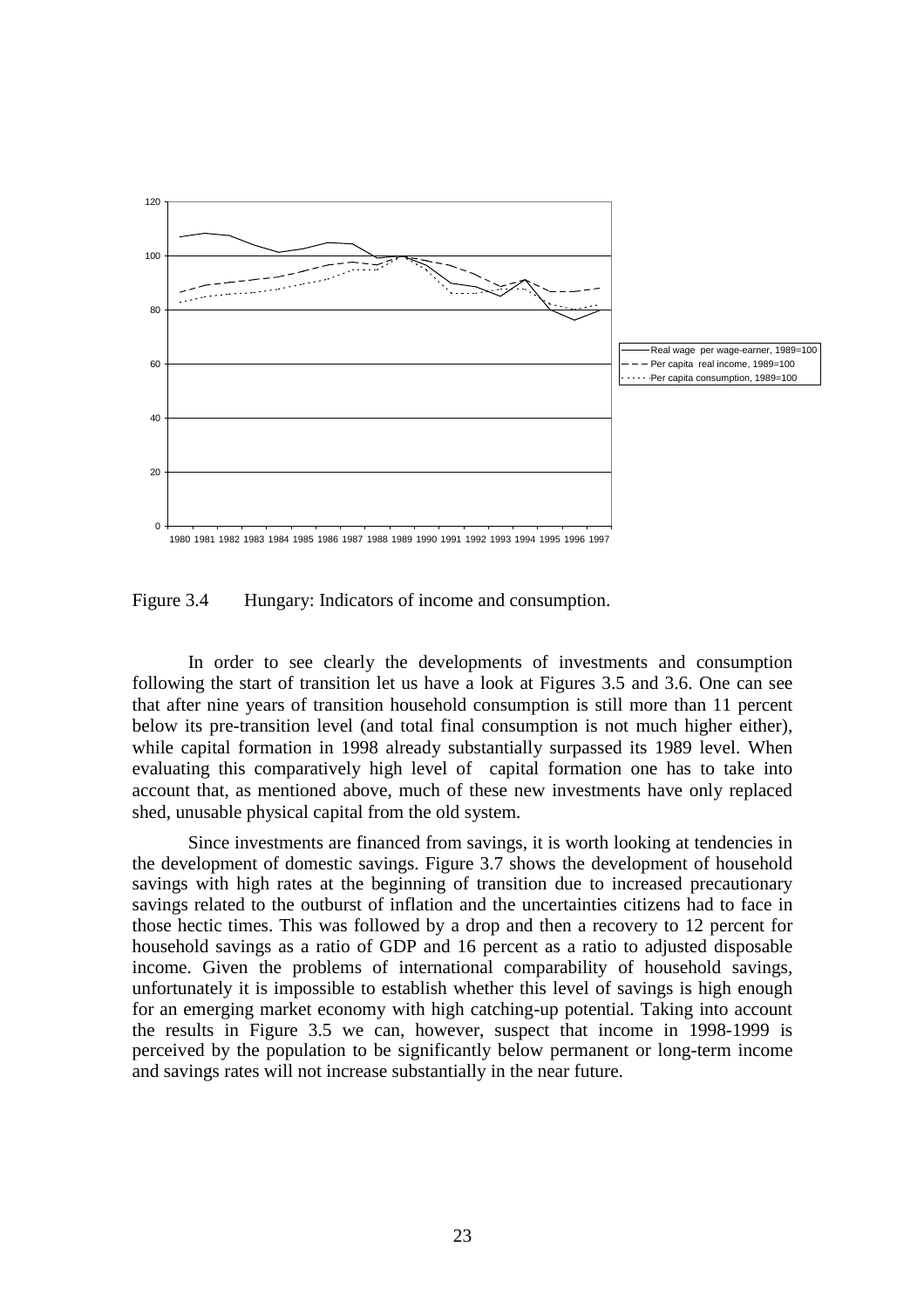

Figure 3.5 Hungary: Volume indices of GDP and consumption (1989=100)



Figure 3.6 Hungary: Volume indices of GDP and capital formation (1989=100)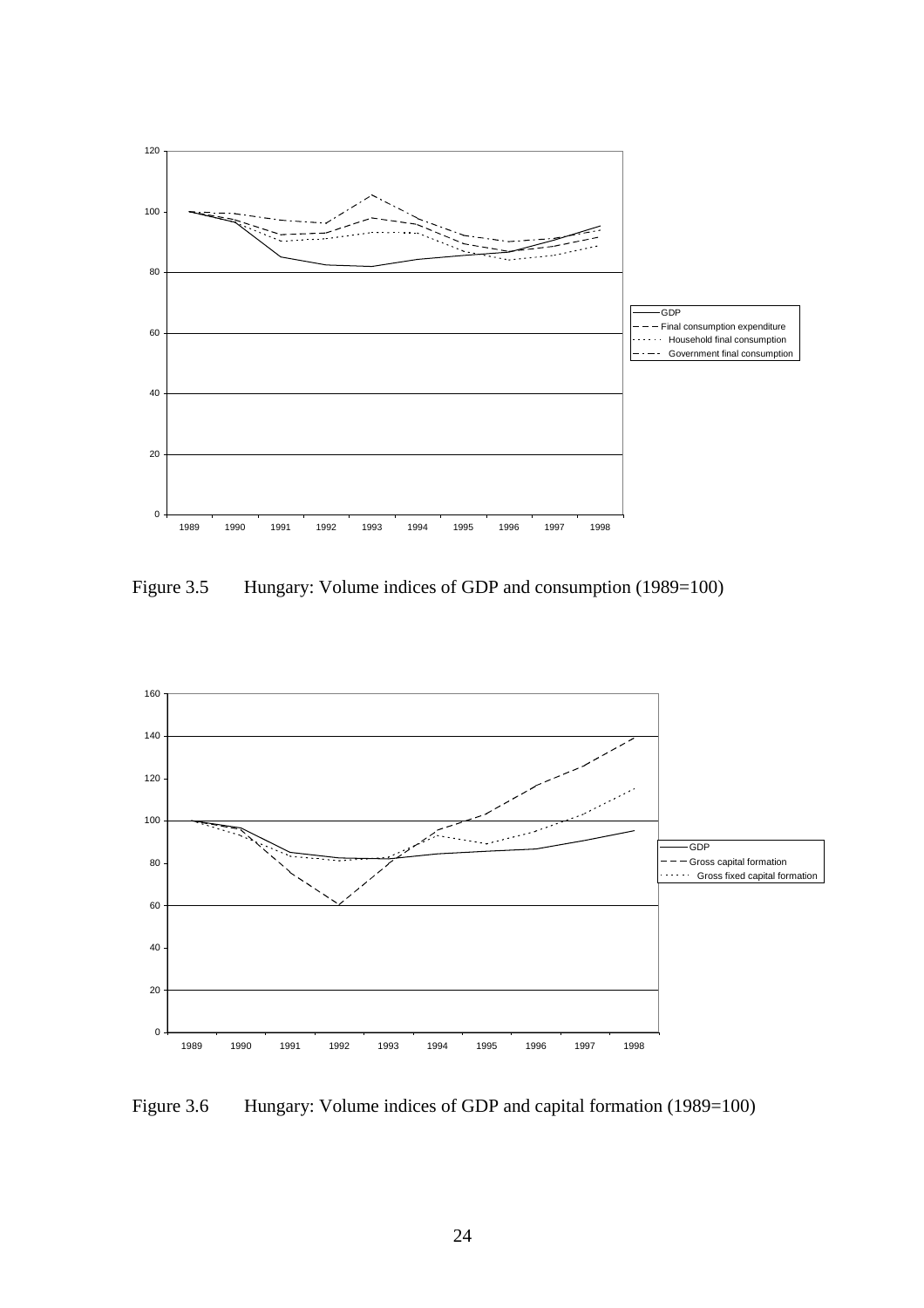

Figure 3.7 Hungary: Saving rates of the household sector (calculated from current price values)

Figure 3.8 shows gross savings and the development of sectoral savings. A strong tendency of increasing share of enterprise savings shows the rearrangement of incomes among the main sectors and the consolidation of Hungarian firms that, by the end of the 1990s, can increasingly finance their investments from their own resources.

Taken all these tendencies together one may expect that the household sector, which remains to be the major net saver in the economy (even if there is a tendency for the share of enterprise savings to increase), will not be able to finance sufficient investment to support sustained rapid economic growth. The implication of this is that the external capital flowing into the country either through FDI (or other non-debt generating flows) or as transfers will be crucial for supporting the growth process.<sup>13</sup>

Due to Hungary's high level of openness and attractiveness to FDI during the 1990s a gradually increasing share of Hungary's enterprises have become partly or fully owned by foreign investors. Already in 1992 foreign-owned enterprises represented a relatively high percentage of total company investments (26 percent) and this increased to 60 percent by 1997 (Foreign Direct Investment, 1998). The importance of foreign investors has several implications for the future development of investments: First, in order to maintain a sufficient growth of investments, the investment climate should be favorable not only in the national but also in the international perspective. Second, the domestic saving-investment gap should be expected to be filled less by foreign loans

 $\overline{a}$ 

<sup>&</sup>lt;sup>13</sup> An alternative scenario is analyzed in Darvas and Simon (1999) which asserts that a rapid growth in Hungary can only be feasible with a substantial size of fiscal savings used for financing private investments.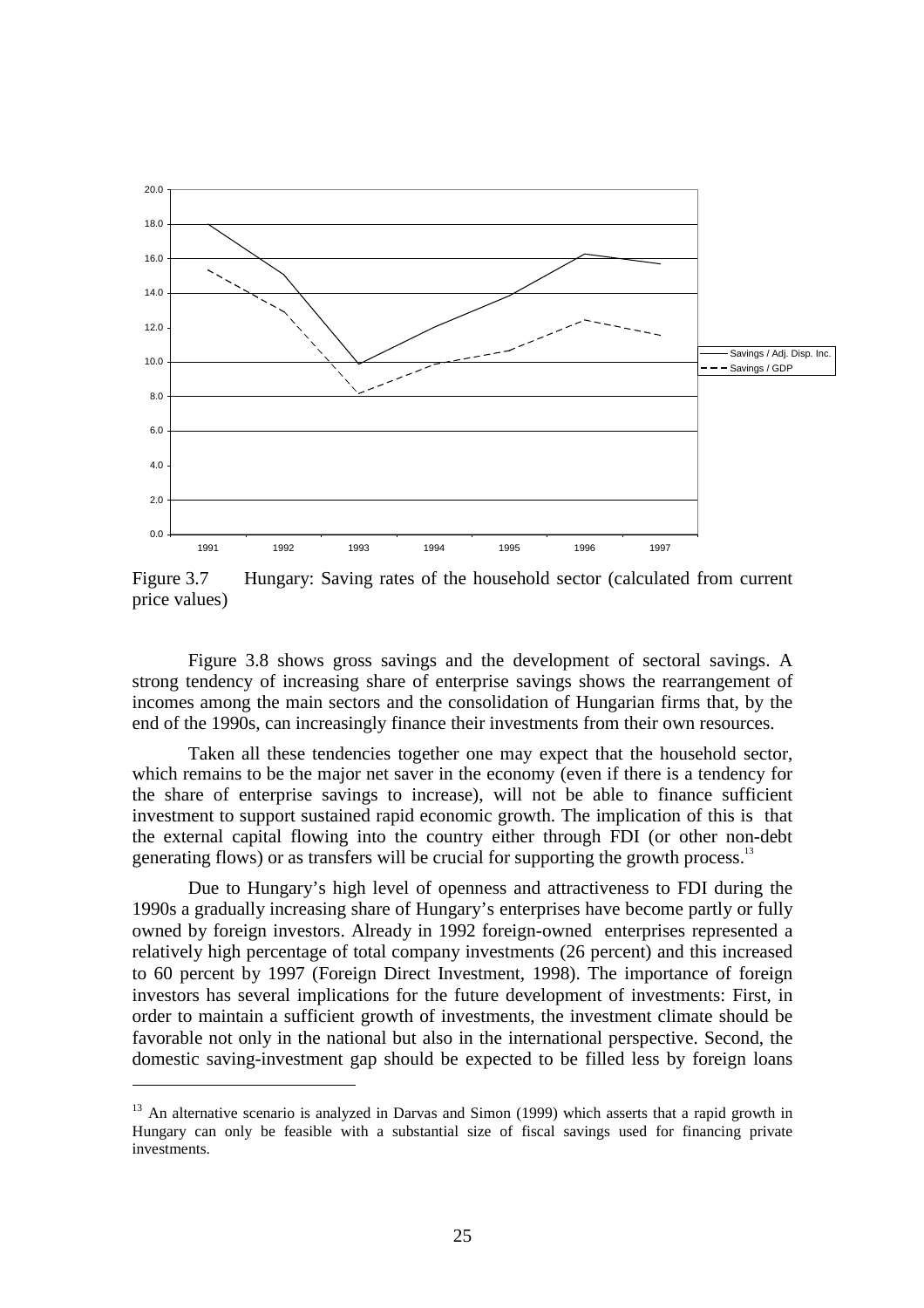taken or guaranteed by the government or bonds issued by the government, but increasingly by loans taken by companies, or foreign investments into shares and bonds issued by Hungarian companies.<sup>14</sup>



Figure 3.8 Hungary: Saving rates by sectors, and gross domestic savings (percent of GDP)

## **4. Projections: growth led by export and FDI**

In the following two scenarios are developed for Hungary's development until 2010: the non-accession scenario which assumes that (for reasons not analyzed here) Hungary would not join the European Union until 2010, and the accession scenario that assumes that accession will take place in 2005.

### **4.1 Major differences between the scenarios**

 $\overline{a}$ 

The difference in general between the two scenarios can be delineated according to the propositions of the theory of integrations. This says that joining integrations benefit a country by removing barriers to trade and resource flows, and by expanding its markets. These developments lead to static and dynamic efficiency gains.

EU enlargement means, *inter alia*, the removal of all trade barriers between EU-15 and new members. Static effects of the accession of the CEECs are bound to be limited because by 2000-2002 (i.e., the years before the date of accession), a free trade

<sup>&</sup>lt;sup>14</sup> While in 1994 80% of Hungary's net external debt was held by the government or the Hungarian National Bank, by the end of 1998 this share was reduced to 37%.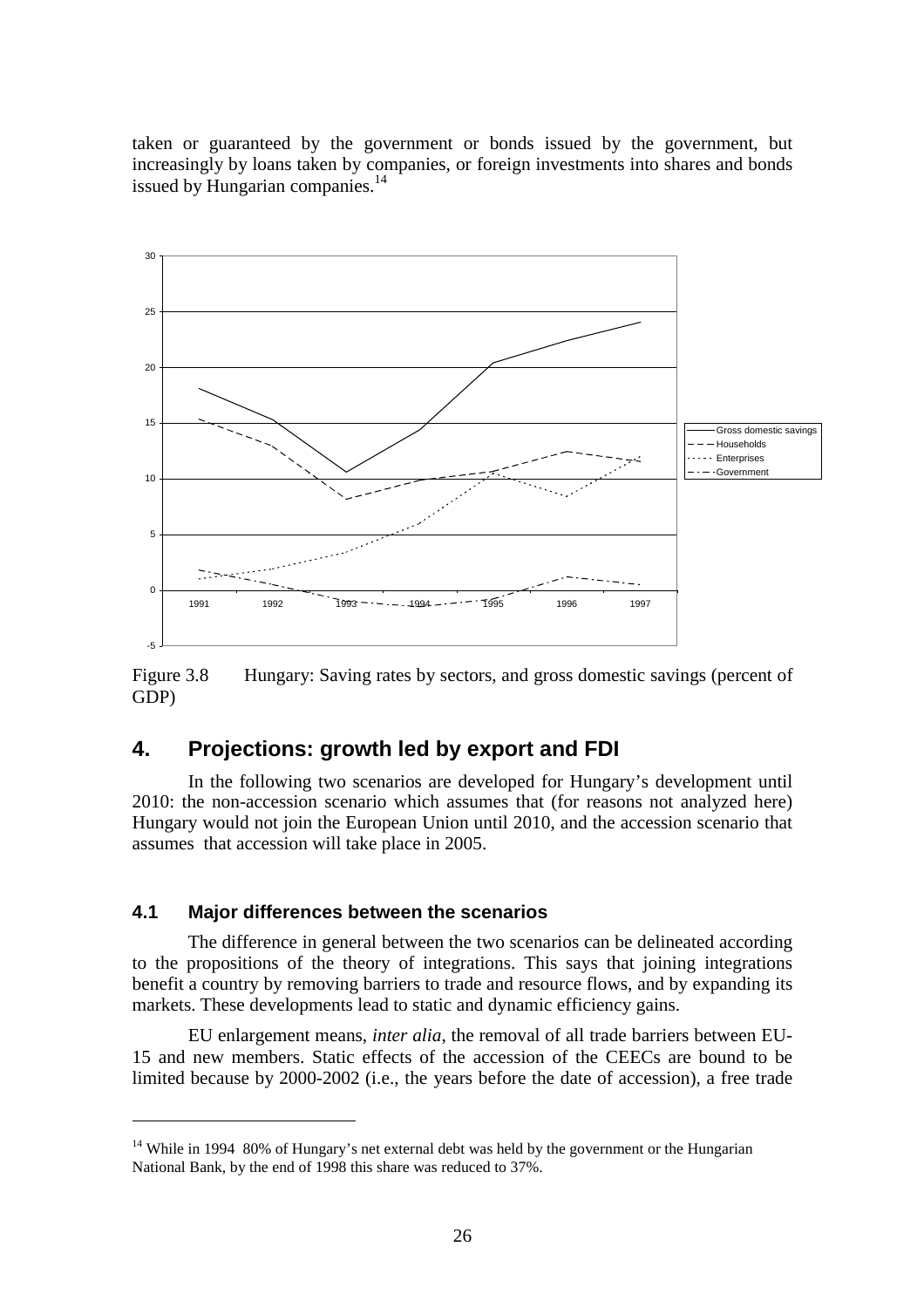area for industrial products will be established between the EU and the individual candidate countries. In addition, the candidate countries and the EU are part of the broad system of Pan-European cumulation. These two developments indicate that, with accession in 2005, the candidate countries would not feel a shock of trade creation since by that time the mutual reduction of customs tariffs and non-tariff barriers between the EU and the CEECs will have already been completed.

If the CEECs have lower tariffs vis-a-vis third countries than the Common External Tariff, trade diversion could occur in the time of accession. This is, however, as a rule, not the case. As Drábek has shown (cited in Gács and Wyzan, 1998), MFN tariff rates vis-a-vis third countries are usually higher in CEECs than the relevant MFN tariffs in the EU. For instance, in 1998 in Hungary 50.0 percent of the MFN tariff sectors had rates 1.75 times higher than the relevant EU rates, and 77.9 percent of the sectors had rates 1.25 times higher than the EU rates. (A further complication is the differences between GSP rates.)

Joining the Single Market will bring changes in the form of lower trade costs, efficiency gains through common standards, and increasing competition in services. Given the currently unsettled plans of the EU for reforming the Common Agricultural Policy (CAP), the impact of accession on agriculture for the new member states is highly uncertain. Due to this uncertainty and the complexity of agricultural issues, in the forecasts below no explicit calculations are presented for the agriculture.

Recently, gravity models have become one of the most popular tools for forecasting trade effects of institutional changes. Early calculations based on gravity models estimated for data of the mid-1980s for former communist countries (such as Hamilton and Winters, 1992, and Winters and Wang, 1994) indicated a huge potential for trade expansion. According to Winters and Wang (1994), for instance, to achieve their potential trade levels, five CEECs (Bulgaria, Czechoslovakia, Hungary, Poland, and Romania) were expected to increase their trade with the EU by five to twelve times, with EFTA more than three times, and with other industrial countries more than 10 times. However, their trade with other East European partners was bound to be cut by a quarter. As for total trade, the potential level of trade was to increase four times (at the income levels of 1985).

More recent and more sophisticated gravity models (such as Gros and Gonciarz, 1996; Breuss and Egger, 1997) indicate, however, that by the middle of the 1990s the CEECs were close to or even beyond their potential trade, particularly in their trade with the EU 15. Brenton and Di Mauro (1998) show that even in the field of sensitive products - the class of products where the EU has maintained the strictest protection of its market – one can not expect a surge in EU imports following an additional step of integration of the CEECs with the EU.

The implication is that in principle no surge in the aggregate export of the candidate countries to the EU should be expected after their accession to the EU. In Table 4.1 we present the development of export shares in the candidate countries and the relevant shares in the EU member countries in 1998. One can see that in 1998 the candidate countries already exported a high share of their products to the EU (61.3 percent), which was close to the average of the current EU members (64.5 percent). Given that the CEEC 10 are on average smaller than the EU 15, as well as the concept of real convergence (i.e., the expectation of faster increase in GDP in poorer countries), we can expect higher trade shares with the already developed EU countries (as is in fact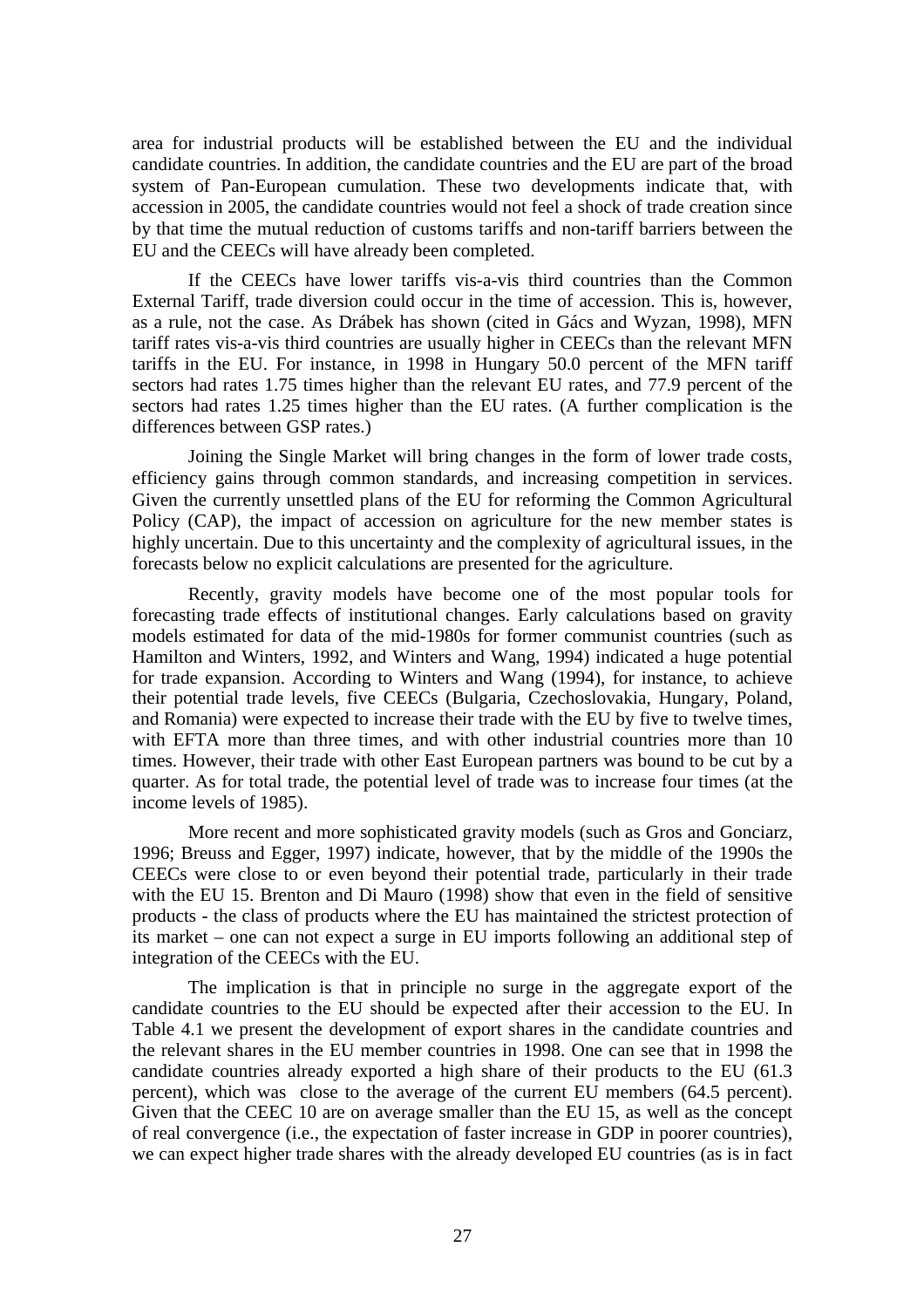suggested by the gravity model framework), particularly after accession. However, the potential for a rise in trade shares with the EU is not large. After accession, the individual countries may (and will) naturally experience changes in their trade shares with the individual members of EU 15, and across industries. Nevertheless, in 1998 the aggregate shares seem to be at "normal" levels: associate status has drawn the CEEC 10 close to membership status in terms of integration through trade.

|                        |      | <b>EU15</b> |      |       | CEEC10 |      |       | Total |      |
|------------------------|------|-------------|------|-------|--------|------|-------|-------|------|
|                        | 1990 | 1995        | 1998 | 1990* | 1995   | 1998 | 1990* | 1995  | 1998 |
|                        |      |             |      |       |        |      |       |       |      |
| <b>Bulgaria</b>        | 5.6  | 37.7        | 49.7 | 12.1  | 3.2    | 4.9  | 17.7  | 40.9  | 54.6 |
| Czech R.               | 38.4 | 60.9        | 64.2 | 12.6  | 21.1   | 19.8 | 51.0  | 82.0  | 84.0 |
| Estonia                |      | 55.0        | 69.0 |       | 13.1   | 11.5 | 0.0   | 68.1  | 80.5 |
| Hungary                | 42.1 | 62.7        | 73.0 | 7.9   | 9.5    | 8.0  | 50.0  | 72.2  | 81.0 |
| Latvia                 |      | 44.0        | 57.0 |       | 12.5   | 10.6 | 0.0   | 56.5  | 67.6 |
| Lithuania              |      | 36.4        | 46.0 |       | 14.7   | 12.4 | 0.0   | 51.1  | 58.4 |
| Poland                 | 52.7 | 70.0        | 68.3 | 6.4   | 7.1    | 9.5  | 59.1  | 77.1  | 77.8 |
| Romania                | 33.9 | 54.2        | 64.5 | 9.1   | 4.1    | 5.0  | 43.0  | 58.3  | 69.5 |
| Slovak R.              | 40.8 | 37.4        | 55.8 | 13.8  | 45.2   | 31.6 | 54.6  | 82.6  | 87.4 |
| Slovenia               | 64.8 | 67.0        | 65.5 | 5.5   | 5.5    | 6.9  | 70.3  | 72.5  | 72.4 |
|                        |      |             |      |       |        |      |       |       |      |
| <b>CEEC 10 Average</b> | 39.8 | 52.5        | 61.3 | 9.6   | 13.6   | 12.0 | 49.4  | 66.1  | 73.3 |
|                        |      |             |      |       |        |      |       |       |      |
| Austria                |      |             | 62.8 |       |        | 15.6 |       |       | 78.4 |
| Belg./Lux.             |      |             | 75.8 |       |        | 2.6  |       |       | 78.4 |
| Denmark                |      |             | 67.3 |       |        | 4.3  |       |       | 71.7 |
| Finland                |      |             | 55.9 |       |        | 8.1  |       |       | 64.0 |
| France                 |      |             | 62.3 |       |        | 2.7  |       |       | 65.1 |
| Germany                |      |             | 56.4 |       |        | 8.7  |       |       | 65.0 |
| Greece                 |      |             | 49.4 |       |        | 15.1 |       |       | 64.6 |
| Ireland                |      |             | 69.9 |       |        | 1.0  |       |       | 70.9 |
| Italy                  |      |             | 56.2 |       |        | 6.4  |       |       | 62.6 |
| Netherlands            |      |             | 78.8 |       |        | 2.6  |       |       | 81.4 |
| Portugal               |      |             | 81.5 |       |        | 0.9  |       |       | 82.4 |
| Spain                  |      |             | 70.5 |       |        | 2.2  |       |       | 72.8 |
| Sweden                 |      |             | 58.0 |       |        | 4.2  |       |       | 62.2 |
| UK                     |      |             | 57.9 |       |        | 2.1  |       |       | 59.9 |
|                        |      |             |      |       |        |      |       |       |      |
| EU 15 average          |      |             | 64.5 |       |        | 5.5  |       |       | 70.0 |

Table 4.1 The share of exports in total exports to EU 15 and CEEC 10, percent

Source: WIIW (1999), IMF Direction of Trade Statistics, Eurostatistics (1999), and own calculations

\* Without trade with Estonia, Latvia and Lithuania

The table also shows the share of CEEC 10 trade within the CEEC 10 group. The largest shares are achieved by those countries (the Czech and Slovak Republics and the Baltic countries) that have fellow countries in the CEEC 10 with which they belonged to the same union or federal republic before 1992-1993. If the EU 15 and CEEC 10 are viewed as a single group, the CEEC 10 countries show higher shares,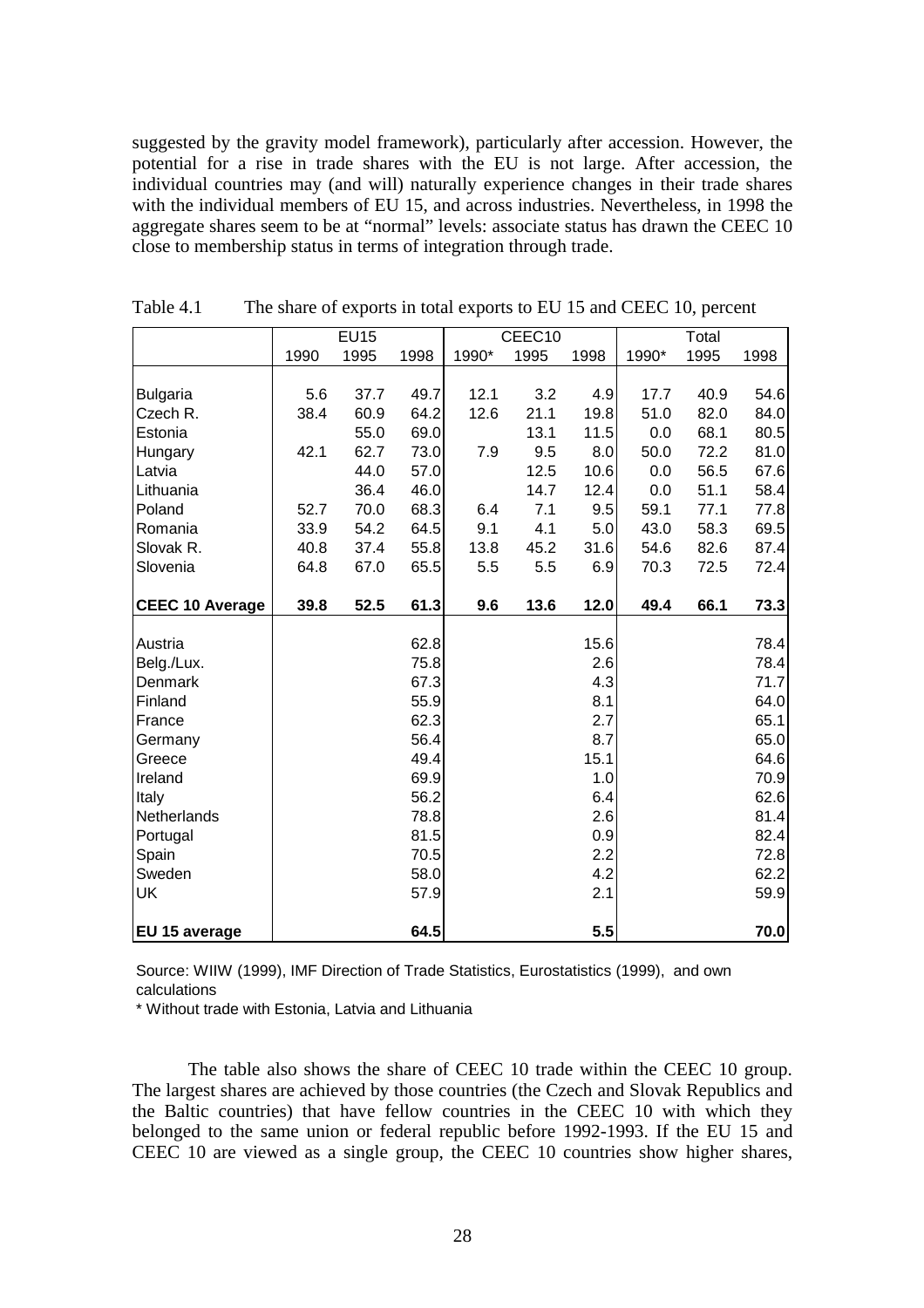meaning that if the CEEC 10 joined the EU today, the CEEC 10 as a group would at the start be more integrated within the EU than the current EU members as a group.

New EU members are certain to gain from increased inflows of capital, in particular in the form of FDI. Investors will perceive lower transaction costs as well as reduced investment risk in the new member states (due to political and economic integration). Almost all previous experience of EU enlargements shows that EU accession was associated with a substantial increase in FDI inflows. This was true both in value terms and as shares in total inflows to EU; in fact, capital inflows picked up even several years before actual accession.

One clear benefit from EU enlargement for new members is that they will become eligible for a whole range of structural assistance programmes, involving large transfers of resources from the EU. The overall magnitude and structure of these transfers has been outlined only recently at the EU summit in March 1999 (Presidency Conclusions, 1999). The underlying assumptions of the Financial Perspective for 2000- 2006 adopted at the summit are that the first six new members will already join the EU in 2002 (probably five CEECs and Cyprus), and that there will be a cap on the amount of financial transfers to new members equal to 4 percent of their GDPs. Table 4.2 presents calculated contributions and transfers on the assumptions that the five new CEEC members from 2002 are those in the first round of negotiations, and that GDP in the new members will grow by an annual 4 percent from 1999 onward.

|                           | Avergage | 2002 | 2003 | 2004 | 2005  | 2006  |
|---------------------------|----------|------|------|------|-------|-------|
| Contribution              | 2534     | 2310 | 2320 | 2720 | 2760  | 2560  |
| Contribution as% of GDP   | 0.71     | 0.70 | 0.68 | 0.76 | 0.75  | 0.67  |
| INet transfer             | 7302     | 4140 | 6710 | 8890 | 11440 | 14220 |
| INet transfer as % of GDP | 3.08     | 2.04 | 2.60 | 3.22 | 3.84  | 3.70  |
|                           |          |      |      |      |       |       |

Table 4.2 Calculated contributions and transfers for 6 new members, million 1999 EUR and percent

Source: Presidency Conclusions (1999), and own calculations based

on an average GDP growth of 4% per year from 1999 on for the new members.

As the numbers in Table 4.2 indicate, when all the assumptions are realized, the new members will pay 0.7-0.8 percent of their GDP as contributions to the EU budget and will receive increasingly large transfers that approach the cap of 4 percent of GDP. The actual amounts, however, can be lower because of the limited absorptive capacities of CEECs.

As far as preparatory costs for EU membership are concerned, the specific investments or sacrifices made in the pre-accession period by the CEECs in order to comply with EU membership criteria are usually not to be considered costs. This is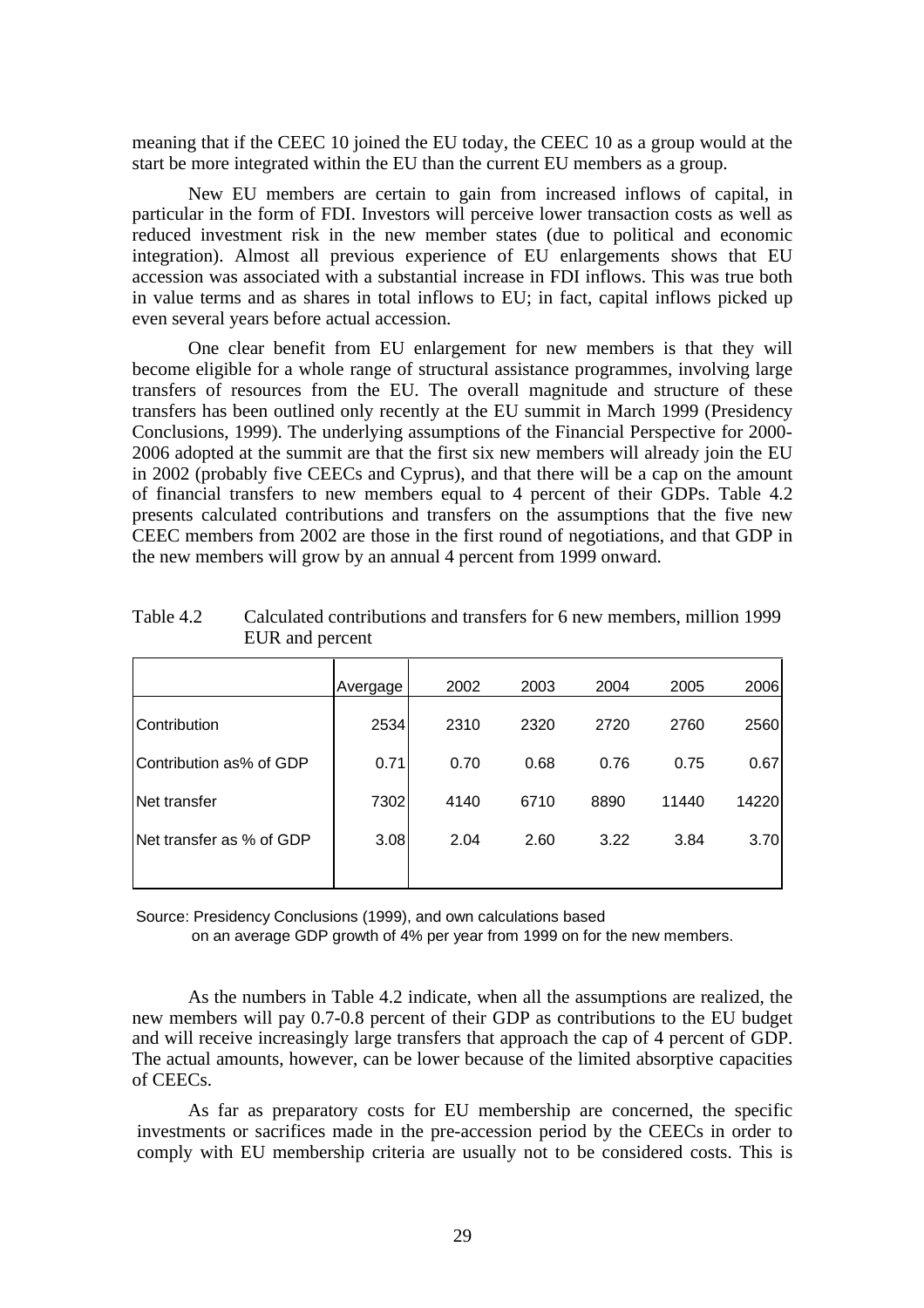because most of the preparations in this stage are part of building up the social infrastructure necessary for a well functioning market economy. Accordingly, they contribute to, rather then reduce, growth in the long run. Nevertheless, it is clear that if investments, such as those needed for compliance with EU environmental requirements or with the Schengen agreement, have to be effected in a short period of time and without the financial assistance of the EU, then other productive investments may have to be postponed. In any event, in the case of these investments EU financial assistance will be substantial before accession and for complying with the environmental criteria the candidate countries will most probably be allowed substantial transition periods.

### **4.2 Non-accession scenario**

 $\overline{a}$ 

In Section 3.1 evidence was given to the primary importance of international relations for the growth process in Hungary. Therefore, to forecast Hungary's growth in the case of non-accession, we must first of all predict the development of total Hungarian exports. In order to do so, one must take into account the expected growth and the demand for imports in the EU in general and Germany in particular.<sup>15</sup> To forecast the EU's total imports in 2000-2010, we take WEFA's (Wharton Econometric Forecasting Associates) forecast available until 2004; for 2005-2010 we estimate total EU imports on the basis of WEFA's forecast for German imports and applying a multiplier coefficient (1.15) calculated from past data.

To calculate Hungarian exports we start from equation (3). Its predicted values are quite far from the actual ones, particularly at the end of the base period 1991-1999. In order to obtain realistic values, we modify the relationship to  $rEXp = 1.7*rEUimp$ , and assume that the coefficient on *rEUimp* will gradually decrease to 1.2 by 2006 and then remain at that level. This assumes that Hungarian exports will be sufficiently stable so that they are less vulnerable over time to fluctuations in the demand for imports in the EU; it also assumes that, since there will be no accession, investors will direct their activities less toward export markets.

Nevertheless, based on past experience, the estimation of GDP should rely on the growth of exports. We take equation (1) as a starting point. Here again, the parameter of the equation is increasingly less characteristic of the most recent developments in the base period. Taking the last three years, a more realistic modified relationship would be the following:  $rGDP = 0.5 + 0.34* rEXP$ . Even this relationship would probably not hold for the whole period of 2001-2010. We may assume that the constant term (i.e., the portion of GDP growth independent of export performance) would increase; however, the coefficient of *rEXP* is also likely to increase to reflect Hungary's continuing reliance on export possibilities. We assume that the equation gradually reaches the form  $rGDP = 1 + 0.5*rEXP$  by 2006, and than retains that specification. The resulting export and GDP growth rates are found in Table 4.3. Data for 1991-1998 are past actual data, for 1999-2000 data are from forecasts of KOPINT-DATORG and WEFA, while data for 2001-2010 are forecasts according to the equations described above.

<sup>&</sup>lt;sup>15</sup> In 1998, 73 percent of Hungarian exports went to the EU and another 9 percent to CEFTA countries, which are increasingly integrated with EU markets. Hungary's main trading partner is Germany (37 percent), where developments have a strong influence on Austria (12 percent), Hungary's second largest partner.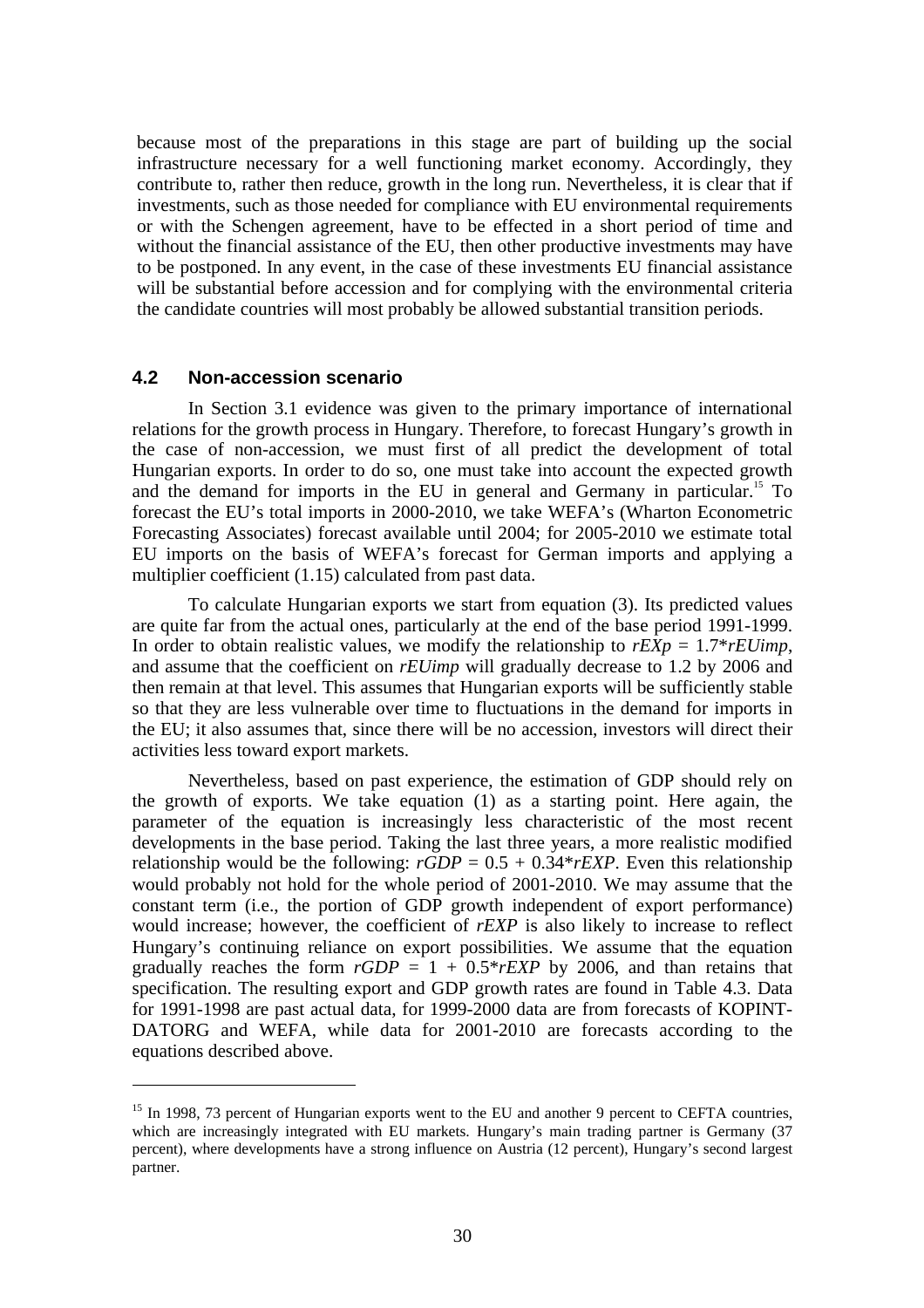|      | EU imports |                         | GDP          | <b>Exports</b> | GDP        |
|------|------------|-------------------------|--------------|----------------|------------|
|      |            | Exports<br>Non-accesion |              | Accession.     |            |
|      |            |                         | Non-accesion |                | Accession. |
| 1991 | 4.20       | $-13.90$                | $-11.89$     | $-13.90$       | $-11.89$   |
| 1992 | 3.50       | 2.09                    | $-3.10$      | 2.09           | $-3.10$    |
| 1993 | $-3.10$    | $-10.13$                | $-0.62$      | $-10.13$       | $-0.62$    |
| 1994 | 7.80       | 13.67                   | 2.91         | 13.67          | 2.91       |
| 1995 | 7.40       | 13.43                   | 1.51         | 13.43          | 1.51       |
| 1996 | 4.20       | 7.40                    | 1.29         | 7.40           | 1.29       |
| 1997 | 8.90       | 26.41                   | 4.60         | 26.41          | 4.60       |
| 1998 | 7.80       | 16.00                   | 5.10         | 16.00          | 5.10       |
| 1999 | 4.80       | 9.00                    | 3.70         | 9.00           | 3.70       |
| 2000 | 5.00       | 10.00                   | 4.00         | 10.00          | 4.00       |
| 2001 | 4.80       | 8.16                    | 3.76         | 8.40           | 3.86       |
| 2002 | 4.60       | 7.36                    | 3.69         | 7.82           | 3.88       |
| 2003 | 4.70       | 7.05                    | 3.80         | 7.76           | 4.11       |
| 2004 | 4.80       | 6.72                    | 3.89         | 7.68           | 4.33       |
| 2005 | 5.06       | 6.58                    | 4.06         | 7.84           | 4.66       |
| 2006 | 5.06       | 6.07                    | 4.04         | 7.59           | 4.80       |
| 2007 | 5.06       | 6.07                    | 4.04         | 7.59           | 4.95       |
| 2008 | 5.06       | 6.07                    | 4.04         | 7.59           | 5.10       |
| 2009 | 4.95       | 5.93                    | 3.97         | 7.42           | 5.15       |
| 2010 | 4.95       | 5.93                    | 3.97         | 7.42           | 5.30       |
|      |            |                         |              |                |            |

### Table 4.3 Forecasts for the growth of imports of the EU, Hungarian exports and GDP, percent

Source: actual data, forecasts and own calculations (see text)

The next step is the estimation of the rest of the components of GDP with the help of a number of assumptions and constraints. We assume that (i) the sources of financing for the current account deficit are limited, particularly by a 3.5 percent of GDP net inflow of FDI (this ratio is commonly foreseen by both Hungarian analysts and IMF experts; see The World and Hungary, 1998, and IMF, 1999); (ii) net transfers from abroad will increase from 2000 by 1 percent of GDP (by assuming increasing utilization of EU transfers, this seems to be a realistic estimate for Hungary's share in the EU's pre-accession aid of EUR bn 3.12; see Presidency Conclusions, 1999); (iii) due to households' low propensity to save and the limited amount of foreign saving attracted under this scenario, the share of gross fixed capital formation in GDP (in 1997 prices) will not surpass 27 percent, while the share of gross investment will not surpass 32 percent. Under these (and a number of less important constraints) the components of GDP can be estimated in a spreadsheet model. The development of consumption is a residual, which is further split into private consumption and (slower growing) public consumption. The slower growth rate of public consumption is based on the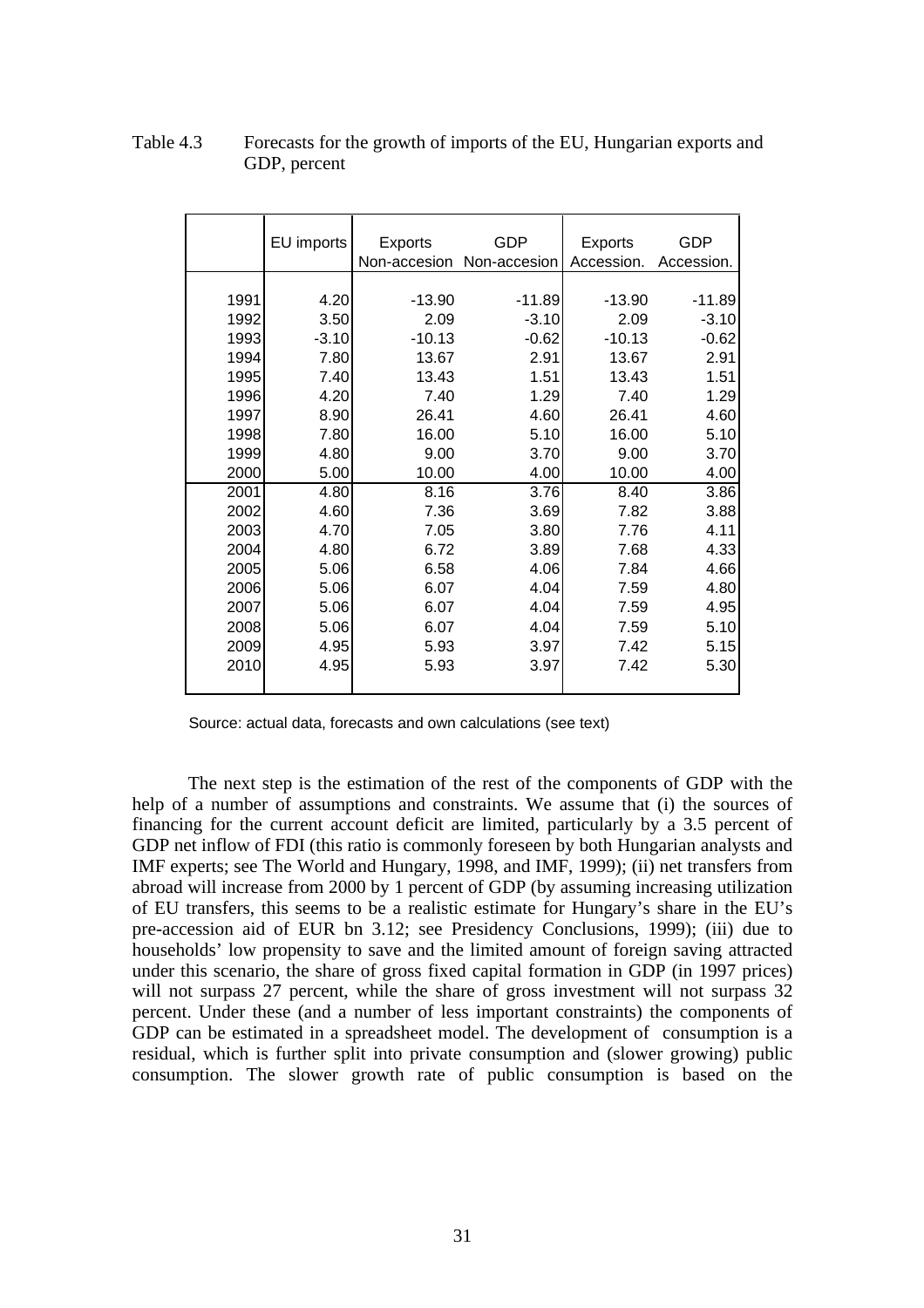government's commitment to continue to reduce the share of GDP redistributed through the budget. $16$ 

For the resulting non-accession scenario see Table 4.4. One can see that in this scenario GDP growth rates are moderate (around 4 percent). In order to maintain a financeable current account deficit of 4.5 percent, imports must be reduced to the same rate of growth as exports until 2004, and beyond that year to a rate below the growth rate of exports. In 2001-2004, the rate of growth of investment substantially decelerates, and in 2005-2010 it no longer surpasses the rate of growth of GDP. Nevertheless, the ratio of gross fixed capital formation to GDP will remain at 27 percent from 2003 onward.

Under this scenario, the export/GDP ratio will increase from 50 percent in 1998 to 72 percent in 2010.<sup>17</sup> ICOR indices for gross fixed capital formation will stay mostly in the range of 6.6-7.2, which reflects the high efficiency of investments due to the presence of multinational companies through past and ongoing foreign investment.

### **4.3 Accession scenario**

 $\overline{a}$ 

Accession would bring several changes to be reflected in the structure of our forecasts. We assume that positive news about a coming accession in 2005 will be known from 2001, so the effects of accession will already begin to manifest themselves in that year.

First, there are trade-related effects. We assume that, in view of the expectation of accession, exports will remain responsive to demand conditions in Western Europe, which means that the coefficient in our base equation (3) will decrease less rapidly than in the non-accession scenario, and will remain at 1.5 from 2006 onward. As for the GDP equation, we assume that the regression coefficient in the equation  $rGDP = 1+$ 0.5\**rEXP*, which in the non-accession scenario determines the rate of growth of GDP in 2006-2010, will increase to 0.58 by 2010 in the accession scenario, indicating the beneficial effects of economies of scale achieved through exports to the large single market. The resulting growth rates are shown in Table 4.3.

<sup>&</sup>lt;sup>16</sup> According to the latest medium-term draft budget, the government intends to reduce the share of primary government expenditures in GDP from 39.6 percent in 1997 to 36-37 percent by 2002; this reduction will be accompanied by a similar decline in primary revenue (see Ministry of Finance, 1999).

<sup>&</sup>lt;sup>17</sup> Since the projection of all variables is based on 1997 constant prices, one should not except ratios of the projected variables without qualification. The export/GDP ratio, for example, will most probably be substantially smaller due to the fall in the ratio of prices of tradable goods and non-tradable goods. I thank Dariusz Rosati for drawing my attention to this interpretation.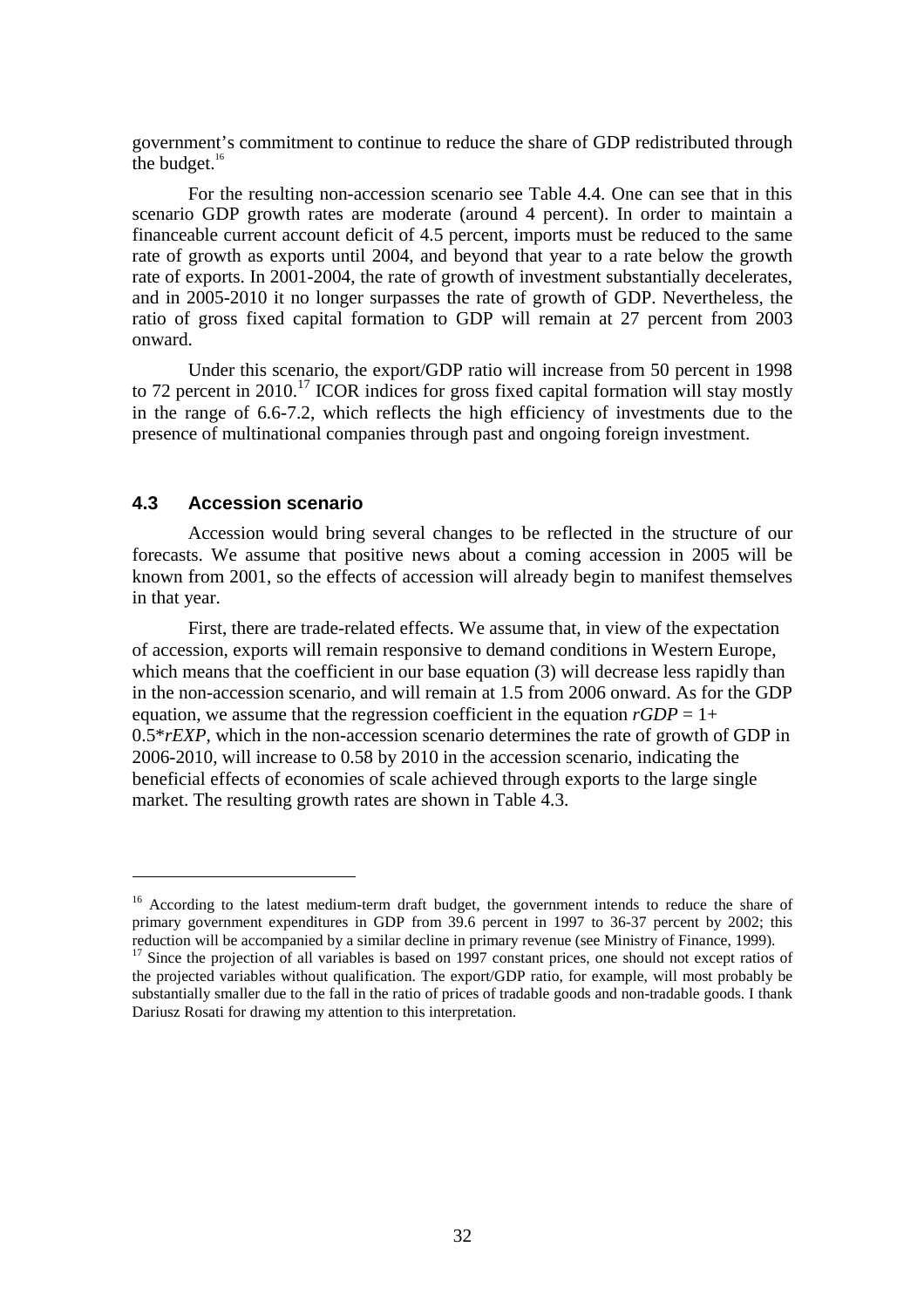| Table 4.4 | Hungary: Non-accession Scenario, growth rates in 1997 constant prices, percent (unless otherwise indicated) |  |  |  |
|-----------|-------------------------------------------------------------------------------------------------------------|--|--|--|
|           |                                                                                                             |  |  |  |

|                                       |          |         |         |         |         |         |         |         |         |         | <b>Period averages</b> |         |         |         |                    |                  |               |               |
|---------------------------------------|----------|---------|---------|---------|---------|---------|---------|---------|---------|---------|------------------------|---------|---------|---------|--------------------|------------------|---------------|---------------|
|                                       | 1997     | 1998    | 1999    | 2000    | 2001    | 2002    | 2003    | 2004    | 2005    | 2006    | 2007                   | 2008    | 2009    |         | 2010 1998-<br>2000 | $2001 -$<br>2004 | 2005-<br>2010 | 1998-<br>2010 |
| <b>GDP</b>                            | 4.60     | 5.10    | 3.70    | 4.00    | 3.76    | 3.69    | 3.80    | 3.89    | 4.06    | 4.04    | 4.04                   | 4.04    | 3.97    | 3.97    | 4.20               | 3.79             | 4.02          | 3.99          |
| Private consumtion                    | 2.00     | 4.30    | 3.80    | 3.70    | 3.60    | 3.50    | 3.70    | 4.50    | 4.50    | 4.40    | 4.00                   | 3.80    | 3.80    | 3.80    | 3.93               | 3.82             | 4.05          | 3.95          |
| Public consumption                    | 1.80     | 2.60    | 1.00    | 2.50    | 2.50    | 2.50    | 2.50    | 2.50    | 2.50    | 2.50    | 2.50                   | 2.50    | 2.50    | 2.50    | 2.03               | 3.80             | 2.50          | 2.39          |
| Total consumption                     | 2.30     | 4.05    | 3.80    | 3.53    | 3.45    | 3.36    | 3.54    | 4.23    | 4.23    | 4.15    | 3.81                   | 3.64    | 3.64    | 3.64    | 3.66               | 3.64             | 3.85          | 3.74          |
| Gross fixed cap. Form.                | 8.80     | 11.40   | 7.00    | 7.50    | 6.50    | 6.30    | 5.00    | 4.25    | 4.00    | 4.00    | 4.00                   | 4.00    | 4.00    | 4.00    | 8.62               | 5.51             | 4.00          | 5.51          |
| <b>IGross investment</b>              | 8.60     | 16.10   | 4.87    | 5.05    | 4.59    | 5.50    | 4.44    | 3.54    | 3.91    | 3.36    | 4.16                   | 4.12    | 4.32    | 4.16    | 8.55               | 4.51             | 4.00          | 5.19          |
| Domest. Demand                        | 3.70     | 7.37    | 3.84    | 3.99    | 3.79    | 4.02    | 3.82    | 4.01    | 4.13    | 3.91    | 3.91                   | 3.79    | 3.85    | 3.80    | 5.05               | 3.91             | 3.90          | 4.17          |
| Exports (goods and NFS)               | 26.41    | 16.00   | 9.00    | 10.00   | 8.16    | 7.36    | 7.05    | 6.72    | 6.58    | 6.07    | 6.07                   | 6.07    | 5.93    | 5.93    | 11.62              | 7.32             | 6.11          | 7.73          |
| Imports (goods and NFS)               | 25.50    | 22.20   | 10.00   | 9.00    | 8.16    | 7.36    | 7.05    | 6.72    | 6.58    | 5.77    | 5.77                   | 5.77    | 5.63    | 5.53    | 13.58              | 7.32             | 5.84          | 8.04          |
| Net exports (% of GDP)                | $-0.46$  | $-3.23$ | $-3.91$ | $-3.59$ | $-3.74$ | $-3.87$ | $-3.99$ | $-4.10$ | $-4.20$ | $-4.08$ | $-3.96$                | $-3.83$ | $-3.69$ | $-3.47$ | $-3.58$            | $-3.93$          | $-3.87$       | $-3.82$       |
| Balance of payments items as % of GDP |          |         |         |         |         |         |         |         |         |         |                        |         |         |         |                    |                  |               |               |
| Merch, trade and NFS                  | $-1.22$  | $-3.08$ | $-3.91$ | $-3.59$ | $-3.74$ | $-3.87$ | $-3.99$ | $-4.10$ | $-4.20$ | $-4.08$ | $-3.96$                | $-3.83$ | $-3.69$ | $-3.47$ |                    |                  |               |               |
| Incomes, net                          | $-3.11$  | $-3.99$ | $-3.50$ | $-3.50$ | $-3.50$ | $-3.50$ | $-3.50$ | $-3.50$ | $-3.50$ | $-3.50$ | $-3.50$                | $-3.50$ | $-3.50$ | $-3.50$ |                    |                  |               |               |
| Transfers, net                        | 2.18     | 2.17    | 2.20    | 3.20    | 3.20    | 3.20    | 3.20    | 3.20    | 3.20    | 3.20    | 3.20                   | 3.20    | 3.20    | 3.20    |                    |                  |               |               |
| lCurrent account                      | $-2.15$  | $-4.90$ | $-5.21$ | $-3.89$ | $-4.04$ | $-4.17$ | $-4.29$ | $-4.40$ | $-4.50$ | $-4.38$ | $-4.26$                | $-4.13$ | $-3.99$ | $-3.77$ |                    |                  |               |               |
| FDI, net                              | 3.61     | 3.10    | 3.20    | 3.50    | 3.50    | 3.50    | 3.50    | 3.50    | 3.50    | 3.50    | 3.50                   | 3.50    | 3.50    | 3.50    |                    |                  |               |               |
| <b>Other variables</b>                |          |         |         |         |         |         |         |         |         |         |                        |         |         |         |                    |                  |               |               |
| <b>CPI, %</b>                         | 18.3     | 14.3    | 9.9     | 8       | 7.7     | 6.50    | 5.5     | 4.5     | 4       | 4       | 3.5                    | 3.5     | 3.5     | 3.5     |                    |                  |               |               |
| Employment, % change                  | $\Omega$ | 0.7     | -1      |         | 0.7     | 0.60    | 0.5     | 0.5     | 0.5     | 0.5     | 0.5                    | 0.5     | 0.5     | 0.5     |                    |                  |               |               |
| Unemployment rate                     | 10.4     | 9.1     | 9.5     | 8.8     | 8.7     | 8.6     | 8.5     | 8.4     | 8.3     | 8.2     | 8.1                    | 8       | 7.9     | 7.8     |                    |                  |               |               |
| Population, million on 1, Jan.        | 10.174   | 10.135  | 10.092  | 10.052  | 10.021  | 9.991   | 9.971   | 9.951   | 9.942   | 9.932   | 9.922                  | 9.912   | 9.902   | 9.892   |                    |                  |               |               |

Source: own calculations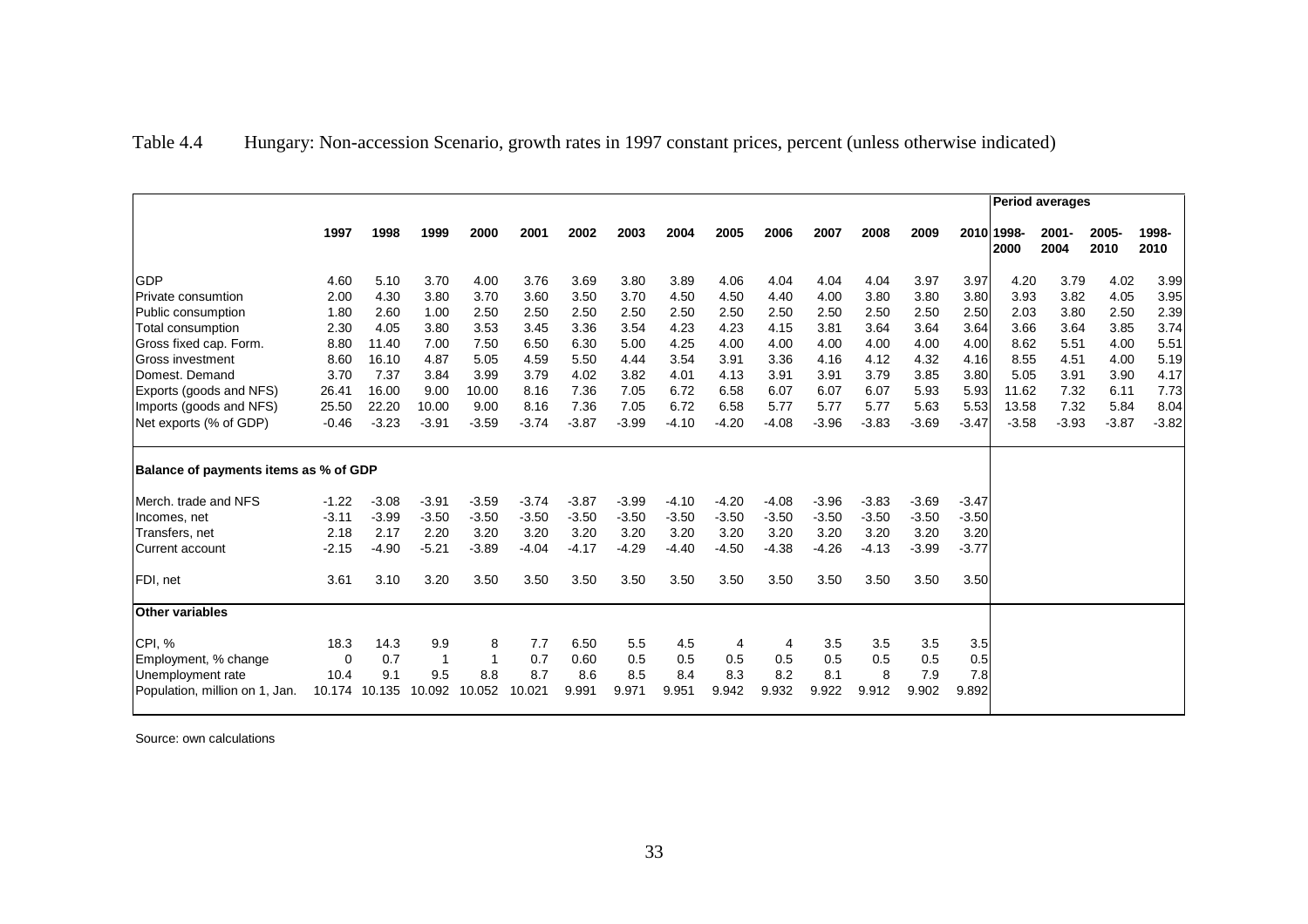Second, we expect increasing transfers from 2005 onward: total net transfers from abroad equivalent to 3.2 percent of GDP in 2004 will gradually increase to 5.2 percent in 2010, broadly in accordance with the figures in Table 4.2. Technically, these transfers will decrease the (otherwise larger) current account deficit, while physically they will be used mostly to finance infrastructural and environmental investments, as well as supporting and restructuring the agricultural sector.

Third, FDI will increase due to reduced risk of investment in the country and better access to larger markets. As in earlier instances of accession, FDI will start increasing (as a percentage of GDP) two years before accession. However, the pace of this increase will be relatively slow compared to the international experience and to that of other CEECs. The reasons for this are numerous. Hungary has already benefited a great deal from FDI in recent years and, with a simultaneous accession of several CEECs in 2005, there is a chance that Hungary will lose some of its appeal. In particular, the country must abandon the tax breaks that it has offered to investors and develop other forms of support, which will take time and be costly (at least in the short term). The country must also close its customs-free zones (unless it is allowed to keep some of them open during transition periods achieved in membership negotiations).

Another reason for the slow growth of FDI around the accession date is that most of the western part of the country is already "well-endowed" with FDI, while foreign capital seems to be reluctant to move to most of the less developed eastern regions of the country. We calculate that much of the structural transfers from the Union will be used to improve the infrastructure in eastern Hungary. Since this process takes time, FDI will move in larger amounts to these regions only by the end of the forecast period.<sup>18</sup>.

In the accession scenario foreign saving (transfers and FDI) will complement domestic savings to finance investment. Gross fixed capital formation will develop much faster than in the non-accession scenario, and will reach 33 percent of GDP (in 1997 prices) at the end of the period. ICOR indices under this scenario will fall mostly in the 6-6.5 range, a good level in international comparison, with a slightly higher efficiency of investment than under the non-accession scenario.

FDI will also finance larger net trade deficits and current account deficits: under this scenario, imports will develop faster than exports since both increased FDI and transfers will tend to increase the imports. Private consumption will not grow appreciably faster than in the non-accession scenario (this fact may loosely be interpreted as the effect of stronger competition on real wages), but the growth of public consumption will gradually accelerate, reflecting the run-up to membership and the use of transfers for public projects after accession.

 $\overline{a}$ 

 $18$  Our cautious approach is also supported by the results of Brenton and Di Mauro (1997), who point out that by 1995 advanced transition economies, including Hungary, have already attracted more FDI than a relevant gravity model would forecast, particularly from Germany, the traditional foreign investor in Hungary. It is true, however, that in case of EU membership, an additional factor, the preferential relationship with EU members, would play a role, so that a higher FDI than that explained by the normal factors of the gravity model (i.e., particularly the growth of GDP in Hungary) would be consistent with international experience.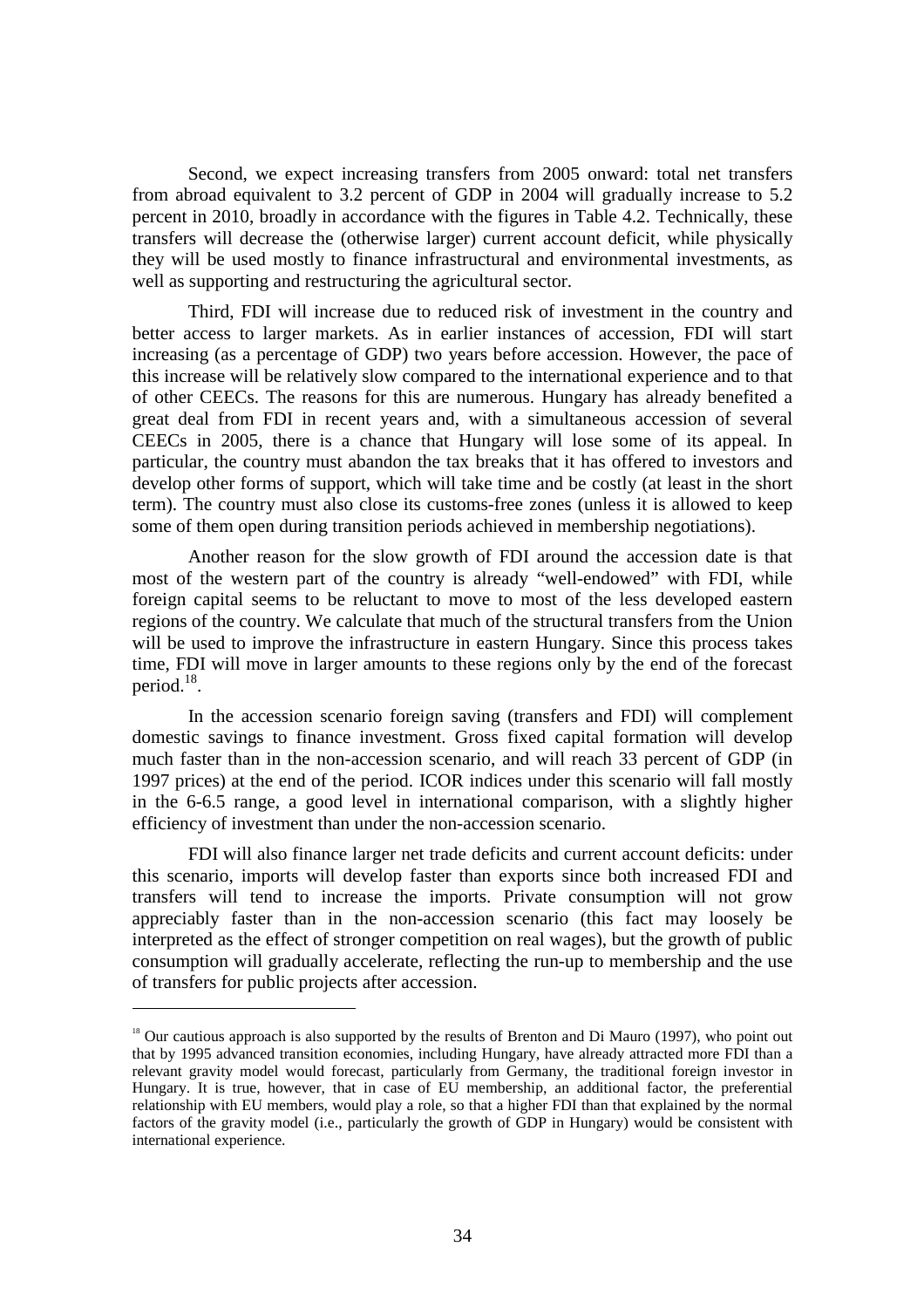The results are presented in Table 4.5. As the table shows, in 2000-2004 exports will develop annually at only about 0.6 percentage points faster than under the nonaccession scenario. However, in 2005-2010, the difference will already be 1.5 percentage points annually. Similarly, in the case of GDP, the difference in the first period would be negligible, while in the second period it would grow to 1 percent. The results reflect the fact that, following Hungary's strong integration into the EU through trade in the pre-accession phase, we do not expect an export boom, but only a modest acceleration of exports. However, membership will bring benefits through higher investment (8 percent growth of gross fixed capital formation in 2005-2010 in the accession scenario as against 4 percent in the case of non-accession) and the affordability of higher imports (2.2 percentage points difference annually in 2005- 2010).

## **4.4 Other variables**

Since inflation in 1999 has not precisely followed the path planned by the government early 1999, the plans formulated at the same time by the Ministry of Finance (1999) for achieving 3.5-4.5 percent inflation by 2002 may be too optimistic. It is more likely that Hungary will achieve this target by 2004-2005, irrespective of the scenarios. By that time, the crawling peg exchange rate system will be abolished, but the inflation rate will remain in the 3-4 percent range because the real restructuring of the economy and the relative increase of the prices of non-tradable products will demand such a range to accommodate wage claims.

Employment will show only a moderate increase, particularly through 2002, due to longer schooling and the gradual introduction of a higher pension age. A portion of those forced to leave the labor market in the 1990s will probably return to it, but the reduction in unemployment will be very slow due to hysteresis and the country's regional split. Under the accession scenario, particularly in view of the forecast infrastructural and productive investments in the eastern part of the country, the employment/unemployment situation will improve more rapidly.

We have not produced alternative scenarios for population growth. The gradual decline of the Hungarian population will continue, as will the immigration of foreign citizens, particularly ethnic Hungarians from neighboring countries. It is probable that the country's appeal to immigrants will increase due to accession. On the other hand, accession will most likely not provide for the CEECs' inclusion in the free flow of labor within the EU during a transition period. In any case, surveys indicate that Hungarian workers would probably avail themselves of such an opportunity to a much lesser extent than their counterparts from other candidate countries.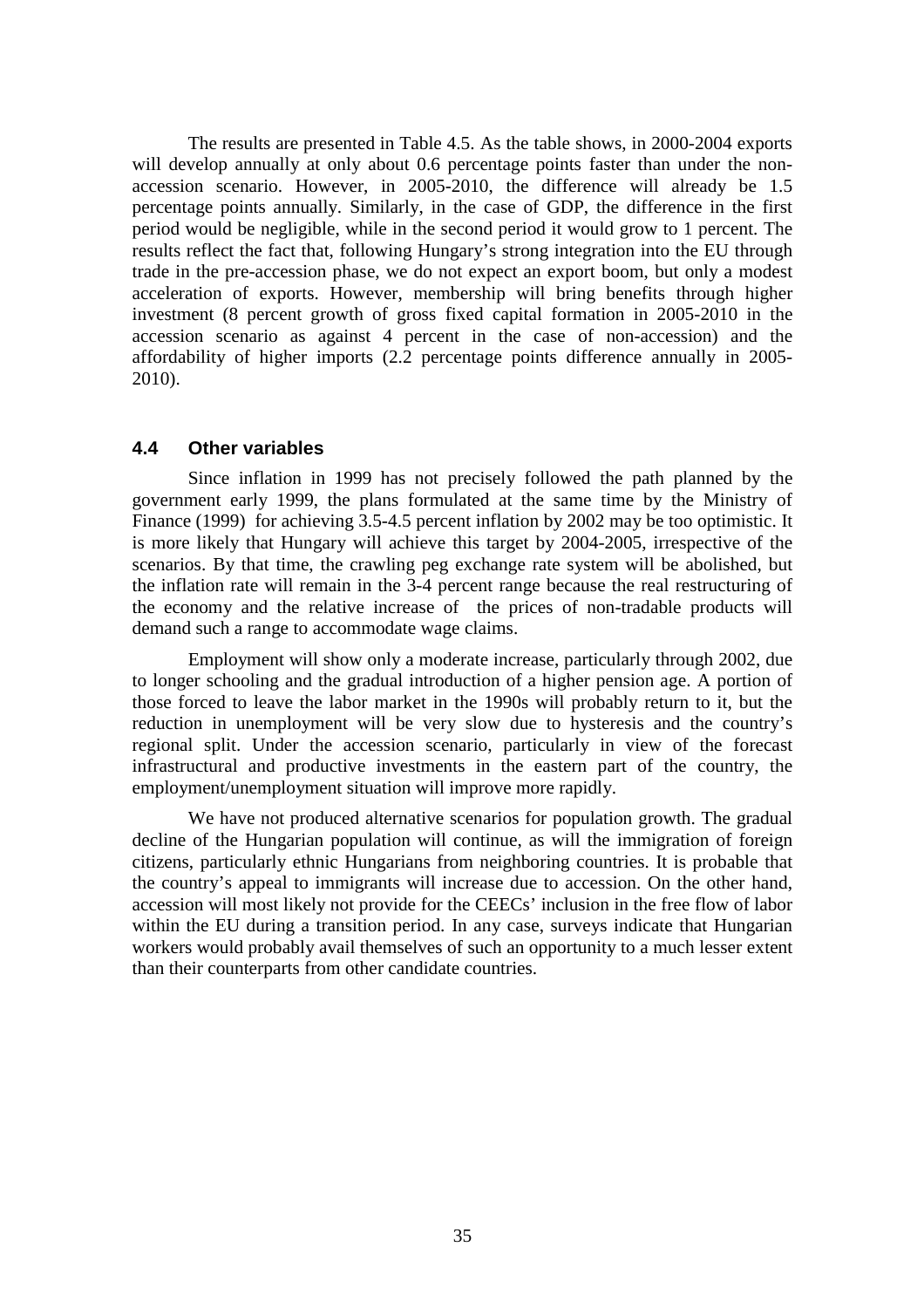| Table 4.5 |  | Hungary: Accession Scenario, growth rates in 1997 constant prices, percent (unless otherwise indicated) |  |  |  |  |
|-----------|--|---------------------------------------------------------------------------------------------------------|--|--|--|--|
|           |  |                                                                                                         |  |  |  |  |

|                                       |          |         |             |         |         |         |         |         |         |         |         |         | <b>Period averages</b> |         |                    |                  |               |               |
|---------------------------------------|----------|---------|-------------|---------|---------|---------|---------|---------|---------|---------|---------|---------|------------------------|---------|--------------------|------------------|---------------|---------------|
|                                       | 1997     | 1998    | 1999        | 2000    | 2001    | 2002    | 2003    | 2004    | 2005    | 2006    | 2007    | 2008    | 2009                   |         | 2010 1998-<br>2000 | $2001 -$<br>2004 | 2005-<br>2010 | 1998-<br>2010 |
| <b>GDP</b>                            | 4.60     | 5.10    | 3.70        | 4.00    | 3.86    | 3.88    | 4.11    | 4.33    | 4.66    | 4.80    | 4.95    | 5.10    | 5.15                   | 5.30    | 4.20               | 4.05             | 4.99          | 4.52          |
| <b>Private consumtion</b>             | 2.00     | 4.30    | 3.80        | 3.70    | 3.70    | 3.40    | 3.90    | 4.50    | 4.60    | 4.50    | 4.40    | 4.60    | 4.80                   | 4.50    | 3.93               | 3.87             | 4.57          | 4.21          |
| Public consumption                    | 1.80     | 2.60    | 1.00        | 2.50    | 3.00    | 3.20    | 3.20    | 3.50    | 3.50    | 4.00    | 4.00    | 4.00    | 4.00                   | 4.00    | 2.03               | 3.22             | 3.92          | 3.27          |
| Total consumption                     | 2.30     | 4.05    | 3.80        | 3.53    | 3.60    | 3.37    | 3.80    | 4.36    | 4.45    | 4.43    | 4.35    | 4.52    | 4.69                   | 4.43    | 3.66               | 3.78             | 4.48          | 4.08          |
| Gross fixed cap. Form.                | 8.80     | 11.40   | 7.00        | 7.50    | 6.80    | 6.50    | 6.50    | 6.30    | 6.30    | 7.50    | 8.00    | 8.50    | 8.70                   | 9.00    | 8.62               | 6.52             | 8.00          | 7.68          |
| <b>IGross investment</b>              | 8.60     | 16.10   | 4.87        | 5.05    | 4.50    | 6.00    | 5.69    | 5.26    | 6.12    | 7.35    | 7.48    | 7.67    | 7.86                   | 8.15    | 8.55               | 5.36             | 7.44          | 7.05          |
| Domest. Demand                        | 3.70     | 7.37    | 3.84        | 3.99    | 3.87    | 4.18    | 4.39    | 4.65    | 4.98    | 5.37    | 5.37    | 5.57    | 5.77                   | 5.72    | 5.05               | 4.27             | 5.46          | 5.00          |
| Exports (goods and NFS)               | 26.41    | 16.00   | 9.00        | 10.00   | 8.40    | 7.82    | 7.76    | 7.68    | 7.84    | 7.59    | 7.59    | 7.59    | 7.42                   | 7.42    | 11.62              | 7.91             | 7.57          | 8.60          |
| Imports (goods and NFS)               | 25.50    | 22.20   | 10.00       | 9.00    | 8.40    | 8.02    | 7.96    | 7.88    | 8.04    | 8.09    | 8.09    | 8.09    | 7.92                   | 7.92    | 13.58              | 8.06             | 8.02          | 9.29          |
| Net exports (% of GDP)                | $-0.46$  | $-3.23$ | $-3.91$     | $-3.59$ | $-3.75$ | $-4.01$ | $-4.27$ | $-4.54$ | $-4.81$ | $-5.28$ | $-5.76$ | $-6.26$ | $-6.76$                | $-7.28$ | $-3.58$            | $-4.14$          | $-6.02$       | $-4.88$       |
| Balance of payments items as % of GDP |          |         |             |         |         |         |         |         |         |         |         |         |                        |         |                    |                  |               |               |
| Merch, trade and NFS                  | $-1.22$  | $-3.08$ | $-3.91$     | $-3.59$ | $-3.75$ | $-4.01$ | $-4.27$ | $-4.54$ | $-4.81$ | $-5.28$ | $-5.76$ | $-6.26$ | $-6.76$                | $-7.28$ |                    |                  |               |               |
| Incomes, net                          | $-3.11$  | $-3.99$ | $-3.50$     | $-3.50$ | $-3.50$ | $-3.50$ | $-3.50$ | $-3.50$ | $-3.60$ | $-3.70$ | $-3.80$ | $-3.90$ | $-4.00$                | $-4.10$ |                    |                  |               |               |
| Transfers, net                        | 2.18     | 2.17    | 2.20        | 3.20    | 3.20    | 3.20    | 3.20    | 3.20    | 3.60    | 4.00    | 4.80    | 5.20    | 5.20                   | 5.20    |                    |                  |               |               |
| lCurrent account                      | $-2.15$  | $-4.90$ | $-5.21$     | $-3.89$ | $-4.05$ | $-4.31$ | $-4.57$ | $-4.84$ | $-4.81$ | $-4.98$ | $-4.76$ | $-4.96$ | $-5.56$                | $-6.18$ |                    |                  |               |               |
| FDI, net                              | 3.61     | 3.10    | 3.20        | 3.50    | 3.50    | 3.50    | 3.60    | 3.80    | 4.00    | 4.00    | 4.00    | 4.50    | 5.00                   | 5.00    |                    |                  |               |               |
| <b>Other variables</b>                |          |         |             |         |         |         |         |         |         |         |         |         |                        |         |                    |                  |               |               |
| CPI, %                                | 18.3     | 14.3    | 9.9         | 8       | 7.7     | 6.50    | 5.5     | 4.5     | 4       | 4       | 3.5     | 3.5     | 3.5                    | 3.5     |                    |                  |               |               |
| Employment, % change                  | $\Omega$ | 0.7     | $\mathbf 1$ |         | 0.7     | 0.60    | 0.5     | 0.5     | 0.6     | 0.8     | 0.8     | -1      |                        |         |                    |                  |               |               |
| Unemployment rate                     | 10.4     | 9.1     | 9.5         | 8.8     | 8.7     | 8.6     | 8.5     | 8.4     | 8.1     | 7.8     | 7.5     | 7.2     | 6.9                    | 6.6     |                    |                  |               |               |
| Population, million on 1, Jan.        | 10.174   | 10.135  | 10.092      | 10.052  | 10.021  | 9.991   | 9.971   | 9.951   | 9.942   | 9.932   | 9.922   | 9.912   | 9.902                  | 9.892   |                    |                  |               |               |

Source: own calculations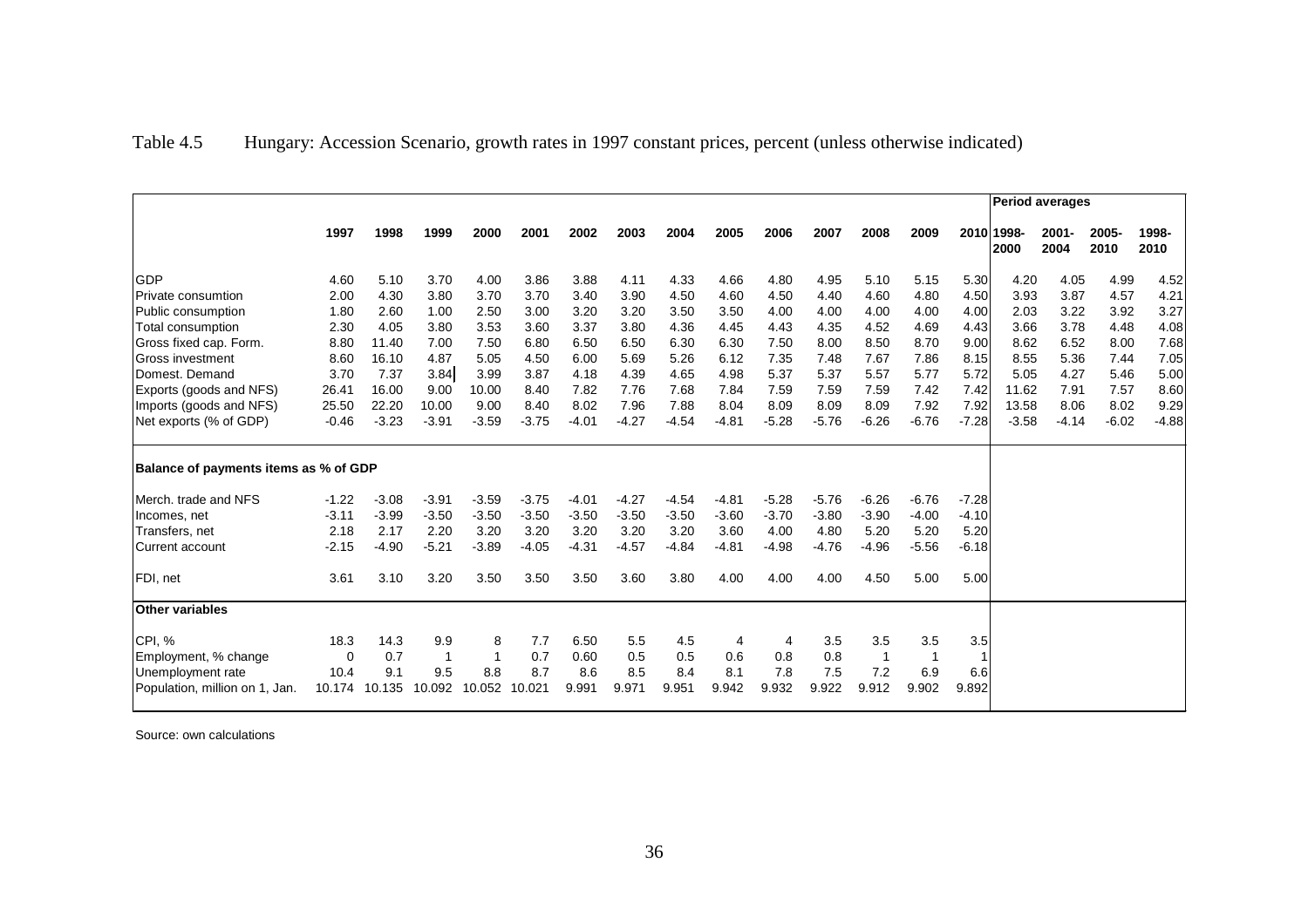## **5. Summary**

In view of the Hungarian economy's strong reliance on exports and inward FDI, and its sensitivity to current account deficits, the outcome of this forecasting exercise is determined by our assumptions about these variables. It is envisaged that the most recent fast growth of exports will decelerate, but the growth of GDP will continue to be crucially determined by the utilization of export opportunities, particularly in the EU. Without accession, inward FDI will stabilize at 3.5 percent of GDP, and GDP will grow by around 4 percent annually. With accession, trade activities will be livelier, with more possibility for increasing investment and the accommodation of higher imports by larger current account deficits. The expected transfers from the European Union will be utilized to prepare the ground for another boom in FDI and indigenous investment in the eastern and other backward parts of the country, which will raise the growth rate of GDP to 5 percent and beyond.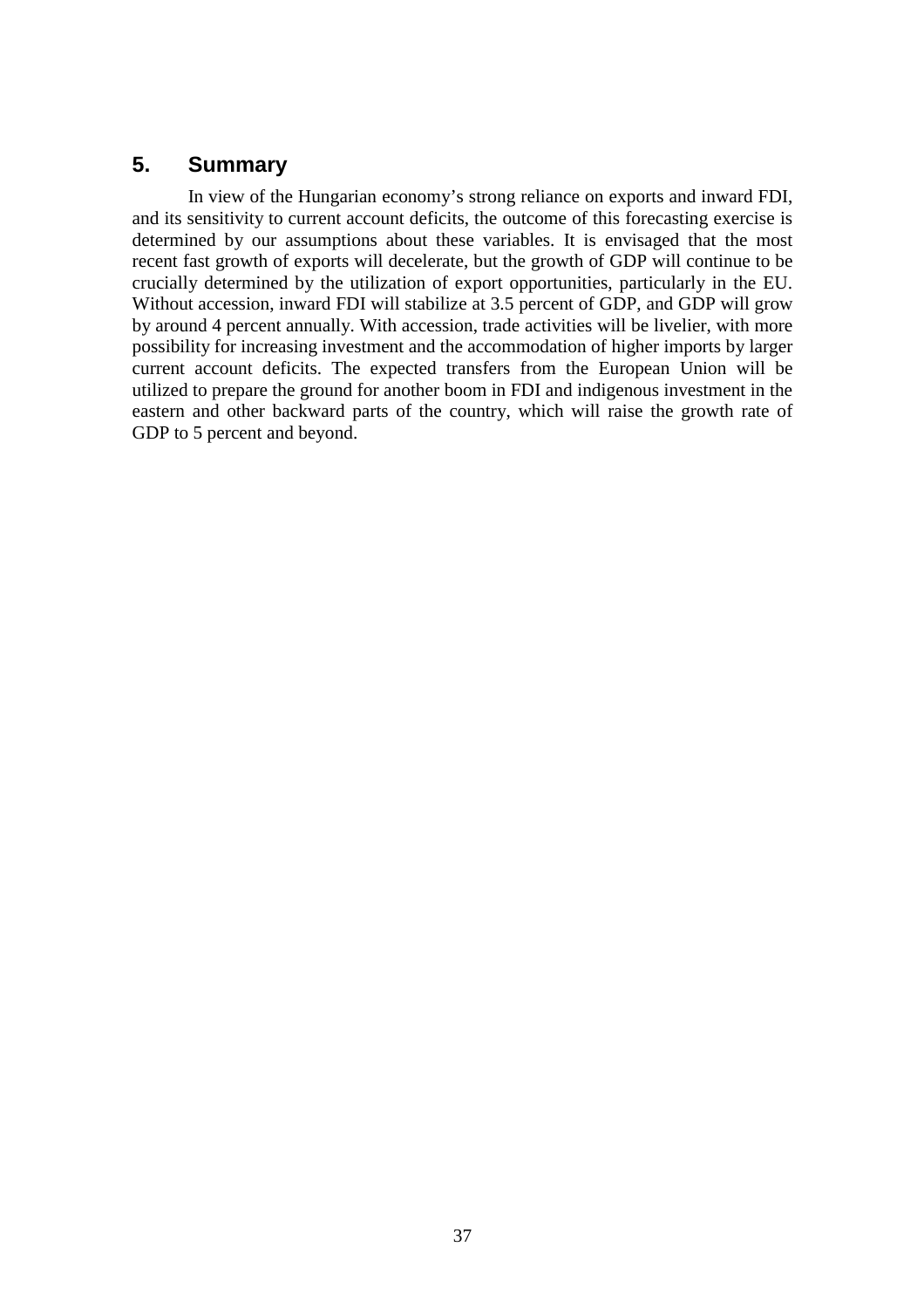## **References**

Barro, R. J. (1991), "Economic Growth in a Cross Section of Countries*,*" *Quarterly Journal of Economics* 106, 2 (May): 407-443.

Bauer, T. (1981) *Planned Economy, Investments, Cycles,* Budapest: Közgazdasági és Jogi Könyvkiadó (in Hungarian).

Bonin, J. P. and Schaffer, M. E. (1995) Banks, Firms, Bad Debts and Bankruptcy in Hungary 1991-94, London School of Economics, Centre for Economic Performance Discussion Paper: 234, April 1995, 89 pp.

Borensztein. E. and P. J. Montiel (1991) Savings, Investment, and Growth in Eastern Europe, IMF Working Paper WP/91/61, Washington D.C. International Monetary Fund.

Brenton, P. and F. Di Mauro (1997) The Potential Magnitude and Impact of FDI Flows to CEECs, Centre for European Policy Studies, Brussels.

Brenton, P. and F. Di Mauro (1998), "Is there Any Potential in Trade in Sensitive Industrial Products Between CEECs and the EU?" *The World Economy* 21, 3 (May): 285-304.

Breuss, F. and Egger, P. (1997), "Use and Misuse of Gravity Equations in European Integration Research," WIFO Working Papers, 1997, no. 3. Vienna: WIFO.

Breuss, F. *et al* (1998) Reifegrad der Mittel- und Osteuropäischen EU-Beitrittswerber (The maturity of the Central and East European EU candidates), Austrian Institute of Economic Research (WIFO), Vienna.

Campos, N. F. (1999) Back to the Future: The Growth Prospects of Transition Countries Reconsidered, William Davidson Institute Working Paper No. 229, The William Davidson Institute, University of Michigan Business School.

Cooper, R.N. and Gács, J. (1997) Impediments to Exports in Small Transition Economies *MOCT-MOST*, Vol. 7, No. 2, 1997, pp. 5-32.

Darvas Zs. and Simon, A. (1999) Capital Stock and Economic Development in Hungary, NBH Working Papers 1999 No. 3. National Bank of Hungary, Budapest.

EBRD (various years) Transition Report, EBRD, London.

EBRD (1999) Transition Report Update, April 1999, EBRD, London.

Fischer, S., Sahay, R. and Vegh, C.A. (1997): From Transition to Market: Evidence and Growth Prospects, in: Zecchini, S. (Ed.) (1997) *Lessons from the Economic Transition – Central and Eastern Europe in the 1990s*, Dordrecht: OECD and Kluwer Academic Publishers. ch 4, pp. 79-101.

Fischer, S., Sahay, R. and Vegh, C.A. (1998): How Far is Eastern Europe from Brussels?, IMF Working Paper WP/98/53, Washington: International Monetary Fund.

Foreign Direct Investment in Hungary (various years) Hungarian Central Statistical Office, Budapest.

Gács, J. (1994a) The Economic Interpenetration between the EC and Eastern Europe: Hungary, *European Economy* 1994, No. 6, pp. 191-223.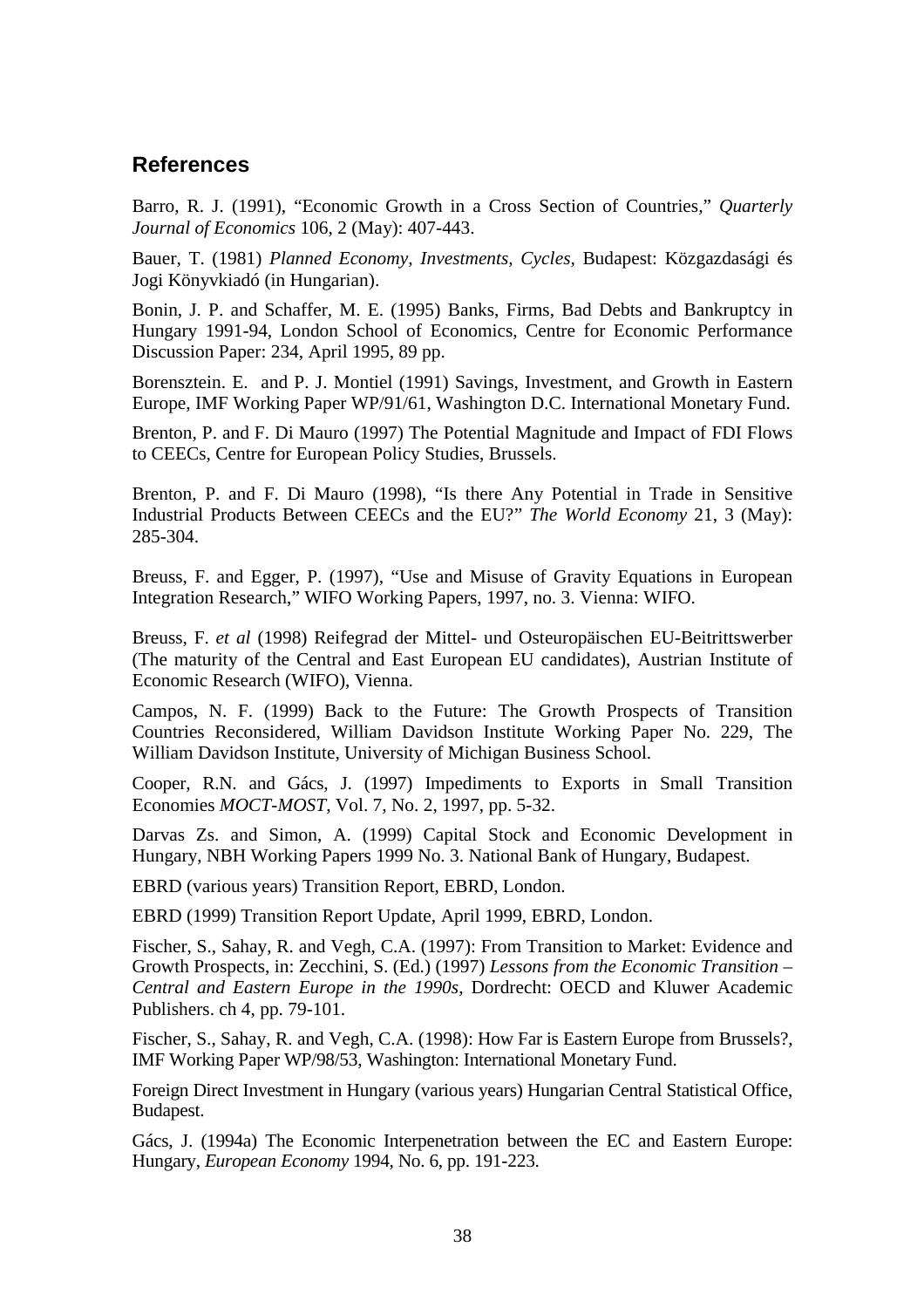Gács, J. (1994b) Output Decline and the Demise of the CMEA and the USSR: The Case of Hungary, *Empirica* (1994) Vol. 21. No 1. pp. 83-104.

Gács, J. and Wyzan, M. (1998), "The European Union and the Rest of the World: Complements or Substitutes for Central and Eastern Europe? Interim Report," IIASA, Vienna, April.

Gros, D. and Gonciarz, A. (1996) A Note on the Trade Potential of Central and Eastern Europe, European Journal of Political Economy, Vol. 12. pp. 709-721.

HCSO (1988-1998) Statistical Yearbook of Hungary, various years, Hungarian Central Statistical Office, Budapest.

Halpern, L. and Ch. Wyplosz (1998) The Hidden Hungarian Miracle, in: Halpern, L. and Ch. Wyplosz, Hungary: *Towards a Market Economy*, Cambridge: Cambridge University Press, pp. 1-19.

Hamecz, I, Vincze, J. and Zsoldos, I. (1998) The Nature of Hungarian Inflation, In: Halpern and Wyplosz (1998), pp. 87-122.

Hamilton, C. B. and Winters, L. A. (1992), "Opening up International Trade with Eastern Europe," *Economic Policy* 14 (April): 78-115.

Heston A. and R. Summers (1991) The Penn World Table (Mark 5): An Expanded Set of International Comparisons, 1950-1988, *Quarterly Journal of Economics*, May 1991, pp. 327--368.

Holzmann, Robert., Gács, J, and Winckler, G. (Eds.) (1995) *Output Decline in Eastern Europe: Unavoidable, External Influence or Homemade?* Dordrecht; Boston and London: Kluwer Academic, 1995.

Hunya, G. (1998) FDI Penetration in Central European Manufacturing Industries: An Introduction and Some Findings, Presentation prepared for the Phare-ACE project P-96- 6183-R workshop, 29-30 May, 1998, Vienna, WIIW.

IMF (1997) Hungary – Statistical Appendix, IMF Staff Country Report No. 97/104, International Monetary Fund, Washington DC, October 1997.

IMF (1999), "Hungary: Selected Issues," IMF Staff Country Report No. 99/27, Washington DC: International Monetary Fund.

Inzelt, Annamária (1998) The Role of FDI in R&D in Transition Economies: Analysis Based on Statistical Data, *Külgazdaság,* 1998. No. 6 (in Hungarian).

Knack, S. (1996) Institutions and the Convergence Hypothesis: The cross-national evidence, *Public Choice*, Vol. 87, No. 3-4, pp. 207-228.

KOPINT-DATORG (1990-1999) Reports of Business Tendencies, various issues (in Hungarian), KOPINT-DATORG Rt, Institute for Economic and Market Research and Informatics, Budapest.

Kornai, J. (1992) *The Socialist System: The Political Economy of Communism,* Princeton: Princeton University Press and Oxford: Oxford University Press.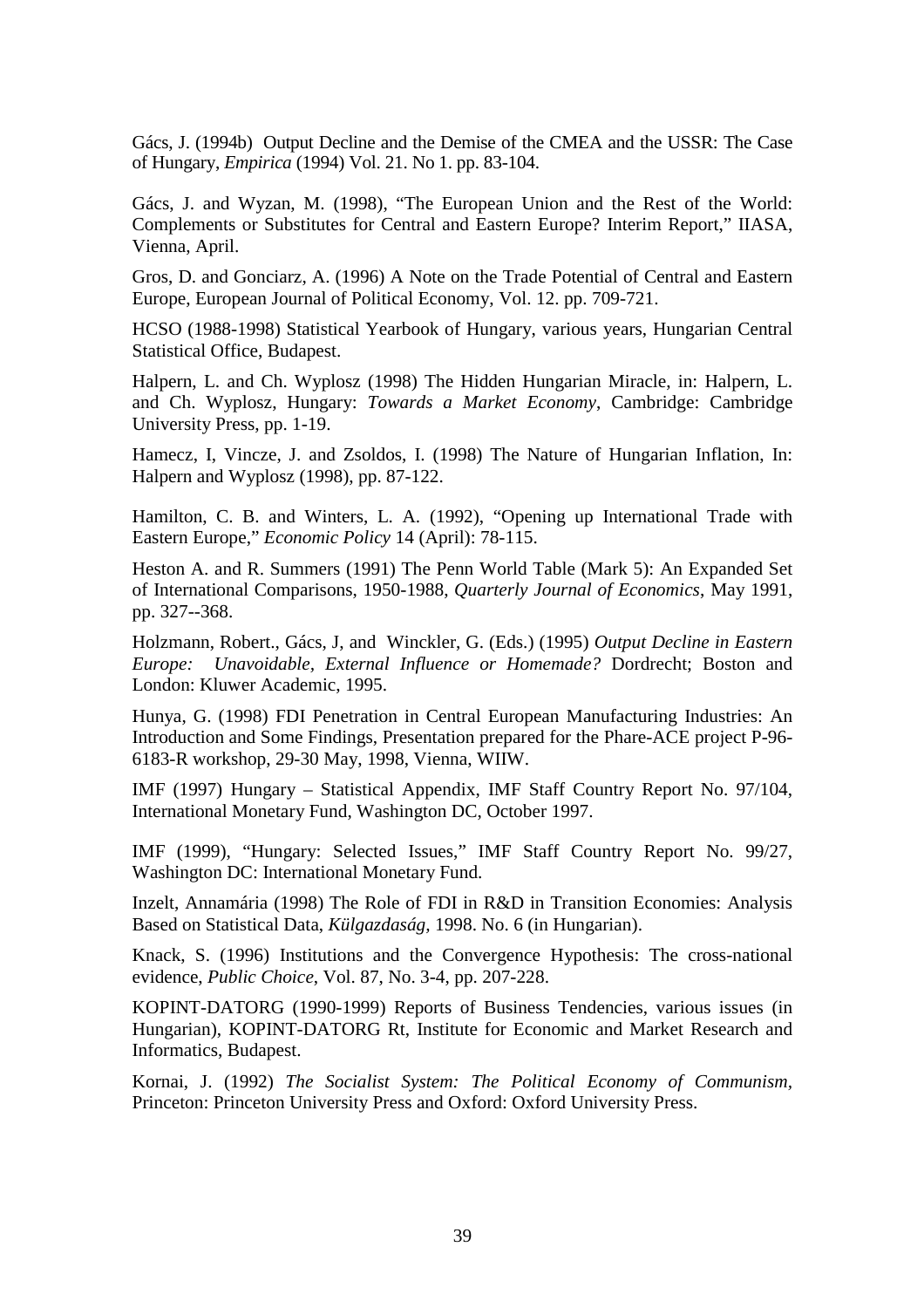Kornai, J. (1996) Paying the Bill for Hungary's Goulash-Communism: Hungarian Development and Macro Stabilization in Political Economy Perspective, Social Research, Winter Vol. 63. No. 4, pp. 943-1040.

Kovács, Á (1998) Answer to question 3 of the inquiry about the impact of the work of János Kornai, In: Gács, J. and Köllő, J. (Eds.) (1998) *From "Overcentralization" to the Strategy of Transition* (in Hungarian), Budapest: Közgazdasági és Jogi Könyvkiadó, pp. 466-470.

Lackó, M. (1980) Cumulating and Easing of Tensions - A simple model of cyclical development of investments in Hungary, *Acta Oeconomica*, vol. 24, (1980) No. 3-4.

Lányi K. and Csermely, Á. (1994) On the Main Causes of the Decline of Hungarian Exports – Can the Decline Be Stopped?, KOPINT-DATORG, Budapest, Hungary (in Hungarian).

Levine, R. and Renelt, D. (1992), "A Sensitivity Analysis of Cross-Country Growth Regressions," *American Economic Review* 82, 4 (September): 942-963.

Ministry of Finance (1999) Republic of Hungary's Directives on Government Budget for Years 2000 to 2002, Budapest: Ministry of Finance, April 1999.

National Acccount of Hungary (various issues), Budapest: Hungarian Central Statistical Office.

NBH (1990-1998), Annual and Monthly Reports, various issues, Nationa Bank of Hungary, Budapest.

Oblath, G. (1998) Middle Term Macroeconomic and Policy Conditions: Equilibrium Limits and Economic Growth, in: *The World and Hungary in the Middle Term: 1998- 2002* (in Hungarian), Budapest: KOPINT-DATORG Rt., Institute for Economic and Markets Research and Informatics.

Oblath, G. (1999a) Capital Inflows to Hungary and Accompanying Policy Responses, 1995-1996, In: Gács, J., Holzmann, R. and Wyzan, M. L. (Eds.) (1999) *The Mixed Blessing of Financial Inflows: Transition Countries in Comparative Perspective*, Cheltenham: Edward Elgar, pp. 105-140.

Oblath, G. (1999b) The fiscal criteria of the Maastrich Treaty and the interpretation of the Hungarian fiscal situation, in: Laki, M., Pete, P. and Vince, P. (Eds.) (1999) *We All Have Something in Common*, Festschrift for Kamilla Lányi, Budapest: KOPINT-DATORG Foundation and Centre for Economic Studies, Hungarian Academy of Sciences, pp. 197- 232. (in Hungarian).

Presidency Conclusions – Berlin European Council, 24-25 March 1999, Doc/99/1, European Commission.

Rosati, D. (1994): Output Decline during Transition from Plan to Market: A Reconsideration, *Economics of Transition*; 2(4), December 1994, pages 419-441.

Sahay, R. (1998) Discussion of the chapter by Hamecz, I, Vincze, J. and Zsoldos, I., In: Halpern and Wyplosz (1998), pp. 123-127.

Swaan, Wim (1998) The success of price liberalization in Hungary: gradualism without central guidance, in: Gács, J. and Köllő, J. (Eds.) (1998) *From "Overcentralization" to*